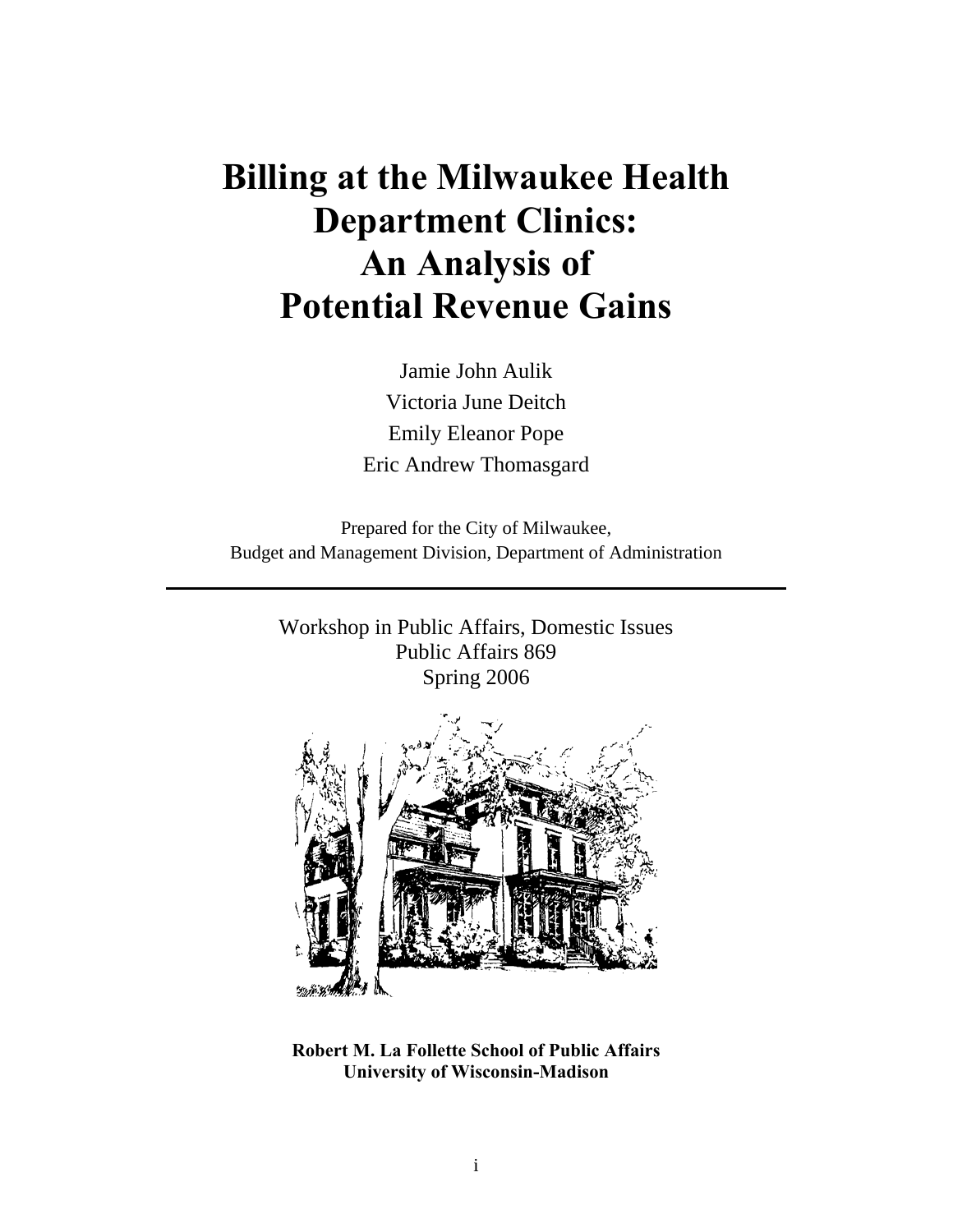©2006 Board of Regents of the University of Wisconsin System All rights reserved.

> For additional copies: Publications Office La Follette School of Public Affairs 1225 Observatory Drive Madison, WI 53706

www.lafollette.wisc.edu publications@lafollette.wisc.edu

The Robert M. La Follette School of Public Affairs is a nonpartisan teaching and research department of the University of Wisconsin–Madison. The school takes no stand on policy issues; opinions expressed in these pages reflect the views of the authors.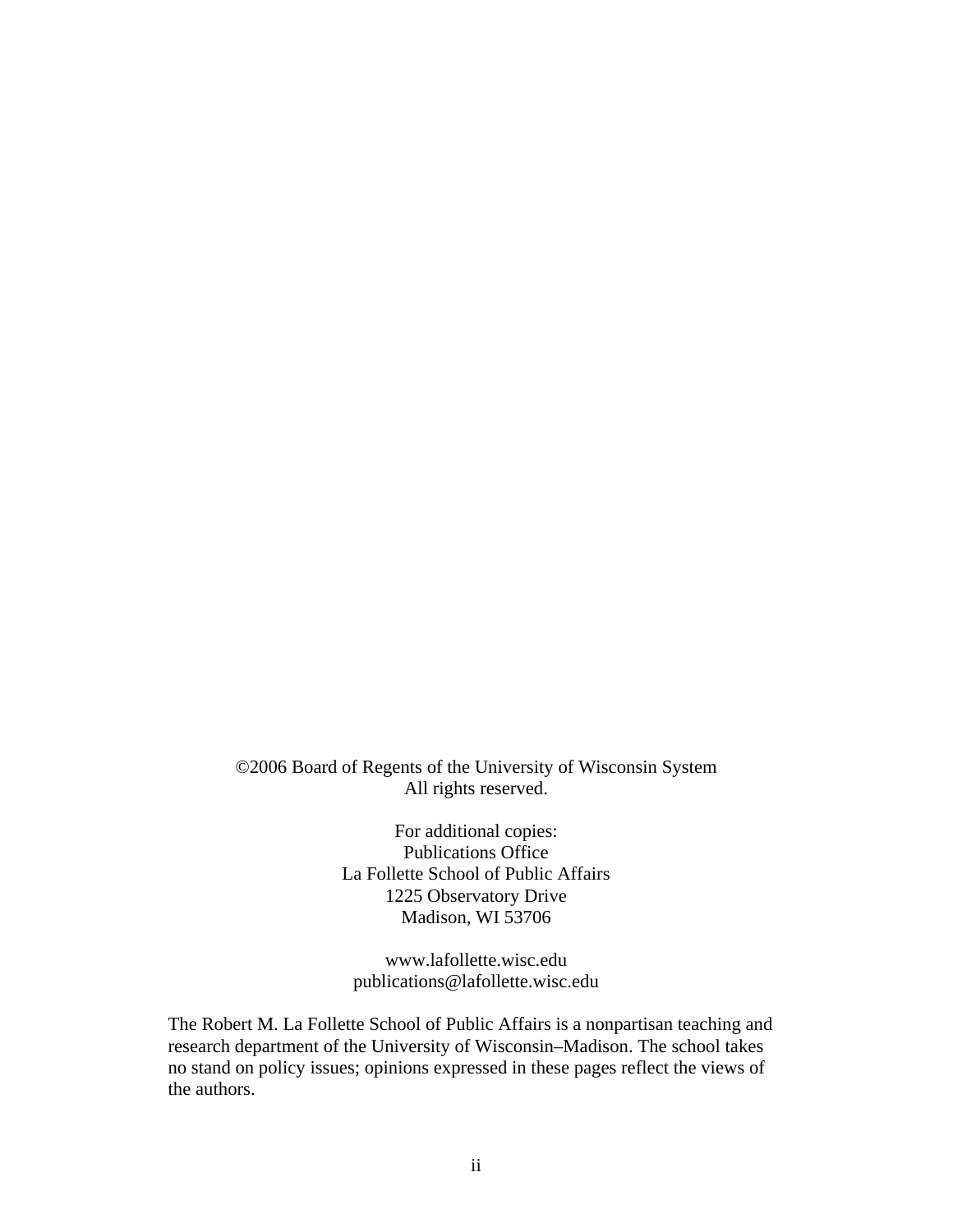# **Table of Contents**

|             | Background: The City of Milwaukee Health Department4                                                                                           |  |
|-------------|------------------------------------------------------------------------------------------------------------------------------------------------|--|
|             |                                                                                                                                                |  |
|             |                                                                                                                                                |  |
|             |                                                                                                                                                |  |
|             |                                                                                                                                                |  |
|             |                                                                                                                                                |  |
|             |                                                                                                                                                |  |
|             |                                                                                                                                                |  |
|             |                                                                                                                                                |  |
|             |                                                                                                                                                |  |
|             |                                                                                                                                                |  |
|             |                                                                                                                                                |  |
|             |                                                                                                                                                |  |
|             |                                                                                                                                                |  |
|             | Increase Billing for Services by Implementing Monthly Audits13                                                                                 |  |
|             | Increase Billing for Services by Implementing Incentives15                                                                                     |  |
|             | <b>Expand Existing Memoranda of Understanding</b>                                                                                              |  |
|             |                                                                                                                                                |  |
|             | Sign Memoranda of Understanding with Private Insurance Providers 18                                                                            |  |
|             | Charge Uninsured and Privately Insured People Flat Fees for Services 19                                                                        |  |
|             |                                                                                                                                                |  |
|             |                                                                                                                                                |  |
|             | Appendix A: Policy Evaluation Criteria/Alternatives Matrix 25                                                                                  |  |
|             |                                                                                                                                                |  |
|             | Appendix B: Current Billing Processes at MHD Walk-In Clinics26<br><b>Appendix C:</b> Data Sources Used for Estimating Insurance Coverage Rates |  |
|             |                                                                                                                                                |  |
|             |                                                                                                                                                |  |
|             |                                                                                                                                                |  |
|             |                                                                                                                                                |  |
|             |                                                                                                                                                |  |
|             |                                                                                                                                                |  |
|             | <b>Appendix H:</b> Map of Billing Processes with Policy Alternative                                                                            |  |
|             | to Increase Billing For Services by Implementing                                                                                               |  |
|             |                                                                                                                                                |  |
| Appendix I: |                                                                                                                                                |  |
| Appendix J: | Reduce Health Center Costs By Centralizing Intake Operations 41                                                                                |  |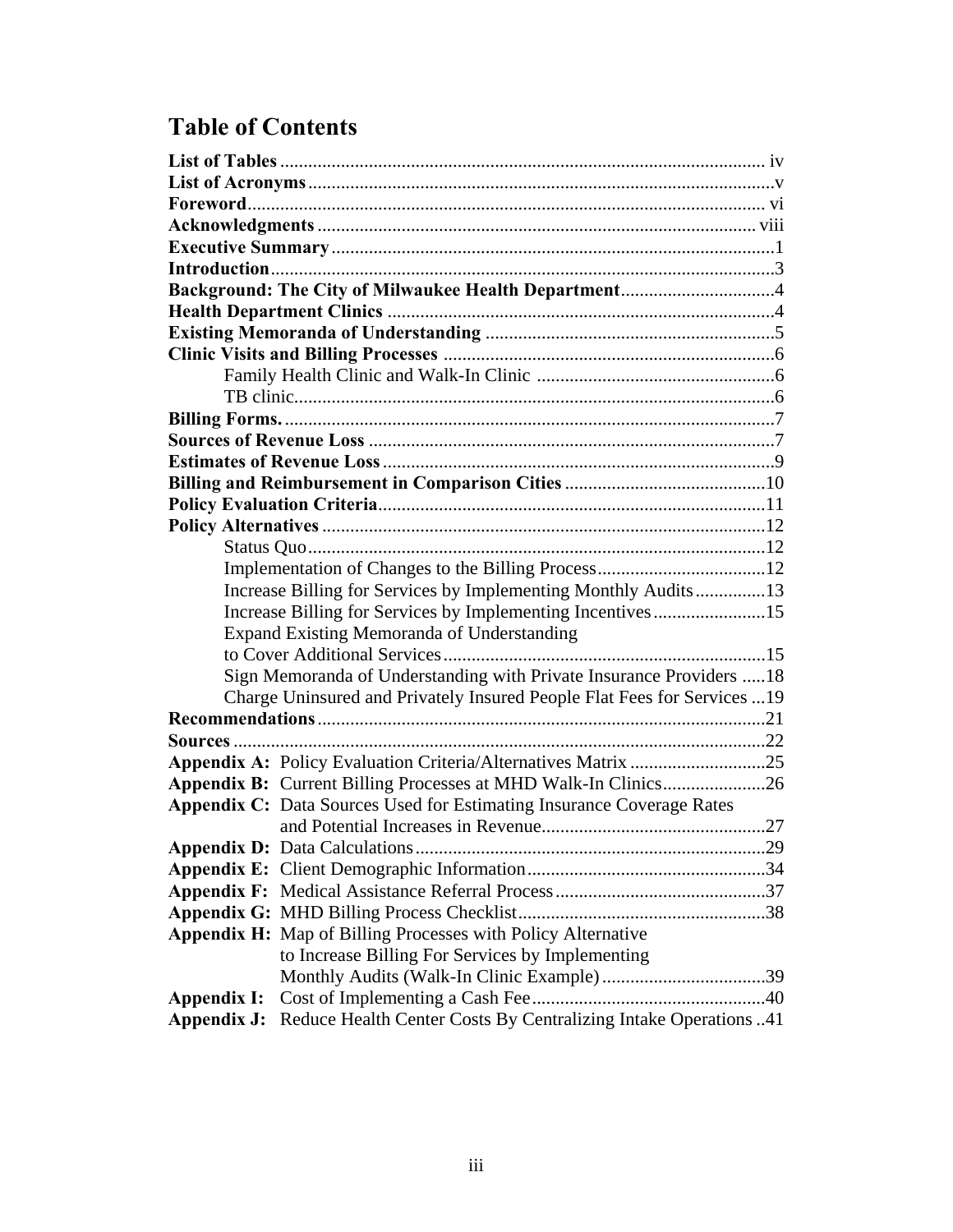## **List of Tables**

| Table 1: |                                                                                                                            |  |
|----------|----------------------------------------------------------------------------------------------------------------------------|--|
| Table 2: |                                                                                                                            |  |
| Table 3: |                                                                                                                            |  |
| Table 4: | <b>Revenue Increase from Billing</b>                                                                                       |  |
| Table 5: |                                                                                                                            |  |
| Table 6: |                                                                                                                            |  |
| Table 7: | Specified Services June 2005 - December 2005 30                                                                            |  |
| Table 8: | <b>Estimate of Annual Number of Specified Services 30</b>                                                                  |  |
| Table 9: |                                                                                                                            |  |
|          | Table 10: Detailed Estimate of Revenue from Billing Medicaid Clients for<br>Services at the KHC HIV/AIDS and STD Clinic 33 |  |
|          | Table 11: Most People are at Walk-In Clinic for their Children 34                                                          |  |
|          | Table 12: Most People at Walk-In Clinic have Children 35                                                                   |  |
|          | Table 13: Southside has a High Percentage of Latino Clients35                                                              |  |
|          |                                                                                                                            |  |
|          |                                                                                                                            |  |
|          |                                                                                                                            |  |
|          | Table 17: Health Centers Primarily Serve Low-Income Households36                                                           |  |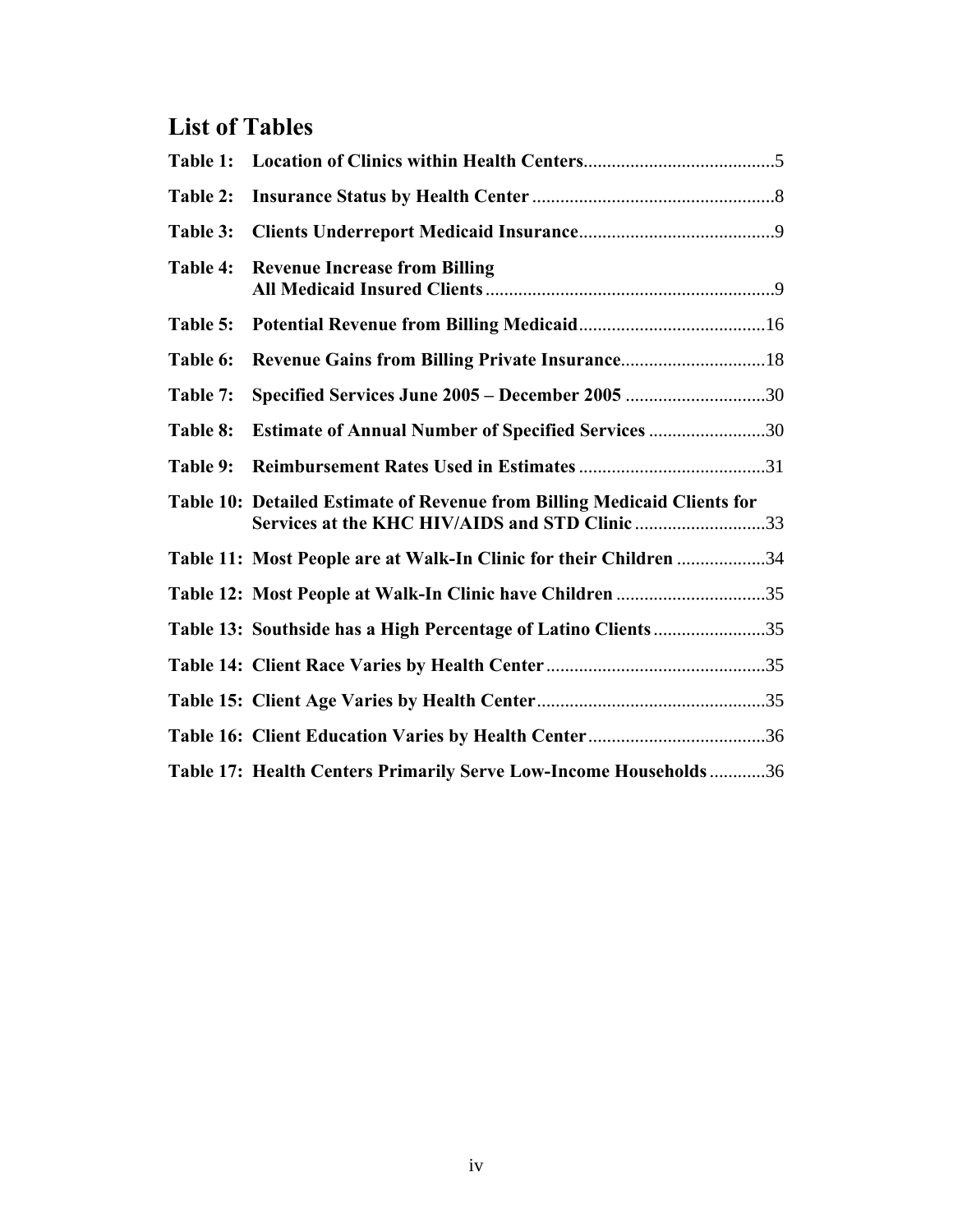### **List of Acronyms**

AIDS: Acquired Immunodeficiency Syndrome

BMD-DOA: The City of Milwaukee Budget and Management Division, Department of Administration

CDBG: Community Development Block Grant

CF: Consent Form

HIV: Human Immunodeficiency Virus

HMOs: Health Management Organizations

KHC: Keenan Health Center

MAOP: Medical Assistance Outreach Program

MHD: The City of Milwaukee Health Department

MOU: Memorandum of Understanding

OA: Office Assistant

PCP: Primary Care Provider

PHN: Public Health Nurse

STD: Sexually Transmitted Disease

TB: Tuberculosis

UCR: Usual and Customary Rate

UHC: United Health Care

WIC: Women, Infants, and Children

WIR: Wisconsin Immunization Registry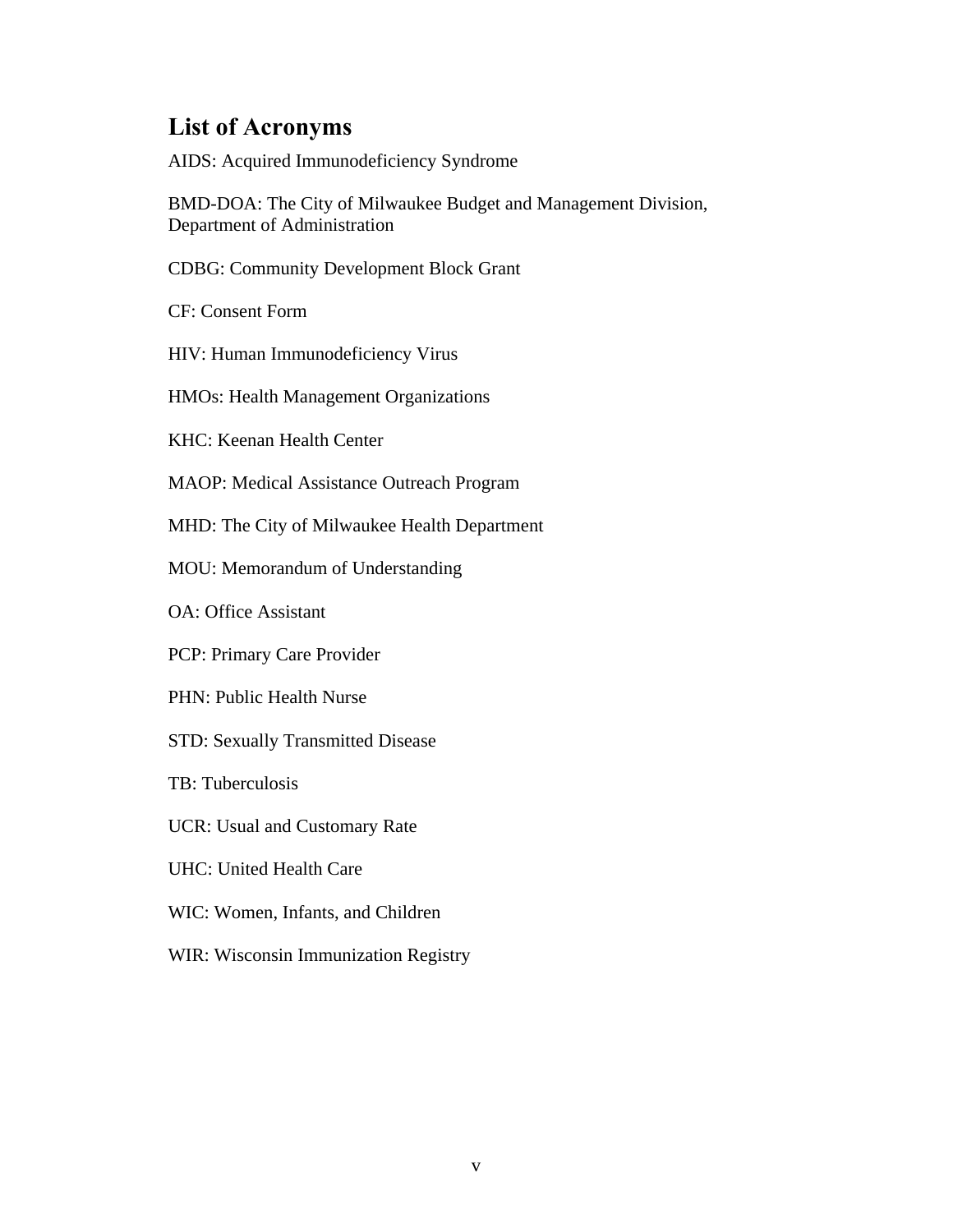### **Foreword**

This report, which analyzes potential revenue streams for Milwaukee Health Department clinics, is the product of a collaboration between the Robert M. La Follette School of Public Affairs at the University of Wisconsin–Madison, the City of Milwaukee Budget and Management Division, Department of Administration and City of Milwaukee Health Department. Our objective is to provide graduate students at La Follette the opportunity to improve their policy analysis skills while contributing to the capacity of the City of Milwaukee to effectively provide public services.

The La Follette School offers a two-year graduate program leading to a master's degree in public affairs. Students study policy analysis and public management, and pursue a concentration in a public policy area of their choice. They spend the first year and a half taking courses that provide them with the tools needed to analyze public policies. The authors of this report are all enrolled in Public Affairs 869, Workshop in Public Affairs, Domestic Issues. Although acquiring a set of policy analysis skills is important, there is no substitute for doing policy analysis as a means of learning policy analysis. Public Affairs 869 provides graduate students that opportunity.

The students were assigned to one of six project teams. Two teams, including the one that authored this report, worked with the City of Milwaukee Budget and Management Division. Other teams worked for the Wisconsin Department of Natural Resources, the Wisconsin Department of Revenue, the Wisconsin Department of Administration, and the Joint Legislative Council. The topic of this report—identifying possible revenue sources to fund public clinic services—was chosen by Mark Nicolini, the budget director of the City of Milwaukee, in consultation with his staff.

This report does not provide the final word on the complex issues the authors address. The graduate student authors are, after all, generally new to policy analysis, and the topic they have addressed is large and complex. Nevertheless, much has been accomplished, and I trust that the students have learned a great deal, and that Mayor Barrett and the staff of the City's Budget and Management Division will profit from the evaluation of possible revenue sources.

Like many large cities, Milwaukee is facing an environment where there is consistent demand for health services, but there are limited local resources to provide such services. Milwaukee Health Department clinics provide a range of health services intended for uninsured or underinsured citizens. Many clients have Medicaid, but some clinics do not always appear to bill Medicaid for services received, and Medicaid does not cover all services provided. Other clients have private insurance, but the City does not have reimbursement agreements with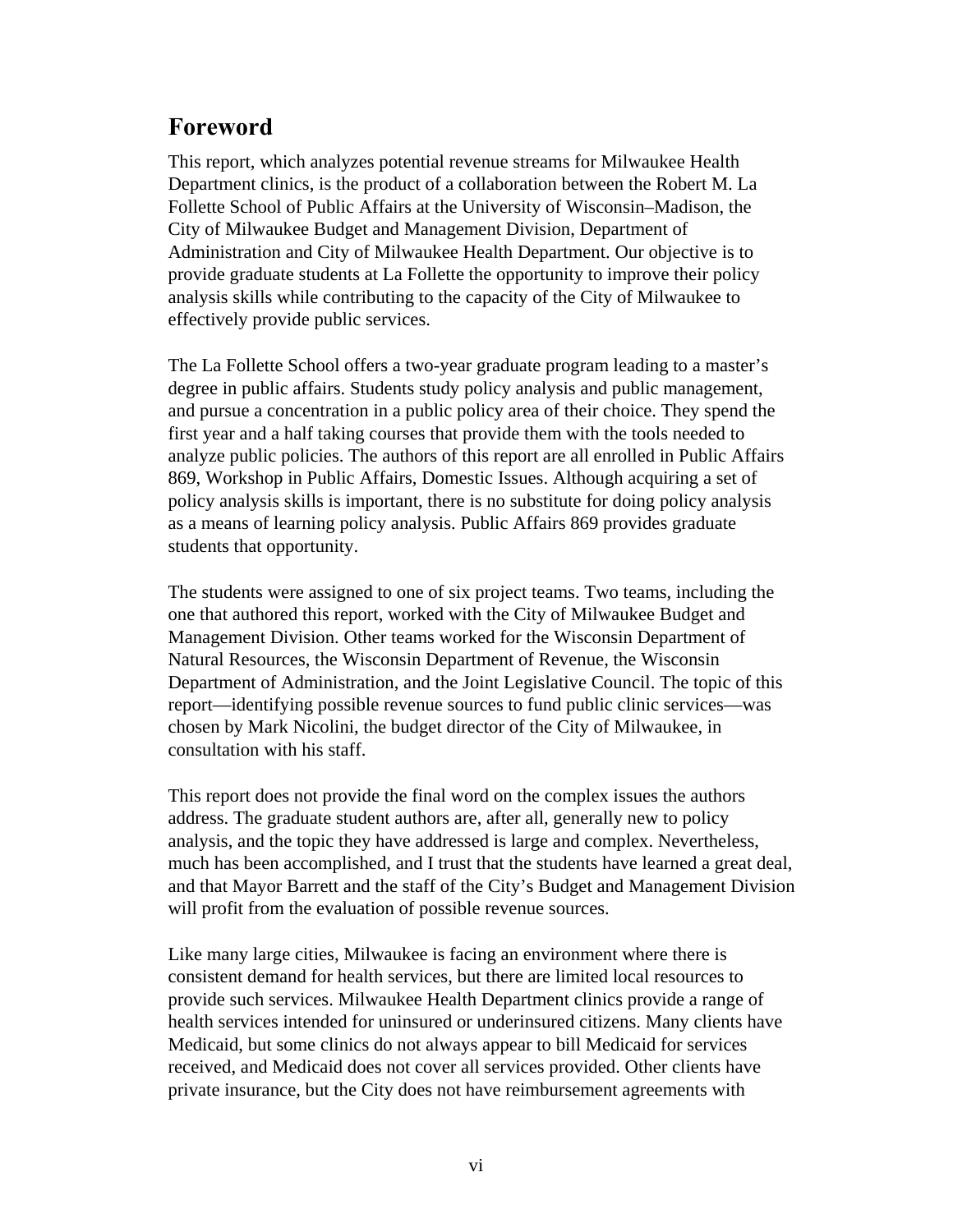private insurers. The authors examined insurance billing data and survey data to assess the range of possible revenue loss, visited clinics to understand management procedures in place, and looked to other city health departments for different revenue practices that could be applied in Milwaukee. The authors recommend putting in place procedures where all uninsured clients are checked for Medicaid eligibility and all clinics are audited to ensure they are billing Medicaid for eligible services. Based on the experience of other cities, the authors also recommend extending current Medicaid reimbursement agreements to cover services that the clinics provide but which are not currently supported by Medicaid, and to develop new reimbursement agreements with private providers. All of these recommendations seek to increase revenue provided to the Health Department and maintain current service levels, without imposing new fees on the clients.

This report would not have been possible without the support and encouragement of Budget Director Mark Nicolini, and Eric Pearson, who served as the project coordinator for the Budget and Management Division and solicited ideas for policy analysis from the Budget Office staff and coordinated the efforts of staff in support of the project. Budget Office staff Jennifer Meyer-Stearns and Renee Joos provided project advice, and Michele Le Bourgeois of the Milwaukee Health Department provided practical guidance in helping the authors understand how the clinics worked.

The report also benefited greatly from the active support of the staff of the La Follette School. Terry Shelton, the La Follette outreach director, along with Kari Reynolds, Mary Mead, and Gregory Lynch, contributed logistic and practical support for the project. Karen Faster, La Follette publications director, edited the report and shouldered the task of producing the final bound document.

I am very grateful to Wilbur R. Voigt whose generous gift to the La Follette School supports the La Follette School public affairs workshop projects. With his support, we are able to finance the production of the final reports, plus other expenses associated with the projects.

By involving La Follette students in one of the tough issues faced by the City of Milwaukee, I hope the students not only have learned a great deal about doing policy analysis but have gained an appreciation of the complexities and challenges facing city government in Wisconsin and elsewhere. I also hope that this report will contribute to the work of the Division of Budget and Management and the Health Department in their efforts to provide health care to the citizens of Milwaukee.

> Donald Moynihan May 1, 2006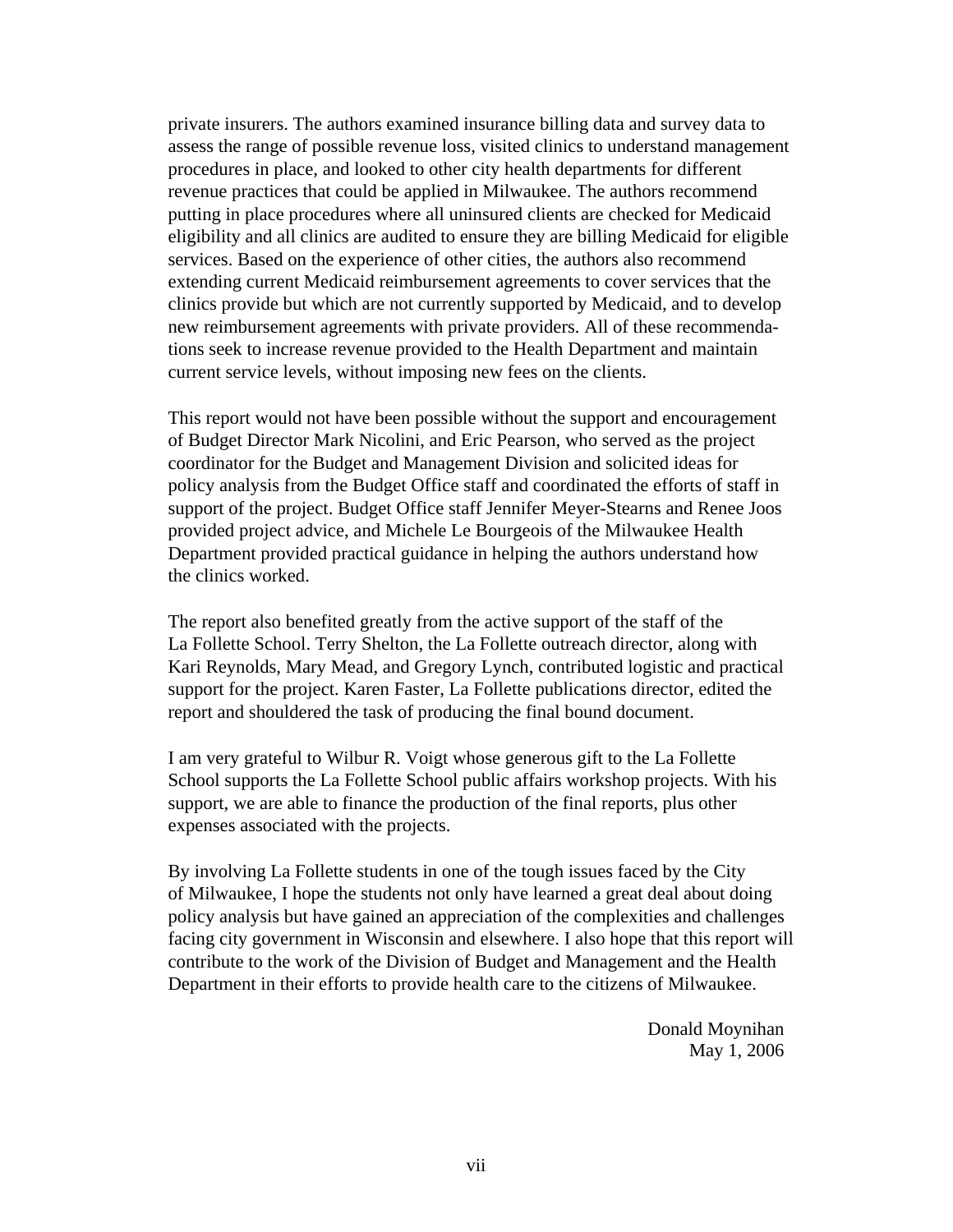### **Acknowledgments**

We would like to thank all those who contributed significant time and effort to our analysis of billing practices at the Milwaukee Health Department, including Jennifer Meyer-Stearns and Renee Joos of the City of Milwaukee's Budget and Management Division, Department of Administration; Michele Le Bourgeois of the Milwaukee Health Department; and Professor Donald Moynihan of the Robert M. La Follette School of Public Affairs at the University of Wisconsin-Madison.

We greatly appreciate the help and assistance provided by the Milwaukee Health Department's health and administrative professionals, who are too numerous to list by name. Specifically, we would like to thank all of the clinic staff at Keenan, Northwest, and Southside health centers who took time out of their busy day to meet with us. Without their expertise and knowledge, this report would not have been possible. Further, we would like to thank the health and policy professionals in the cities we reviewed who greatly contributed to this analysis.

The contributions provided by La Follette faculty and staff throughout the development of this analysis have been remarkably helpful. We would specifically like to thank Professor David Weimer for the mentorship he has provided to the members of this group over the past two years. We are also greatly appreciative for the assistance of our editor, Karen Faster, publications director at the La Follette School of Public Affairs.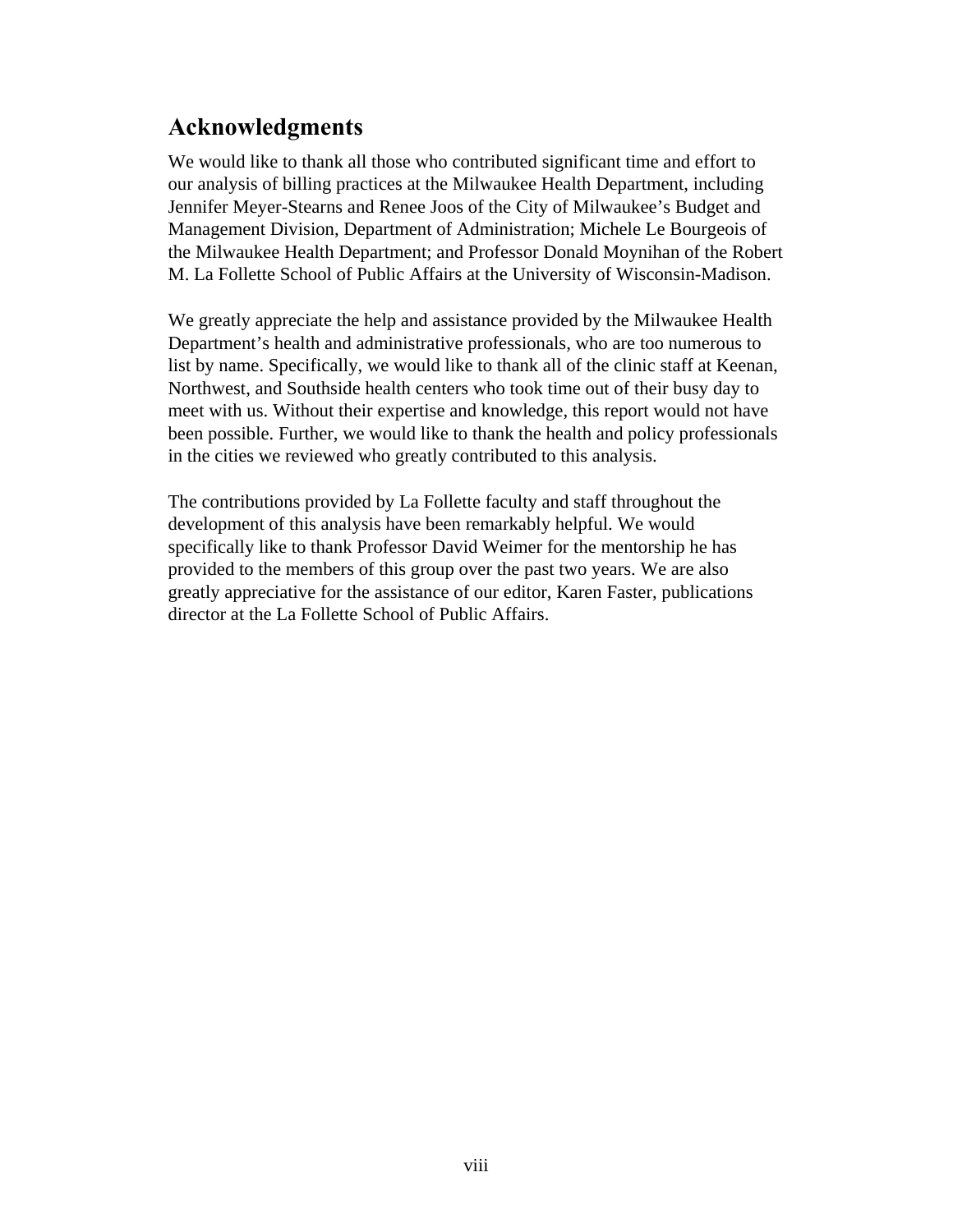### **Executive Summary**

The City of Milwaukee Budget and Management Division, Department of Administration asked the La Follette School of Public Affairs to investigate current billing processes at the City of Milwaukee Health Department (MHD) clinics and to make recommendations on how these practices could be changed to increase clinic revenue. The MHD clinics are intended to provide health services to uninsured and underinsured people, but frequently they serve people who have public or private insurance. Currently, the MHD bills Medicaid for a limited set of services provided to publicly insured clients, permitted by memoranda of understanding between the MHD and Medicaid health management organizations. However, data indicates that the MHD does not bill for all Medicaid clients served. In addition, the MHD does not bill privately insured clients because the MHD lacks memoranda of understanding with private insurance companies. Services provided to uninsured clients and those without Medicaid insurance are free of charge. By failing to bill for all services provided to all insured clients, the MHD is not maximizing its revenue. The goal of this report is to make recommendations regarding billing practices at the MHD clinics with the purpose of increasing revenues.

In this analysis, we consider seven policy alternatives:

- (1) maintain the status quo,
- (2) change the billing process,
- (3) increase billing for services by implementing monthly audits,
- (4) increase billing for services by implementing incentives,
- (5) expand existing Medicaid memoranda of understanding to cover additional services,
- (6) sign memoranda of understanding with private insurance providers operating in the area, and
- (7) charge uninsured and privately insured clients fees for services.

We evaluate these policies by their relative progress toward the achievement of the following three policy evaluation criteria: maintain level of service to uninsured and underinsured people, increase revenue, and have implementation feasibility. (For a schematic representation of the policy evaluation criteria and alternatives, please see Appendix A.)

Based on our analysis, we recommend that the Milwaukee Health Department

(1) change the billing process to refer all uninsured clients to the Medical Assistance Outreach Program, implement a process checklist, and change the intake form,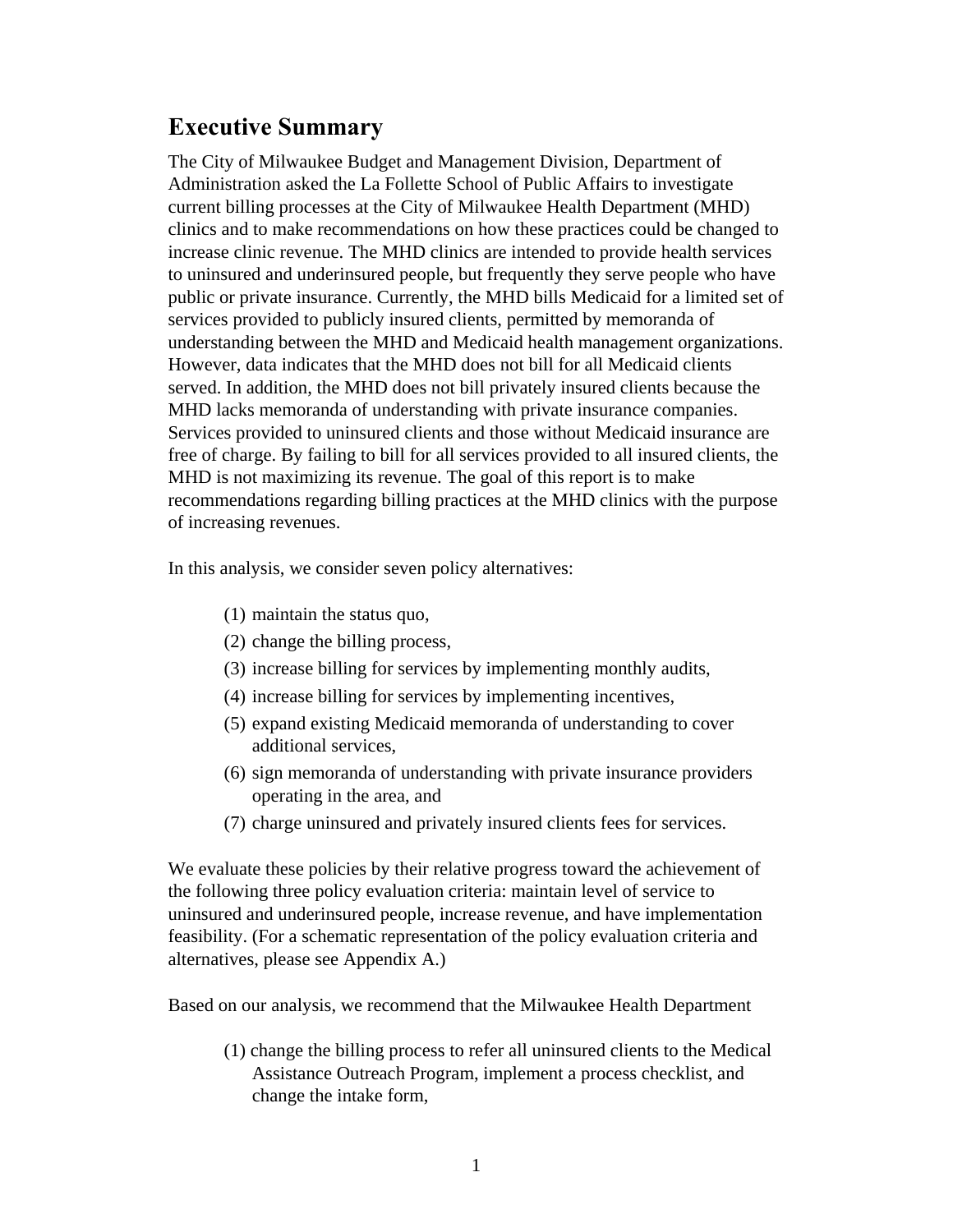- (2) implement monthly clinic billing audits,
- (3) investigate the possibility of extending the memoranda of understanding the MHD has with Medicaid HMOs to permit reimbursement for additional services such as testing and treatment for sexually transmitted diseases, and
- (4) investigate the feasibility of entering into similar agreements with private insurance companies.

Of all the policy alternatives that we considered, we believe that these options will best fulfill the goal of increasing revenue while maintaining the level of services provided to the uninsured and underinsured people of Milwaukee.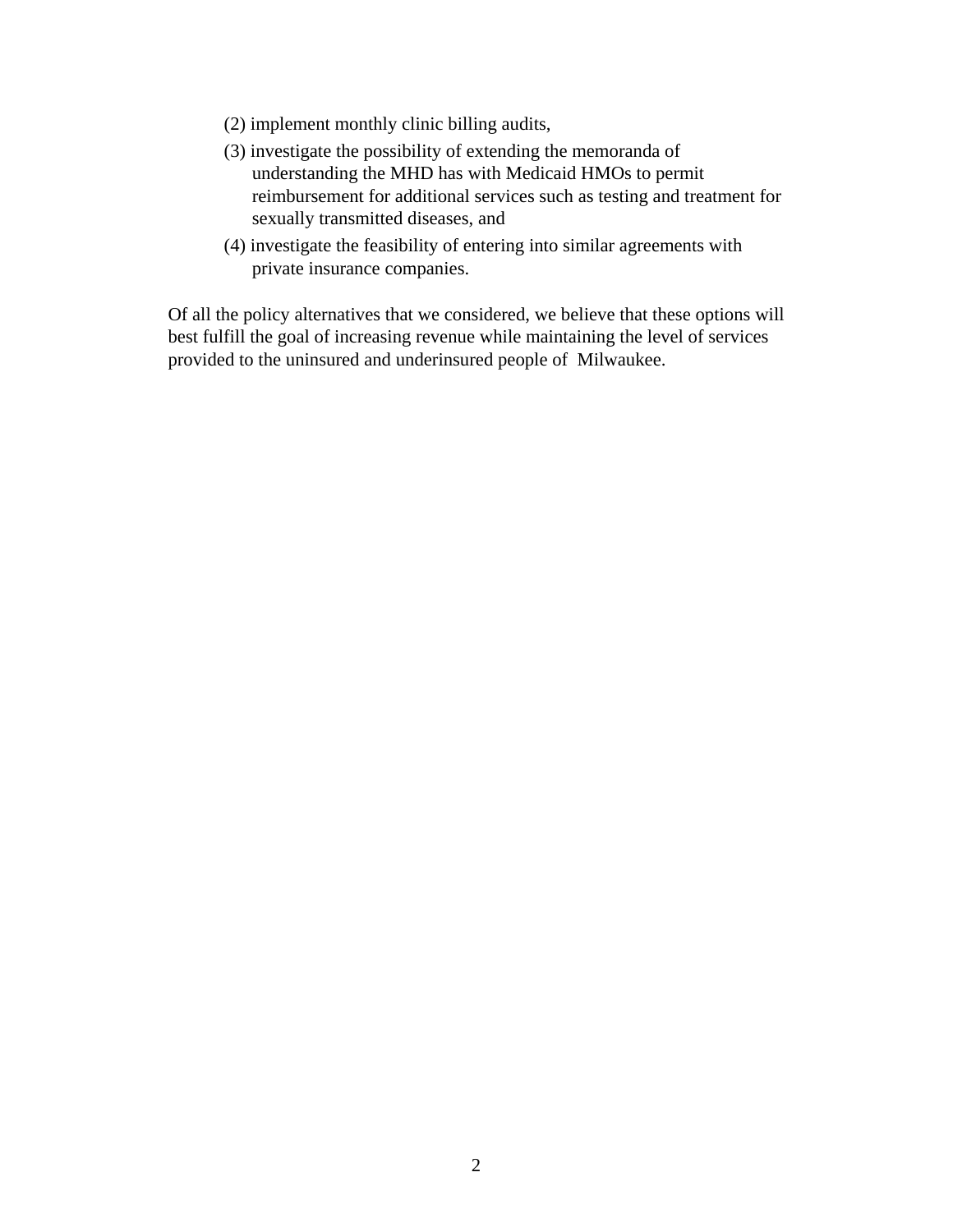### **Introduction**

The City of Milwaukee Budget and Management Division asked the Robert M. La Follette School of Public Affairs at the University of Wisconsin-Madison to investigate the current billing processes at the City of Milwaukee Health Department (MHD) clinics and to make recommendations on how these practices could be changed to increase clinic revenue. The purpose of the MHD clinics is to provide health services to uninsured and underinsured clients. The clinics serve many people who have public or private insurance. While the MHD has memoranda of understanding with Medicaid health maintenance organizations (HMOs) that allow the MHD to bill for specified services, the clinics do not bill for all services provided to all publicly insured clients. Additionally, the MHD does not have memoranda of understanding with private insurers and does not bill private insurance companies. Unless a client has public insurance, services are provided free of charge.

The MHD clinics bill at a very low rate. According to our data, the MHD is billing for roughly 19 percent of its client population. This is far below the estimated 34 percent who have Medicaid insurance. In addition, an estimated 13 percent of clients with private insurance are not billed. Clinic revenue could be increased by billing all Medicaid clients, expanding the set of billable services, and billing privately insured clients. By failing to bill for all services provided to all insured clients, the MHD is not maximizing revenue. The goal of this report is to make recommendations to the MHD in regard to billing practices at its clinics with the purpose of increasing revenues.

We first provide background information on the MHD and its clinics. Second, we describe the current billing processes at the clinics. Third, we discuss potential sources of revenue gains. Fourth, we identify differences between Milwaukee's billing practices and those found in the health departments of other large cities. Fifth, we lay out a set of criteria and outline multiple policy alternatives. Finally, we state our policy recommendations based on our evaluation of our policy alternatives.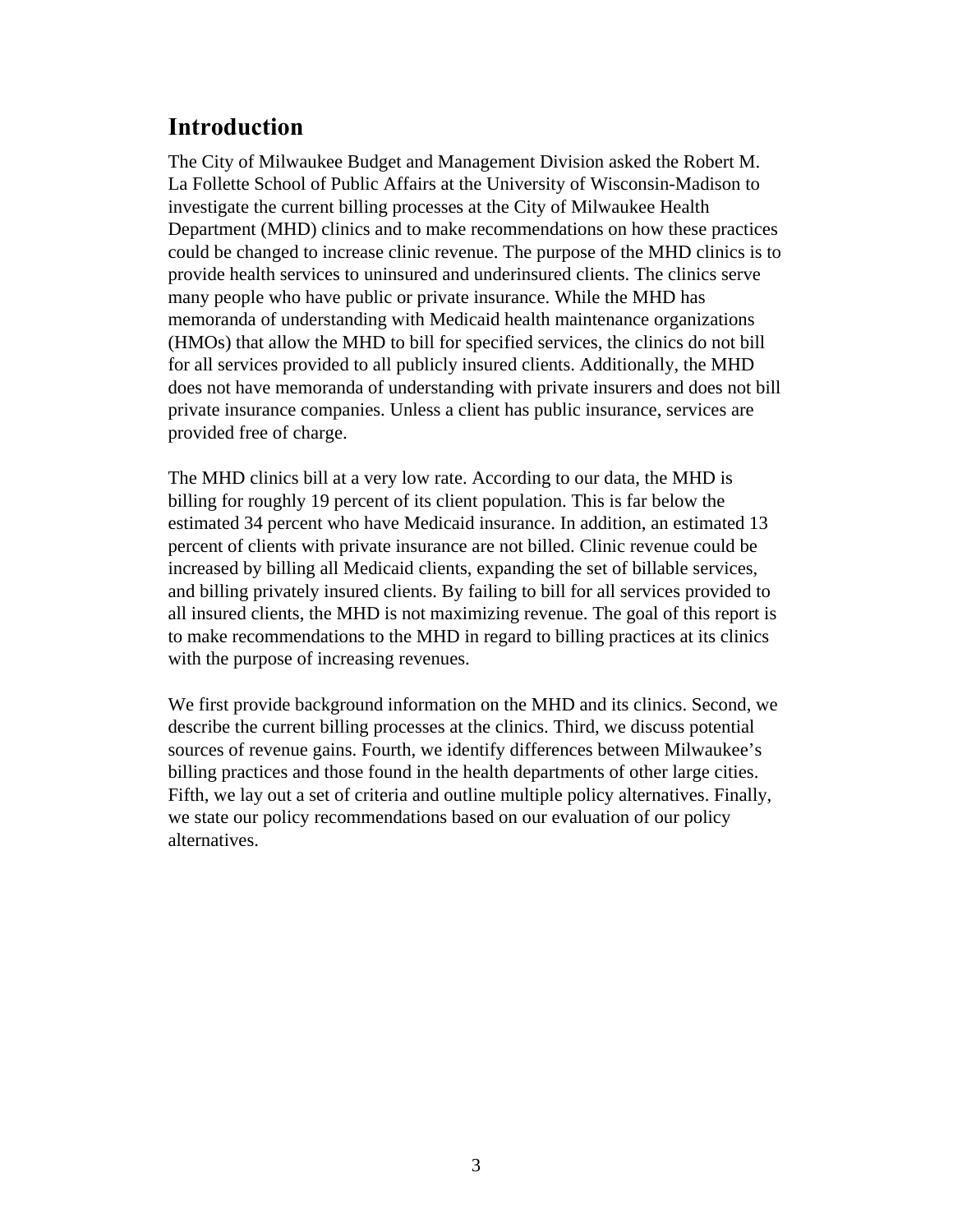### **Background: The City of Milwaukee Health Department**

The MHD was established in 1867 to provide for the health needs of the residents of Milwaukee. The MHD's mission is to "ensure that services are available to enhance the health of individuals and families, promote healthy neighborhoods, and safeguard the health of the Milwaukee community" (CMHD 2006). MHD's budget for 2006 is approximately \$31 million. Of this sum, roughly \$13 million is from city funds, and the remaining \$18 million comes from state, federal, and private grants. The MHD employs 326 individuals in five divisions: Maternal and Child Health, Healthy Behaviors and Health Care Access, Consumer Environmental Health, Home Environment Health, and Disease Control and Prevention. To deliver many of its services to the public, the MHD operates from five health centers throughout the city<sup>1</sup> (City of Milwaukee 2006a).

### **Health Department Clinics**

The MHD operates five clinics to provide services to the city's underinsured and uninsured residents. These clinics are Walk-In; Family Health; Women, Infants, and Children; HIV/AIDS and STD; Tuberculosis (TB) Control and Refugee Health<sup>2</sup>; and Well Woman Program. (CMHD 2004) The clinics offer a wide range of services including immunizations, prenatal and reproductive care, pregnancy testing, TB testing and therapy, HIV/AIDS and STD testing and treatment, general health assessments, and counseling. In addition to providing health services, the clinics serve as gateways to more permanent health care providers through their referral services (City of Milwaukee 2006a).

In addition to offering different services, the clinics have different operating schemes. For example, some are by appointment only while others welcome walk-ins. The different clinics also have different sources of funding. For example, the WIC clinic is federally funded (U.S. Department of Agriculture 2005) and the Well Woman Program is state-funded (Leigh-Gold 2006). As neither of these two clinics receives funding from the City of Milwaukee, they are not included in our analysis.

The clinics are housed in three health centers located throughout the city: Northwest, Southside, and Keenan. Some of these specific clinics are offered only

 $\overline{a}$  $<sup>1</sup>$  Although the MHD operates five public health centers, the Issac Coggs Health Center and the</sup> Johnston Community Health Center are contracted and administered by private actors, and are not discussed or examined as part of this report. From here forward, any reference to the MHD's health centers will specifically refer to the three publicly staffed, run, and managed centers: Keenan, Southside, and Northwest.

 $2^2$  From here on, the Tuberculosis Control and Refugee Health clinic will be referred to as the TB clinic.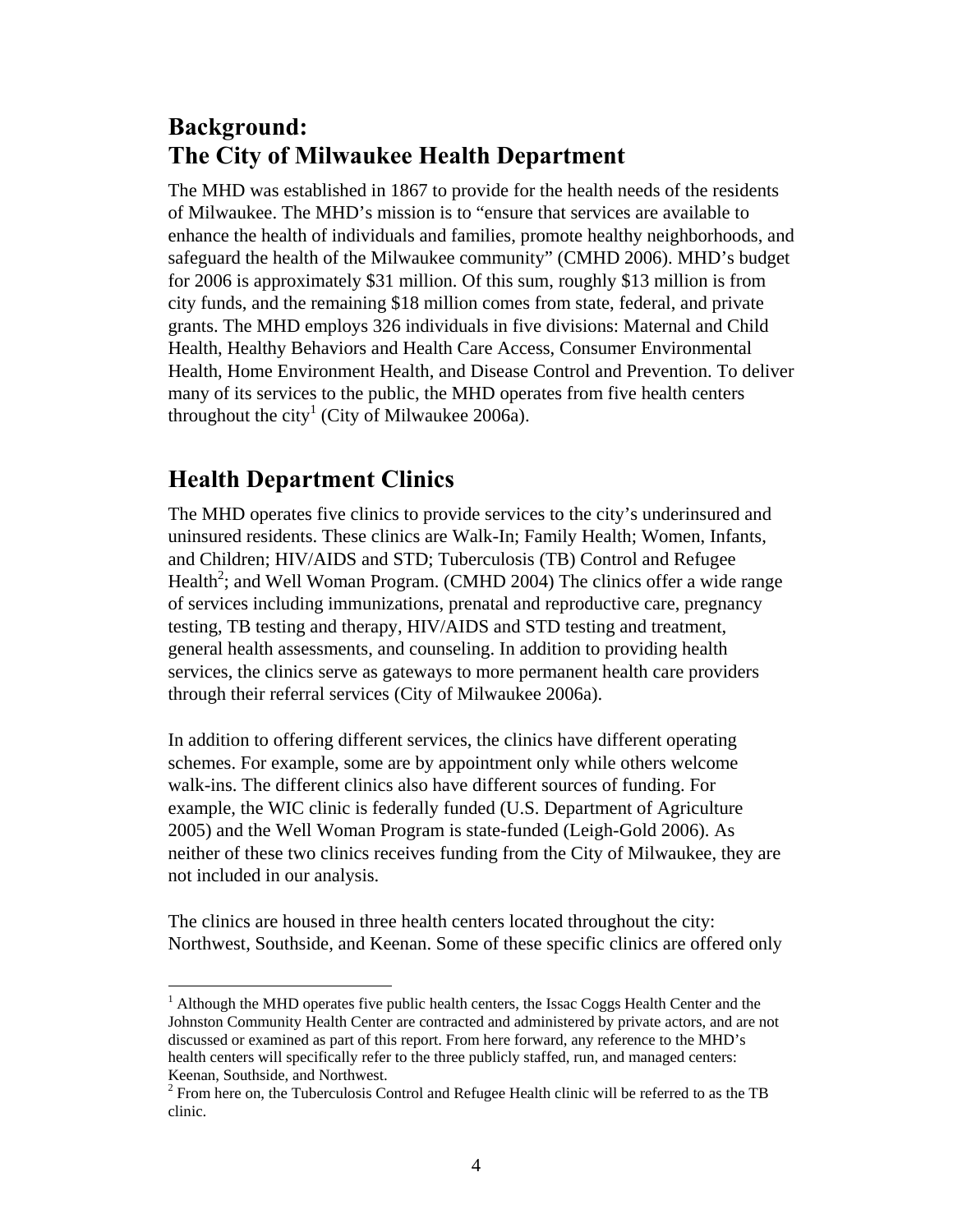| <b>Table 1: Location of Clinics within Health Centers</b> |        |                       |                  |  |  |  |
|-----------------------------------------------------------|--------|-----------------------|------------------|--|--|--|
|                                                           |        | <b>Health Centers</b> |                  |  |  |  |
| <b>Clinics</b>                                            | Keenan | <b>Northwest</b>      | <b>Southside</b> |  |  |  |
| Walk-In                                                   | X      | X                     | X                |  |  |  |
| <b>Family Health</b>                                      | X      | X                     | X                |  |  |  |
| <b>WIC</b>                                                | X      | X                     |                  |  |  |  |
| TB                                                        | X      |                       |                  |  |  |  |
| HIV/AIDS and STD                                          | X      |                       |                  |  |  |  |
| <b>STD</b>                                                |        |                       | X                |  |  |  |
| Well Woman Program                                        |        |                       | X                |  |  |  |

at one health center while others are offered at more than one (CMHD 2005a). Table 1 shows the clinics located at each of the three health centers.

Source: City of Milwaukee Health Department's 2005 clinic schedules

### **Existing Memoranda of Understanding**

The MHD has memoranda of understanding with the three Medicaid HMOs operating in the Milwaukee area (LeBourgeois 2006). These memoranda allow the MHD to bill Medicaid HMOs for some services. The services covered by these agreements include health checks, vision screening, hearing screening, hemoglobin testing, TB skin testing and therapy, lead screening, specified immunizations, pregnancy testing, and prenatal care (CMHD undated). Under these memoranda of understanding, the HMOs reimburse for services at the state Medicaid maximum fee. Reimbursements do not go to the clinics or the MHD but rather to the City of Milwaukee (Wisconsin Department of Health and Family Services 2006).

For the MHD to bill Medicaid HMOs, the client must complete and sign a billing form while at the clinic. Clinic staff use web-based third-party software called Passport to verify a client's insurance status. Passport quickly verifies plan names, co-payments, co-insurance, deductibles, and primary care provider information. Each Passport query costs the MHD 25 cents. The MHD only uses Passport to verify Title XIX, public insurance. However, Passport can verify private insurance coverage. If Passport is used to determine private insurance status, queries must include a specified insurance provider (Passport Health Communications 2006).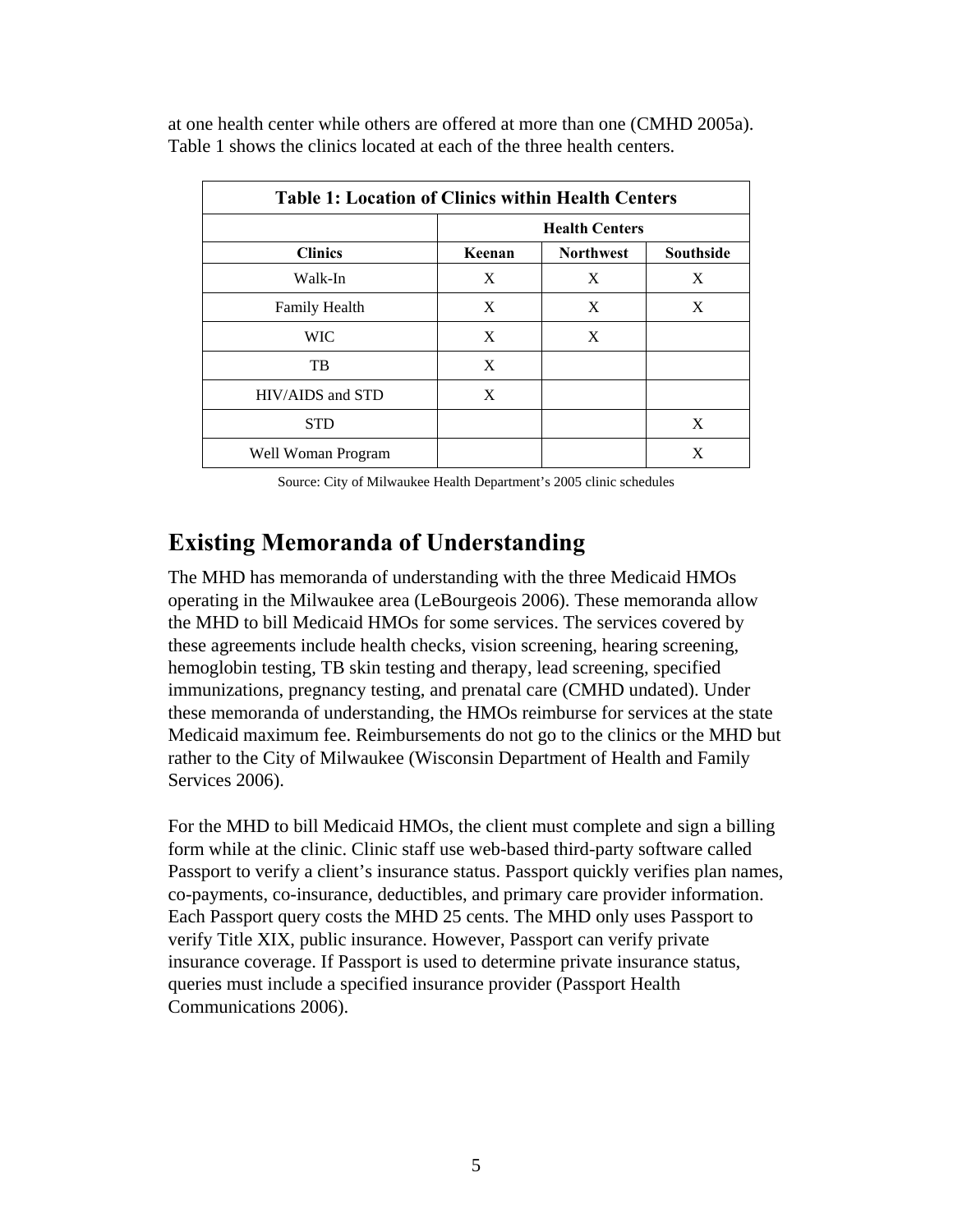### **Clinic Visits and Billing Processes**

To learn more about the clinics and their intake and billing processes, our team visited each of the three health centers: Northwest, Southside, and Keenan. During our visits, we were able to observe clinic intake procedures at the Southside Walk-In, Northwest Family Health, Keenan Walk-In and Keenan Family Health. We did not observe any intakes at the TB clinic but were able to learn about their process by interviewing a member of their staff. We did not observe intake processes at either of the HIV/AIDS and STD clinics.

#### *Family Health Clinic and Walk-In Clinic*

The intakes observed at the Northwest Family Health clinic and the Keenan and Southside Walk-In clinics involved children in need of immunizations. (For a map of current intake and billing procedures in the clinics, see Appendix B) At all three clinics, the intake began with clinic staff asking for the client's immunization records. At Keenan, the staff person then asked whether the client had insurance. If so, the staff person asked for the client's insurance cards, which were then photocopied. We did not observe clinic staff inquiring about insurance at Southside. At all three clinics, staff searched for the child in the Wisconsin Immunization Registry, a web-based database. Then, at all three clinics the client was given a packet of paperwork to fill out. The first question on the first form asked about insurance status. Notably, there is not a box for "private insurance" on this form. In addition, instead of listing Medicaid and Medicare, the form has a box for "medical assistance," a term with which many clients might be unfamiliar. At the Southside and Northwest clinics, a billing form, which the MHD must have to bill the Medicaid HMOs, was completed for all clients. It is unclear, based on our observations, if this is the case at Keenan.

The billing form then goes with the client to the nurse, who must indicate on the form which services have been provided. After the client leaves, the nurse returns the form to the clinic office assistants, who look up the client in Passport. We did not observe staff at any of the clinics accessing Passport during our visits; staff at all of the clinics said that Passport is accessed after the client left. We noted that Passport was available on the staff computer in the intake area at Keenan and Northwest but not at Southside. After the billing form is complete and the staff has searched for the client in Passport, the form is sent to the main office of MHD for processing.

#### *TB Clinic*

Although we were unable to observe any intakes at the TB clinic, we spoke with an office assistant about their processes. The office assistant determines the billing status of clients before they arrive by checking Passport. If the client is uninsured, the office assistant determines if the client is eligible for TB dispensary funds, state funding for TB health services for people who are suspected of having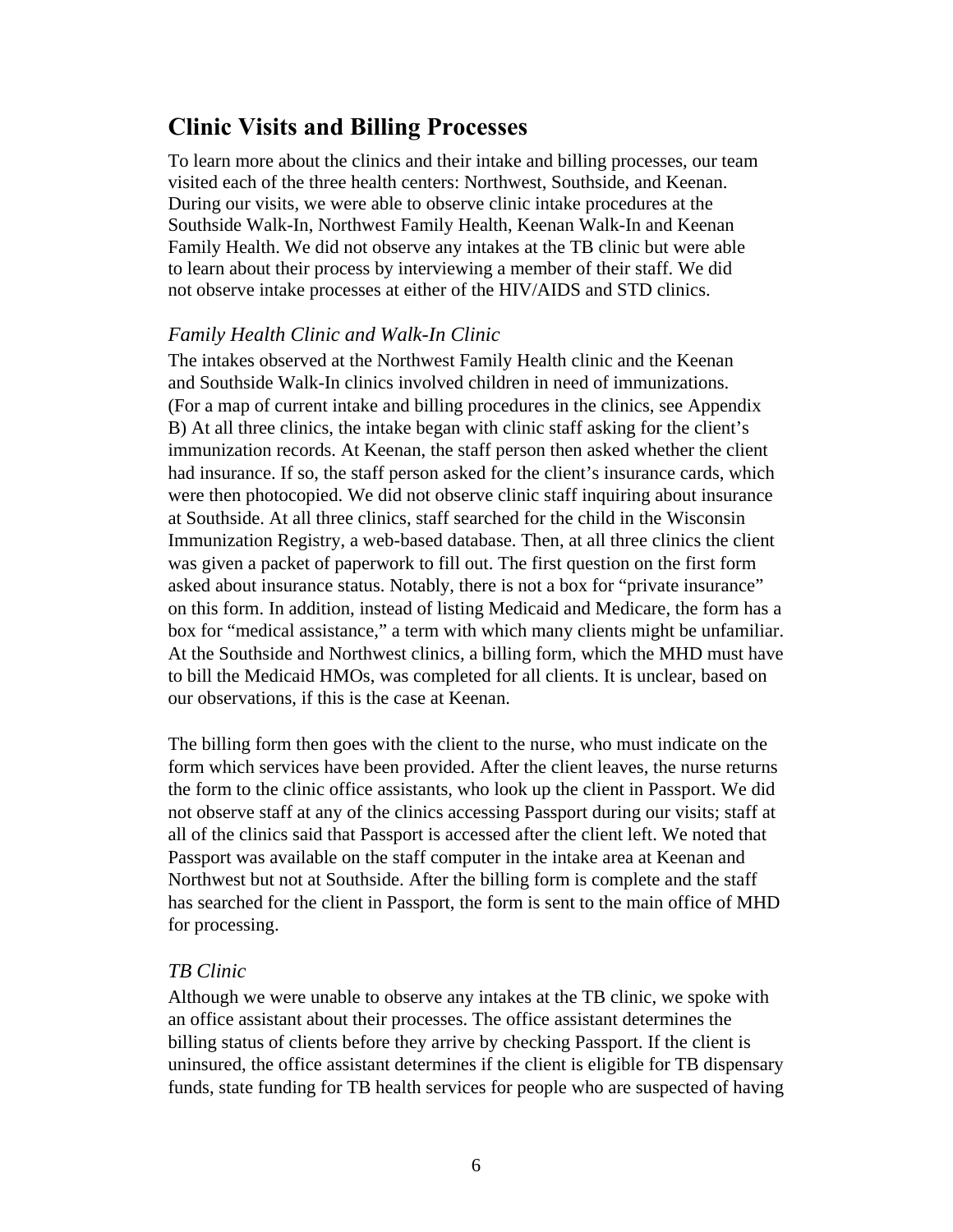or who have TB. If a client has been to the clinic before, but it has been more than two weeks since the client's last visit, the office assistant rechecks Passport. After checking a client's insurance and eligibility, the office assistant attaches the appropriate billing sheet to the client's file: the Medicaid billing sheet, dispensary billing sheet, or writes NB for not billable.

### **Billing Forms**

A major problem with the MHD's billing process is that it is not uniform across all clinics. This is largely because there is no MHD standard billing procedure. Instead, each clinic determines its own procedure. In early 2006, the MHD attempted to standardize some parts of the billing process. For example, the MHD now requires that all clients complete and sign a billing form. However, there seems to be some confusion about this policy. From our discussions with clinic personnel and MHD administrators, and from our observations of clinic operations, there seems to be some disagreement as to when a client should be required to complete a billing form. At the Southside clinic, we were told that, starting March 1, 2006, the policy of the MHD is that all clients, regardless of whether they say they have insurance, are required to sign a billing form (Carroll 2006). This will allow the MHD to bill for services provided to clients who are Medicaid HMO subscribers and who indicate to clinic staff that they do not have insurance. Based on our observations at the Southside clinic in late February 2006, this policy seems to be in effect. At the other clinics, it is not clear whether all clients are signing the billing forms. In addition, we learned from the MHD clinic operations manager that having clients sign billing forms is not a new policy but rather has been a standard procedure at all clinics for some time, even though our observations show that this policy is not uniformly followed. This example illustrates the challenges that the MHD might face in making changes to the billing process.

#### **Sources of Revenue Loss**

One of the concerns of the City of Milwaukee Budget and Management Division and the MHD is that not all services provided to clients who have Medicaid insurance are being billed. Indeed, the data show that while 34 percent of all clients have Medicaid insurance, only 19 percent are billed (see Appendix C for information on data sources). In some cases, the clients fail to accurately report their insurance status. We assume that this is because clients are unaware that they have Medicaid insurance or are confused by the question on the intake form, which asks if the client has "medical assistance," but not if the client has Medicaid or Medicare. A MHD analysis of administrative data showed that while 34 percent of the client population has Medicaid, only 25 percent report it. This means 9 percent fail to report Medicaid accurately and therefore are not billed (CMHD 2005b).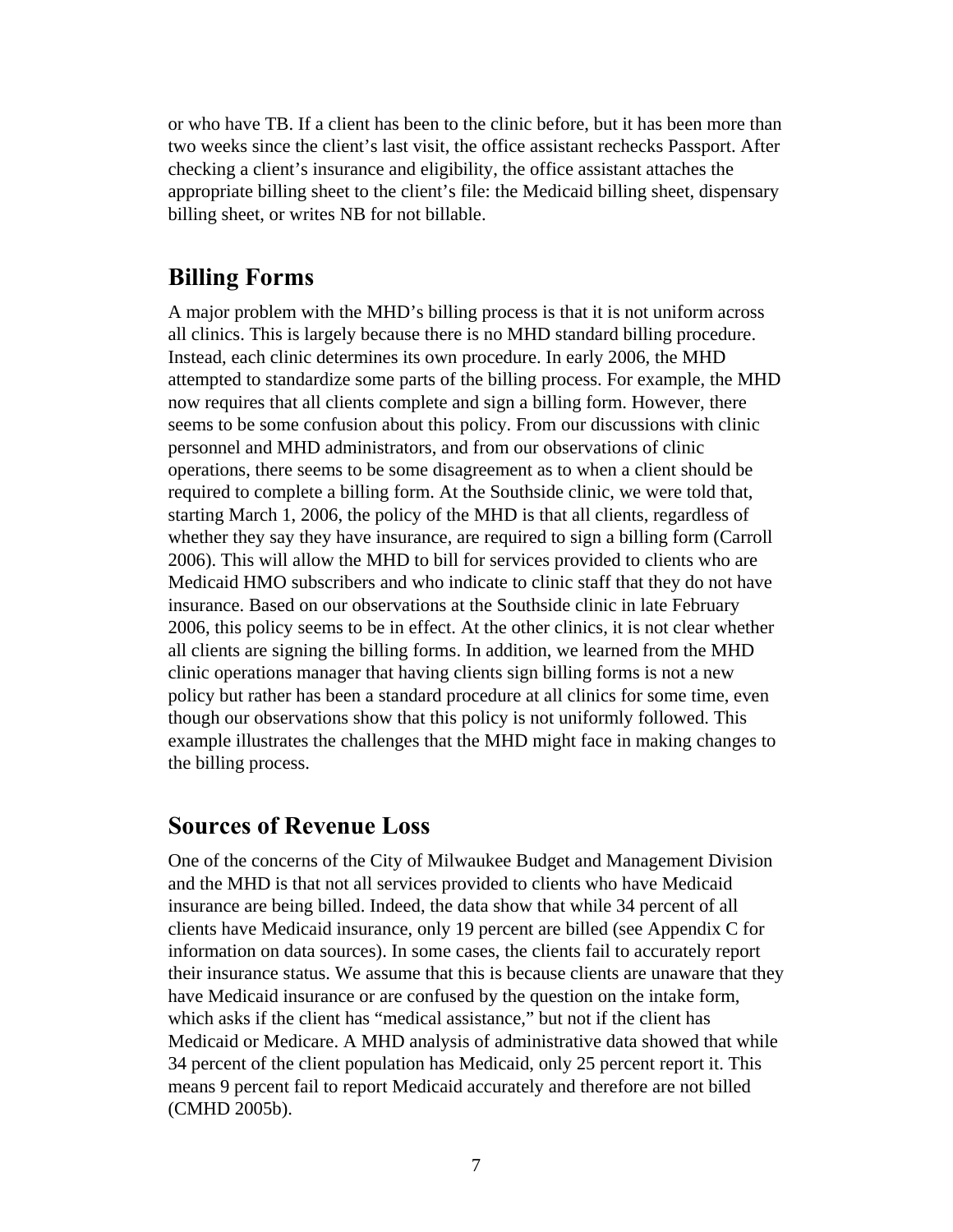In addition, data show that MHD does not bill some clients who indicate Medicaid insurance status. While 25 percent of all clinic clients report having Medicaid, only 19 percent are billed. This means that 6 percent of all clients report having Medicaid but are not billed (see Appendix D for data calculation*)*. The reasons for this are unclear. This could result from problems at the clinic, the MHD main office, or Medicaid HMOs. At the clinic level, staff might be failing to have clients complete billing forms or to search for client eligibility in Passport. We propose policies that should eliminate these problems at the clinic level.

However, billing staff at the MHD headquarters may be failing to submit complete and correct information to the insurance companies for all Medicaid clients. In addition, the Medicaid HMOs may not be reimbursing the city for all services billed. Individual clients' Medicaid insurance may not cover the services the clinics provide. In that case, the percentage of services reimbursed would also be smaller than the percentage of clients reporting Medicaid. We were unable to pinpoint steps in the process at the MHD main office or at the Medicaid HMOs that might contribute to this problem. As a result, our proposed policies do not address the potential problems at those locations.

Table 2 shows the estimated percentage of each insurance status by health center from the Immunization Consent Analysis. The Medicaid percentages are verified numbers from Passport. All other percentages are self-reported, but adjusted for people who did not report their Medicaid coverage. Most of the clients who were found to have Medicaid but had not reported it self-reported as uninsured. Table 3 shows the percentage of clients who reported having Medicaid insurance versus the percentage found by querying clients in Passport.<sup>3</sup>

| <b>Table 2: Insurance Status by Health Center</b> |        |                      |                  |     |  |  |  |
|---------------------------------------------------|--------|----------------------|------------------|-----|--|--|--|
|                                                   |        | <b>Health Center</b> |                  |     |  |  |  |
| <b>Insurance Status</b>                           | Keenan | <b>Northwest</b>     | <b>Southside</b> | All |  |  |  |
| Private                                           | 9%     | 21%                  | 10%              | 13% |  |  |  |
| Medicaid                                          | 39%    | 43%                  | 26%              | 34% |  |  |  |
| Not Insured                                       | 37%    | 28%                  | 55%              | 43% |  |  |  |
| Unknown                                           | 15%    | 8%                   | 9%               | 10% |  |  |  |

Source: City of Milwaukee Health Department Immunization Consent Analysis

 $3$  Tables 2 and 3 indicate a great deal of variance in insurance coverage by health center. One possible explanation for this points to differences between the populations served by the different health centers. From our observations, the majority of clients at the Southside Health Center are Spanish-speakers, presumably recent immigrants. On the other hand, most of the clients at Northwest and Keenan are native born. For more information on demographic information by health center, see Appendix E.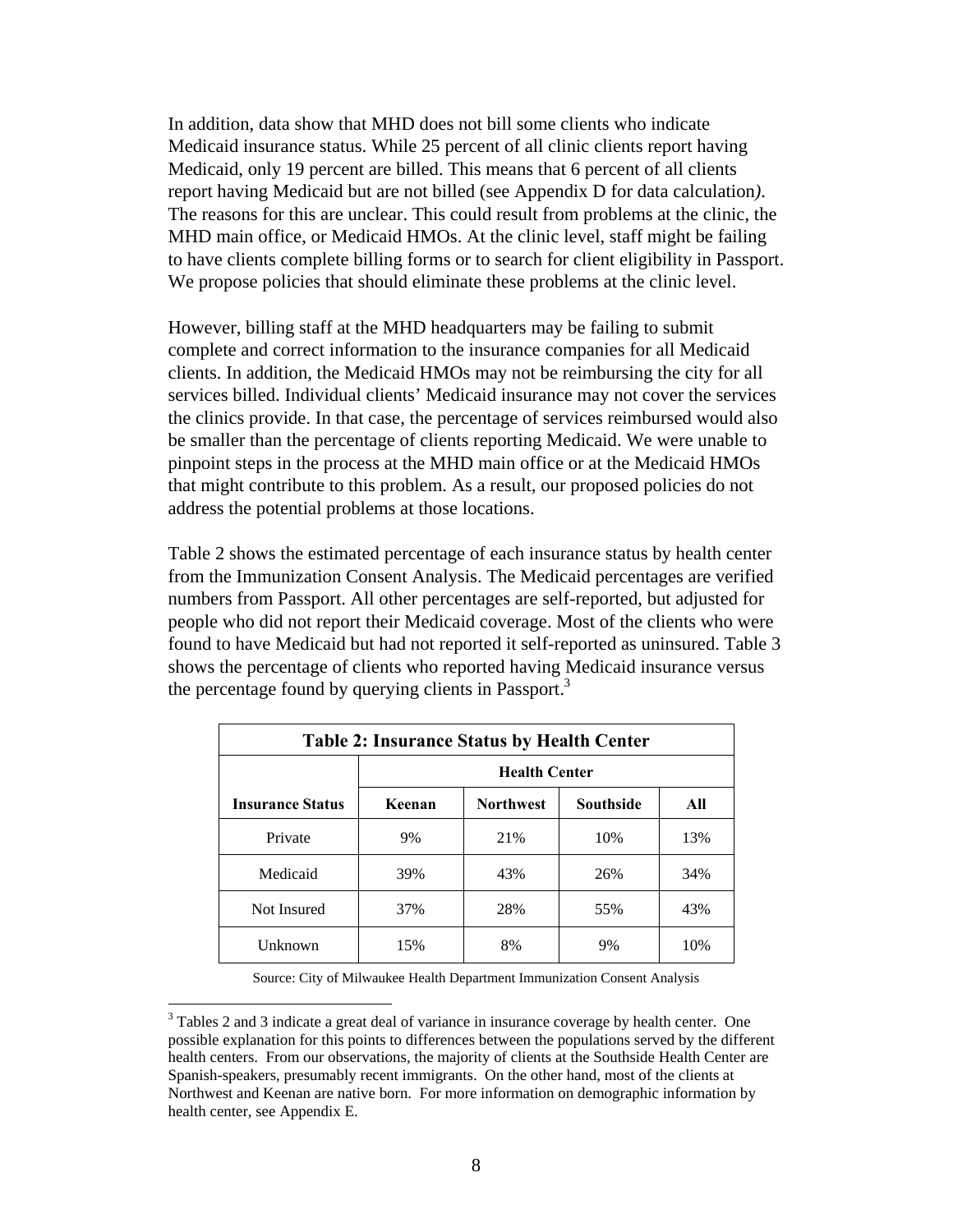| <b>Table 3: Clients Underreport Medicaid Insurance</b> |                      |                  |                  |  |  |  |
|--------------------------------------------------------|----------------------|------------------|------------------|--|--|--|
|                                                        | <b>Health Center</b> |                  |                  |  |  |  |
|                                                        | Keenan               | <b>Northwest</b> | <b>Southside</b> |  |  |  |
| <b>Medicaid Verified</b>                               | 39%                  | 43%              | 26%              |  |  |  |
| <b>Medicaid Self-Reported</b>                          | 31%                  | 31%              | 20%              |  |  |  |

Source: City of Milwaukee Health Department Immunization Consent Analysis

### **Estimates of Revenue Loss**<sup>4</sup>

We estimate that the loss of revenue from not billing all Medicaid insured clients was \$24,400 in 2005. This figure was calculated using the MHD's Analysis of Services, clinic flow-sheets, the MHD's Immunization Consent Analysis, and the MHD billing summary. (for more detail as to how calculations were made, see Appendix D). Table 4 shows annualized 2005 billing, billing if 100 percent of Medicaid clients were billed, the loss of revenue from not billing 100 percent, and the percent lost. Table 4 shows that by failing to bill all Medicaid clients, the MHD is losing 43 percent of potential reimbursements.

| <b>Table 4: Revenue Increase from Billing</b><br><b>All Medicaid Insured Clients</b> |                                   |                                   |          |                 |  |  |  |  |
|--------------------------------------------------------------------------------------|-----------------------------------|-----------------------------------|----------|-----------------|--|--|--|--|
| Medicaid                                                                             | 2005 Annualized<br><b>Billing</b> | 100% Medicaid<br>Billing for 2005 | Loss     | Percent<br>Lost |  |  |  |  |
| Immunizations                                                                        | \$29,900                          | \$52,700                          | \$22,800 | 43%             |  |  |  |  |
| <b>Health Check Exams</b>                                                            | \$1,400                           | \$2,000                           | \$600    | 30%             |  |  |  |  |
| <b>Pregnancy Tests</b>                                                               | \$400                             | \$1,400                           | \$1,000  | 71%             |  |  |  |  |
|                                                                                      | \$31,700                          | \$56,100                          | \$24,400 | 43%             |  |  |  |  |

Source: Calculations based on data from City of Milwaukee Health Department's flow sheets, Analysis of Service, Immunization Consent Analysis, Billing Summary; and Wisconsin Department of Health and Family Services Medicaid maximum fee rates.

Further, the data show that the percentage of clients who have private insurance is 13 percent. The MHD currently is not billing for any of these services. If the MHD were also able to bill private insurance for services, they could similarly increase revenue.

<sup>&</sup>lt;sup>4</sup> Figures are rounded to the nearest hundredth.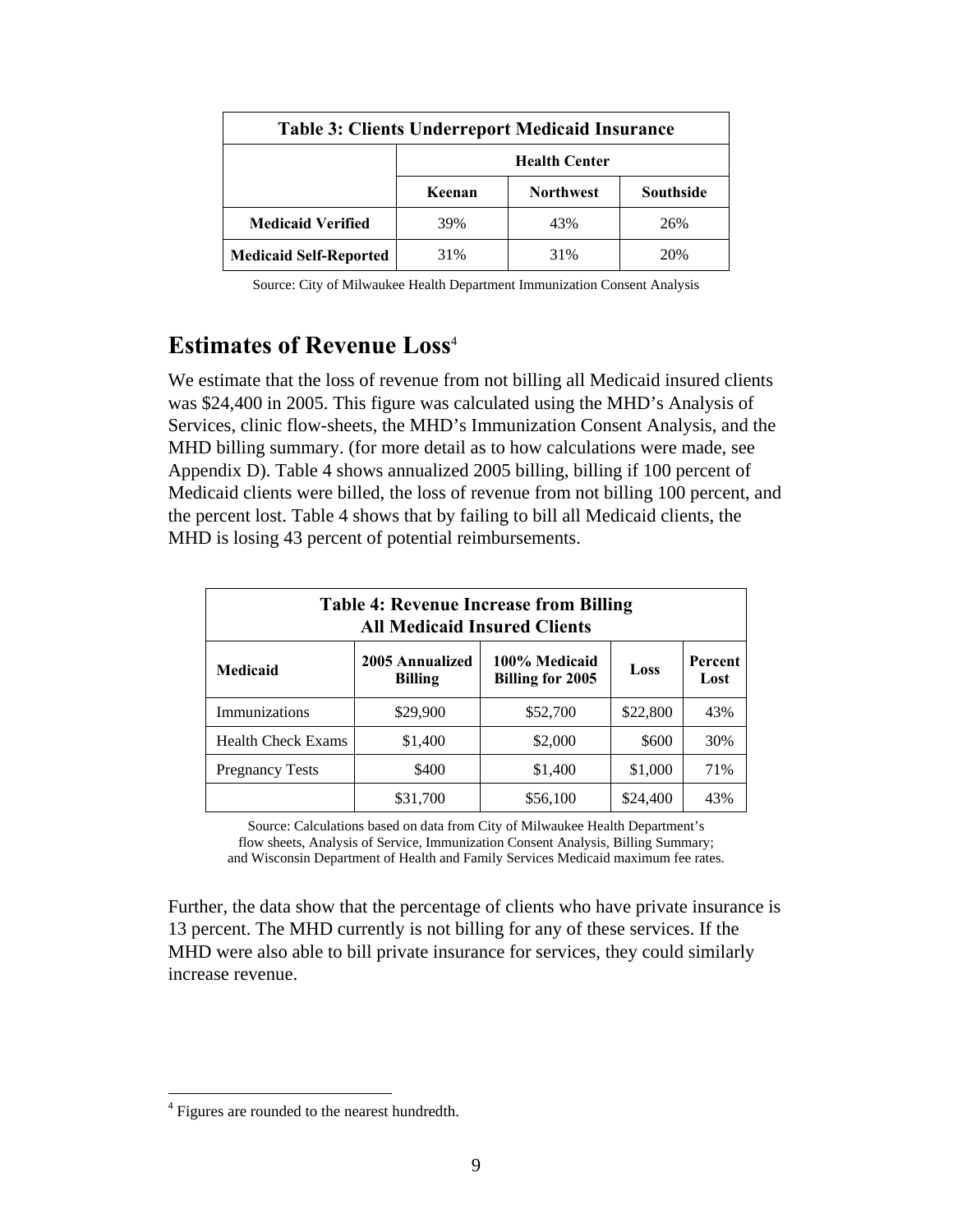### **Billing and Reimbursement in Comparison Cities**

We surveyed the health departments of a number of cities with demographic similarities to Milwaukee to seek innovations in billing practices. These cities were Boston; Baltimore; Cleveland; Columbus, Ohio; King County (Seattle); Madison, Wisconsin; Maricopa County (Phoenix); Marion County (Indianapolis); Minneapolis; Nashville; and San Francisco. Through our research, we identified three practices employed by other health departments that, if implemented, could increase revenues at the Milwaukee health centers.

First, some health departments bill Medicaid for a wider range of services. For example, the Columbus Health Department bills for STD testing and the Maricopa County Health Department bills for HIV/AIDS and STD testing in addition to billing for all the services currently billed by MHD (Clark 2006). Billing Medicaid HMOs for these services would increase MHD revenues.

Second, many of these health departments charge clients without public insurance a fee for services. The amount of the fee is fixed or determined using a sliding scale based on income. The Baltimore, Minneapolis, Columbus, Cleveland, Marion County, and Maricopa County health departments all charge clients without public insurance for some services (Clark 2006, Rowley 2006).

Finally, some health departments bill private insurance companies. The Columbus Health Department has a contract with United Health Care (UHC) and is in the process of entering into a contract with another private insurance company. The Columbus Health Department bills UHC for sexual health services, TB testing, perinatal care, and immunizations. Under the contract, the billing rates are slightly higher than the Medicaid rates.<sup>5</sup> This contract was implemented in August  $2005$ and so far the health department has received little revenue from the agreement, due to administrative errors and limited client enrollment with UHC (Clark 2006).

In addition, both the King County (Seattle) and Marion County (Indianapolis) Health Departments bill private insurance for some services without having contracts with private insurers. In Marion County, billing is limited to dental and mental health services (Rowley 2006). In King County, the health department bills private insurance for all services with the exception of immunizations. The King County Health Department does not bill private insurance for immunizations because many insurers do not cover these services. Instead, individual clients are billed for immunizations. King County bills private insurers the Medicaid

<sup>&</sup>lt;sup>5</sup> Although the reimbursement rates are higher than the Medicaid rates, these rates often do not cover the costs of providing these services. For example, the cost of providing immunizations at the health department clinics is much higher than it is at UHC provider clinics. Because the cost of immunizations is higher at the clinics, clinic staff encourages clients with private insurance to go to the primary care provider for immunizations.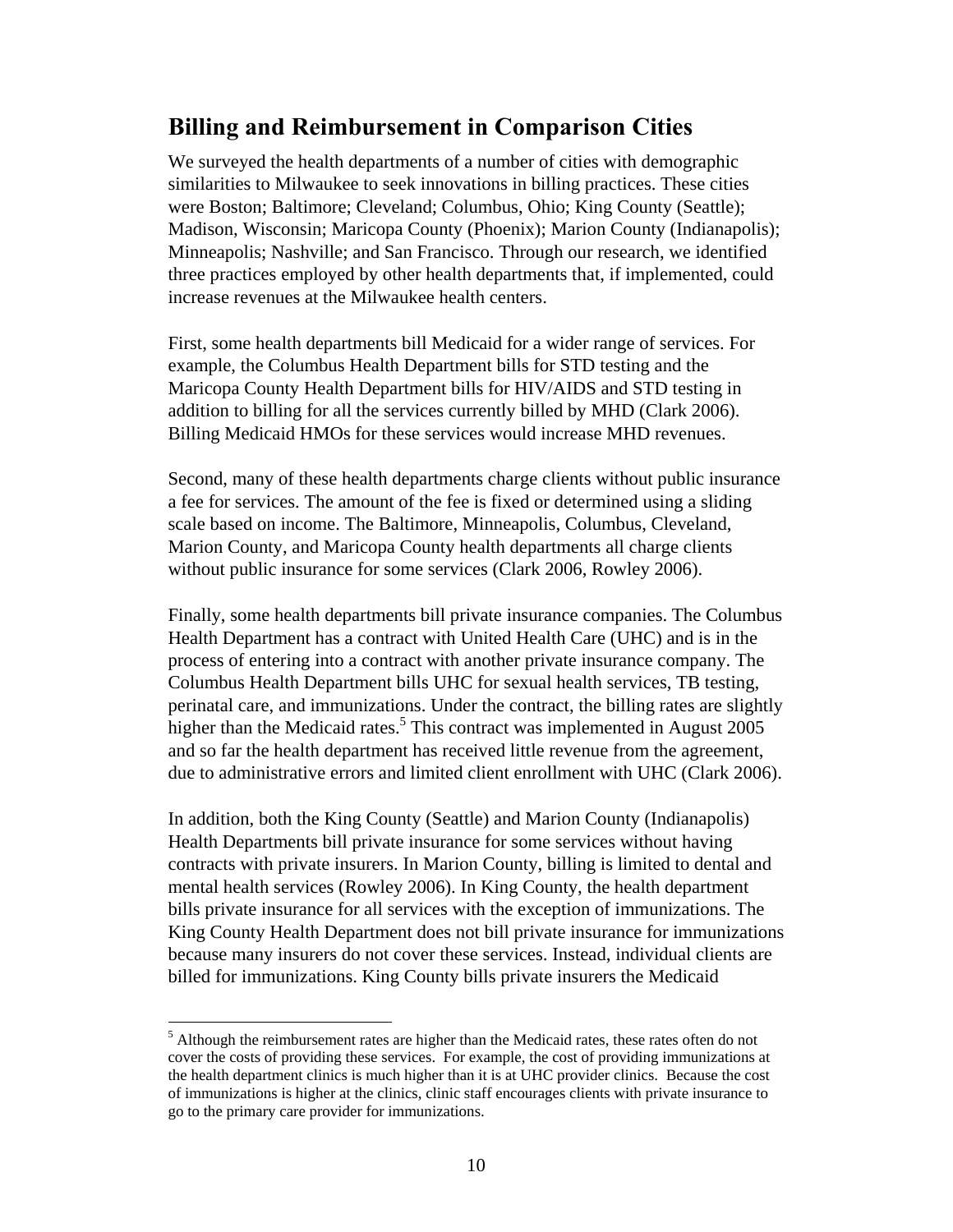maximum fee, however, they implemented a new higher fee schedule on May 1, 2006. Yet King County is also considering no longer billing private insurance. The percent of KCHD clinic clients who have private insurance, estimated to be about 3 percent of all clients, is very low. When weighed against the difficulty of billing private insurance companies, the benefit the KCHD receives from doing so is small (Anderson 2006).

The experience of the Columbus Health Department shows that private insurance companies may be willing to enter into contracts with health departments. Indeed, the King County fiscal specialist stated that she believed private insurance companies would want their subscribers to use health department clinics as the clinics charge a lower rate for services (Anderson 2006). However, in Columbus's case, significant procedural barriers blocked the health department from becoming an UHC approved provider. To do so, the health department had to go through "credentialing," a lengthy process prescribed by Ohio law that requires a great deal of administrative paperwork (Clark 2006). Under Wisconsin law, managedcare organizations individually develop processes for selecting participating providers, including written policies and procedures that they use for review and approval of providers. Discretion in these matters, pending criterion approval by the Wisconsin Office of the Commissioner of Insurance, is left to private insurance companies (Wisconsin State Statutes 2006).

### **Policy Evaluation Criteria**

We evaluated our policy alternatives using three criteria. The first was the extent to which the policy would maintain the MHD's ability to serve uninsured and underinsured clients. This is one of the central goals of the health centers; the recommended policy alternative should not inhibit the health centers' ability to realize this goal. The second evaluation criterion is the extent to which the policy alternative will increase clinic revenue. The City of Milwaukee Budget and Management Division requested this study to find ways to increase revenue from MHD clinics; this is the primary goal of our analysis. The third evaluation criterion is implementation feasibility. A policy cannot be successful if it cannot be fully implemented. Therefore we weighed the ease of implementation and anticipated level stakeholder support for each of the policy alternatives. (For a schematic representation of the policy evaluation criteria and alternatives, please see Appendix A.)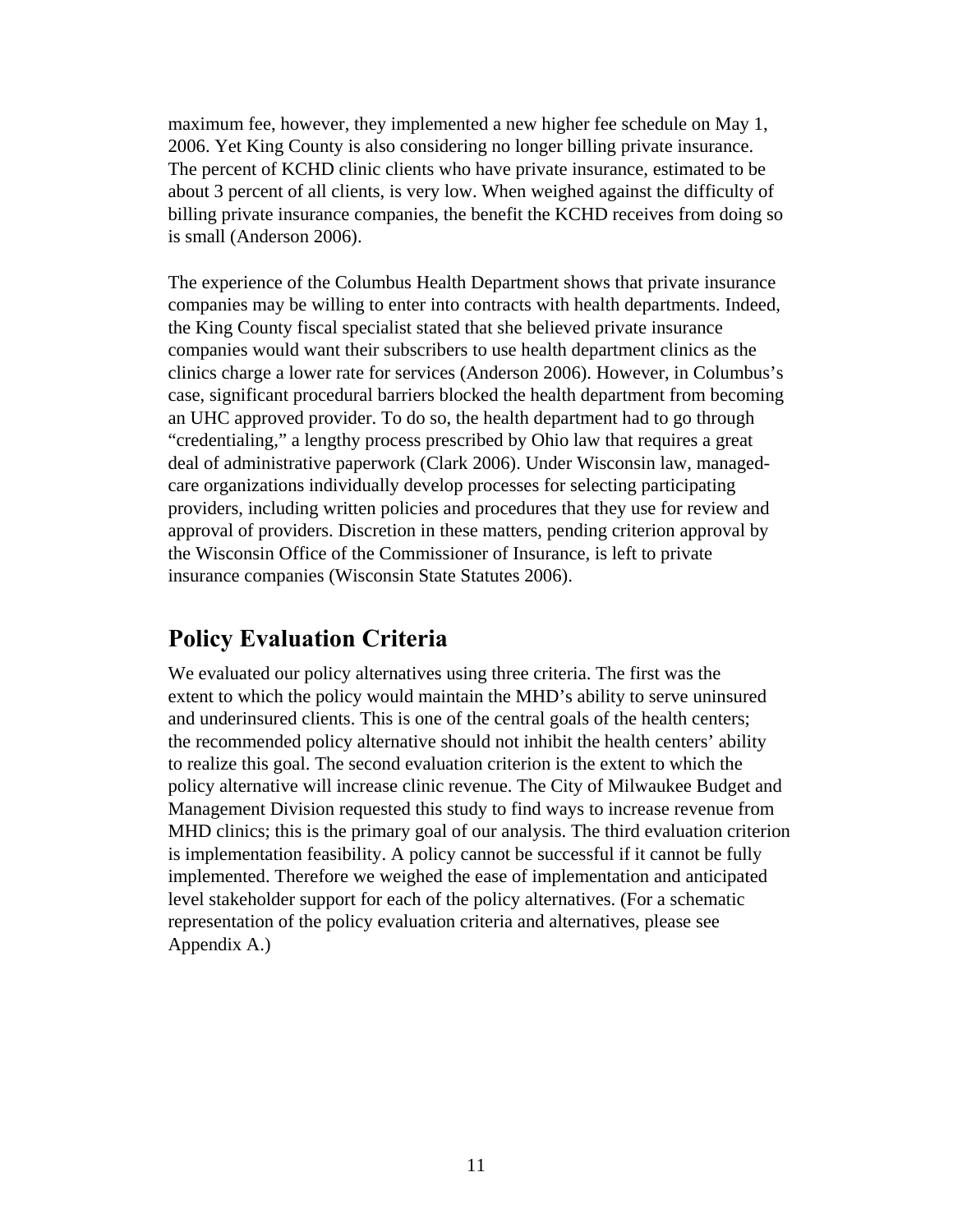### **Policy Alternatives**

This section provides descriptions of the status quo and policy alternatives and then evaluates each using our policy evaluation criteria.

#### *Status Quo*

The MHD has memoranda of understanding with the three Medicaid HMOs (LeBourgeois 2006). These allow the MHD to bill these HMOs for specific services provided to HMO subscribers at the state Medicaid maximum fee (CMHD undated). The City of Milwaukee Budget and Management Division is concerned that under the current system they are losing potential revenue. The two perceived sources of this loss of revenue are the failure of health center staff to bill for all services covered by the memoranda of understanding and the use of health-center services by clients with private insurance.

There appears to be variation in billing practices and procedures across the clinics and health centers. Some clinics use a billing form for all clients as standard practice, while others appear to use it on an ad hoc basis. Referring uninsured clients to Medical Assistance Outreach Program is not the norm. (See Appendix F for an explanation of the program.)

#### *Implementation of Changes to the Billing Process*

To achieve greater efficiency in the billing process and to assist with increasing revenue, we have developed a number of process changes and enhancements. We suggest that the process be changed so that all uninsured clients are referred to the Medical Assistance Outreach Program, that billing processes are tracked and documented using a checklist (see Appendix G for a sample checklist), and that intake forms be made clearer. By not referring clients to Medical Assistance Outreach Program, the MHD bears the financial burden of potentially Medicaid eligible clients. Although not every MHD client is Medicaid eligible, in the long run, this process change should result in more Medicaid billable clients and revenue. (See Appendix H for a schematic representation of the process changes).

Employing a billing checklist would ensure that all staff are familiar with the standard billing procedures. The checklist would have the added benefit of creating an audit trail that could be used to verify implementation of the standard billing processes if problems continue.

Another change in the billing process concerns one particular intake form, the "Vaccine(s) Administration Record  $&$  Questionnaire," which is confusing and may result in misreported insurance status. On this form, the question about insurance status does not provide Medicaid or Medicare as options but rather the potentially unfamiliar term "medical assistance." By simply changing the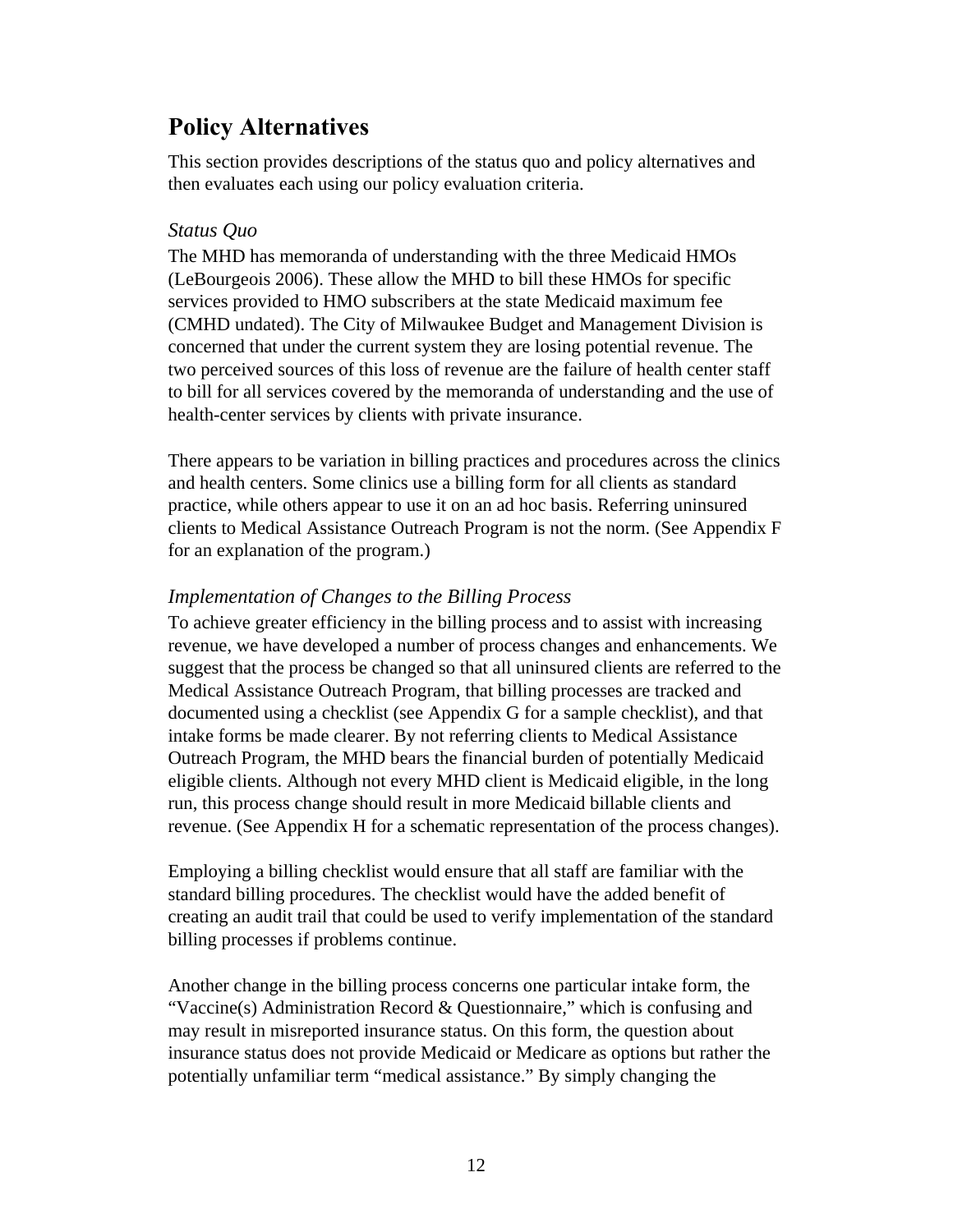response options to this question, the MHD could potentially increase the number of clients self-reporting Medicaid.

When weighed against our three policy evaluation criteria, the policy alternative of changing the billing process is likely to have mixed success. In terms of maintaining the level of service to the clinics' target population, by increasing referrals to Medical Assistance Outreach Program we believe that a greater number of MHD clients will be enrolled in Medicaid, which in turn will make them eligible for more health services. This should not decrease the use of the clinics by the target population but rather increase access to health services. In regard to the second policy evaluation criteria, to increase revenue, changing the billing process will help the clinics move toward complete billing of Medicaid clients. By increasing the number of Medicaid clients billed, this alternative will increase revenue. In regard to the final evaluation criteria, this alternative has moderate implementation feasibility. This alternative imposes an additional burden on MHD clinic and administrative staff. As such, it might be resisted or not fully implemented by clinic staff. In addition, the MAOP is already targeting and enrolling Medicaid eligible residents in Milwaukee County. At current staffing levels, MAOP may not be able to handle the increase in referrals from the adoption of this policy.

#### *Increase Billing for Services by Implementing Monthly Audits*

Existing memoranda of understanding between the MHD and the Medicaid HMOs allow billing for a specific set of services. Data suggest that more Medicaid insured clients receive services than are billed (CMHD 2005b). By raising its billing level, the MHD would increase revenue. The health department has taken steps to try to increase the number of services billed by requiring that a billing form be completed for all clients and that all clients are queried in Passport. However, site visits suggest that these policies are not always followed.

The MHD could ensure the full implementation of these policies via monthly audits. To conduct audits, all billing forms and checklists (for a sample checklist, see Appendix G) would need to be sent to the MHD clinic operations administrative staff, who would compare them to the total number of services provided. However, to make such audits possible, the clinics would have to keep accurate records of services provided. Although clinic flow sheets exist as Excel spreadsheets, we have noticed sufficient inaccuracies to warrant a better auditing standard. For example, a 2005 Northwest Family Clinic flow sheet indicated that during a seven-month period, only one client was served. However, the same flow sheet showed 97 services administered. Additionally, a 2005 Keenan Family Clinic flow sheet indicated that no clients were served, yet 71 services were administered (CMHD 2005c). These examples call into question the accuracy of the information on the clinic flow sheets. The MHD should explore alternative methods of tracking and reporting clinic activities. For example, the clinics could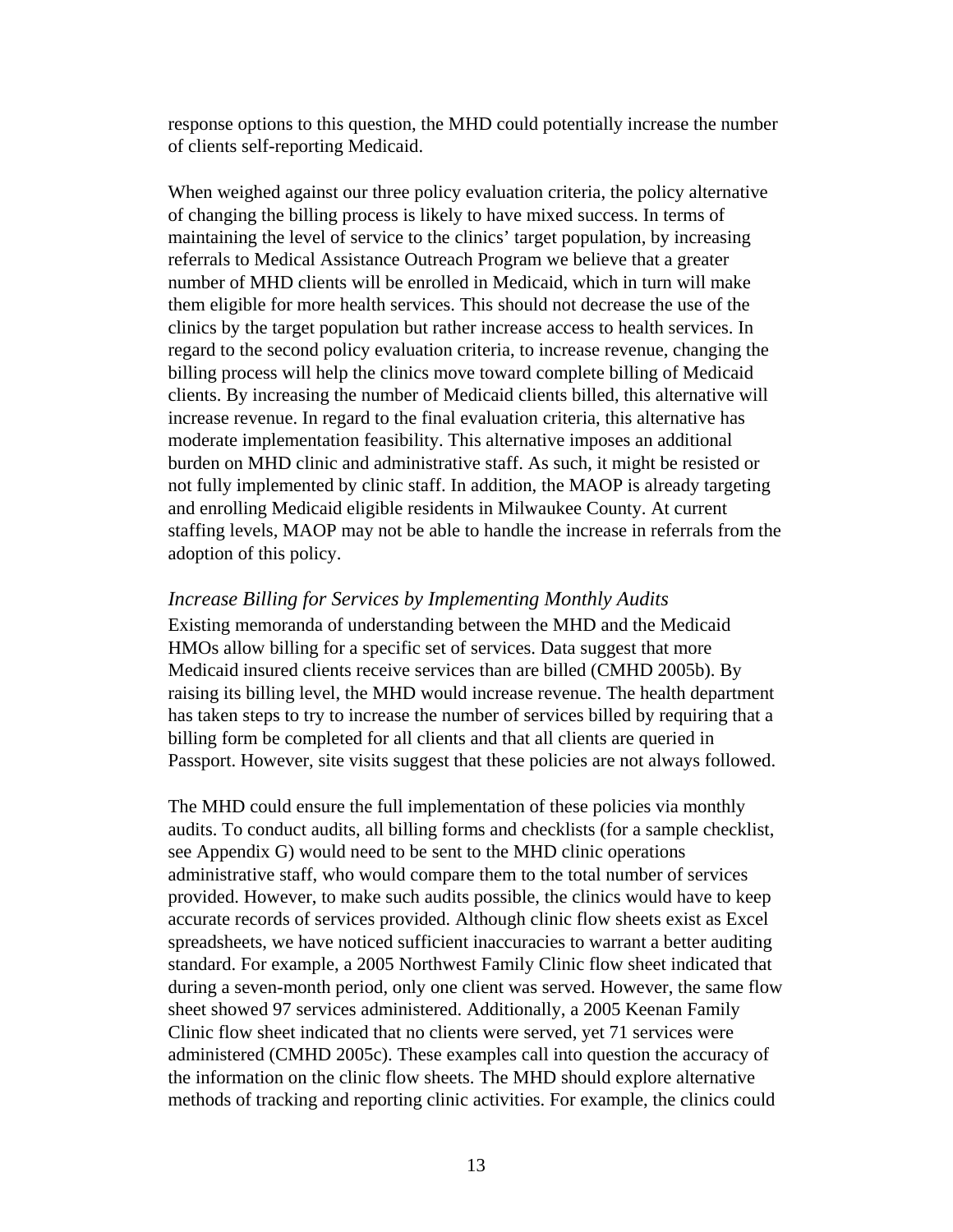track services using Microsoft Access or SPHERE, a web-based Wisconsin health data repository in use at some MHD clinics. Currently, SPHERE only includes information for Family Health clients (Rach 2006). For auditing purposes, all clients would have to be entered in SPHERE. From this, the MHD could accurately quantify the number of services provided.

Through our conversations with staff at other health departments we learned that other health departments conduct audits. The Marion County health department, for example, does not perform formal clinic audits, but rather checks new client information against existing information (Rowley 2006). One the other hand, King County Health Department has an established audit procedure. There, each encounter is recorded in Signature, a computer software program offered by Siemens. Client eligibility is then queried using WaMed, a web-based software maintained by the Washington Medicaid program. The billing forms for all clients who have stated that they do not have Medicaid coverage or whose coverage was not verified by WaMed are sent to the health department's main office. Once every three months, main office staff re-check Medicaid eligibility of all non-Medicaid clients using a web-based software called Megabatch that allows verification in bulk. The KCHD estimates that Medicaid eligibility is determined for 70 percent of all clients queried in Megabatch. It is important to note that while the KCHD has up to a year to bill Medicaid, the MHD must bill within 90 days. This means that the MHD would have to perform audits more often than the KCHD (Anderson 2006).

We estimate that the audit should not take more than eight hours a month to complete, because the audit involves counting forms and then comparing these to the numbers from improved clinic flow sheets. This includes time to follow up with the clinics about proper procedures in cases of discrepancies. To estimate the cost from having the audit performed, we used staffing costs from the 2006 budget. We suggest that tabulation of the audit be performed by an accounting assistant and the enforcement of policies by the clinic operations manager; by allocating half of the audit task to each the audit would cost \$2,100 annually (City of Milwaukee 2006b). These estimates are only for the basic audit and do not include an estimate for a more in-depth audit using the checklists as an audit trail. In addition, there would be some costs associated with the improvement of flow sheets at the clinic level, including software and training costs.

The downside of this policy alternative is that it would increase the administrative burden on MHD clinic and main office staff. In addition, even if the MHD finds through its audits that the clinics are not fully implementing these policies, there may be little that they can do to penalize the clinics, which could lead to enforcement problems. For these reasons, this alternative has only moderate feasibility for improvement. In terms of the second policy evaluation criteria, monthly audits would increase the number of services billed, thereby raising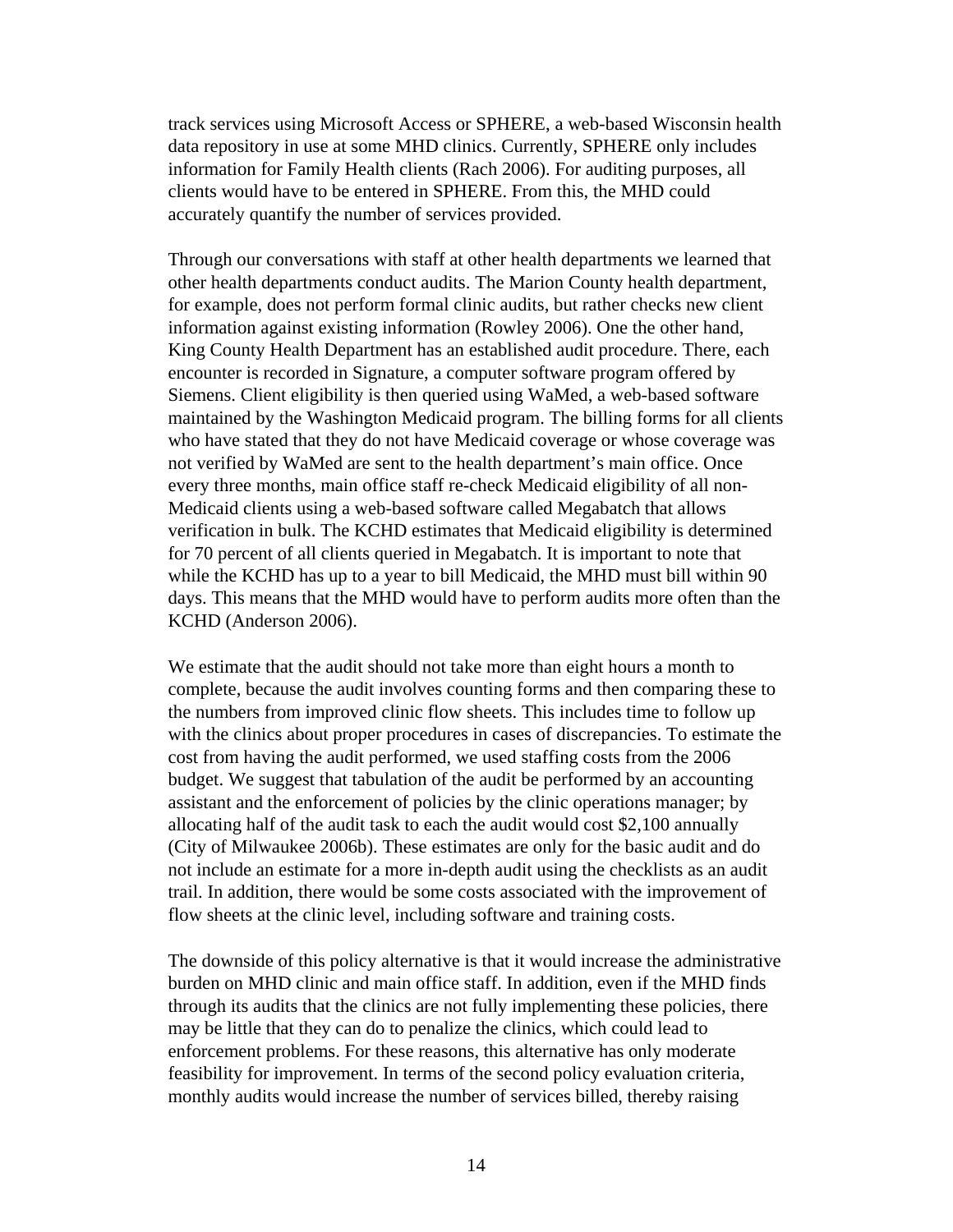revenue. Finally, the level of service provided to MHD's target population would be unchanged, satisfying our first evaluation criteria.

#### *Increase Billing for Services by Implementing Incentives*

While the previous alternative increases billing through monitoring, this alternative does so through an incentive program. Under the status quo, insurance reimbursements go directly to the City of Milwaukee. The MHD does not directly receive any benefit from billing (Reed 2006). To encourage health center employees to fully implement billing procedures, we propose that some portion of the reimbursements go to the clinics themselves. This money could be placed in a discretionary fund, to be used by the clinics to purchase equipment, improve infrastructure, or conduct trainings. These funds should not be treated as part of the clinics' budgets; clinics should not be penalized, via decreased annual city funding, for increasing reimbursements. By remitting some portion of the reimbursements to the clinics, clinic staff would be motivated to increase billing. The increase in revenue resulting for this policy alternative would be the same as under the previous policy minus the percent remitted to the clinics.

Through our conversations with staff at health departments in other cities, we learned that some receive a portion, if not all, of the revenue from their clinics. Both the King County and the Marion County health departments reported that they receive 100 percent of their reimbursements (Allen 2006, Rowley 2006). However, these are both countywide health departments.

In terms of the first two policy evaluation criteria, this policy alternative fares well. As with the previous alternative, it should not affect the number of clients served and it should increase revenue. However, this policy alternative might be difficult to implement. Currently, reimbursements for services provided by the clinics go into the City of Milwaukee general fund, which is controlled by the City of Milwaukee Common Council. A vote by the Common Council would be required for any of portion of the reimbursements to be passed through to the clinics themselves. We do not know enough about the Common Council or the general fund to determine whether such a change is likely to be approved. However, we suspect that the MHD is just one of many city agencies whose revenues go directly into the general fund. In that case, the Common Council might be hesitant to approve a pass through of funds to the MHD in that it might set a dangerous precedent (Reed 2006). In addition, we lack strong evidence that doing so will lead to significant revenue increase. For these reasons, we believe that this policy alternative has low implementation feasibility.

#### *Expand Existing Memoranda of Understanding to Cover Additional Services*

Another way that the MHD could increase the level of reimbursements would be to expand the list of services billable to Medicaid HMOs. Currently, the MHD is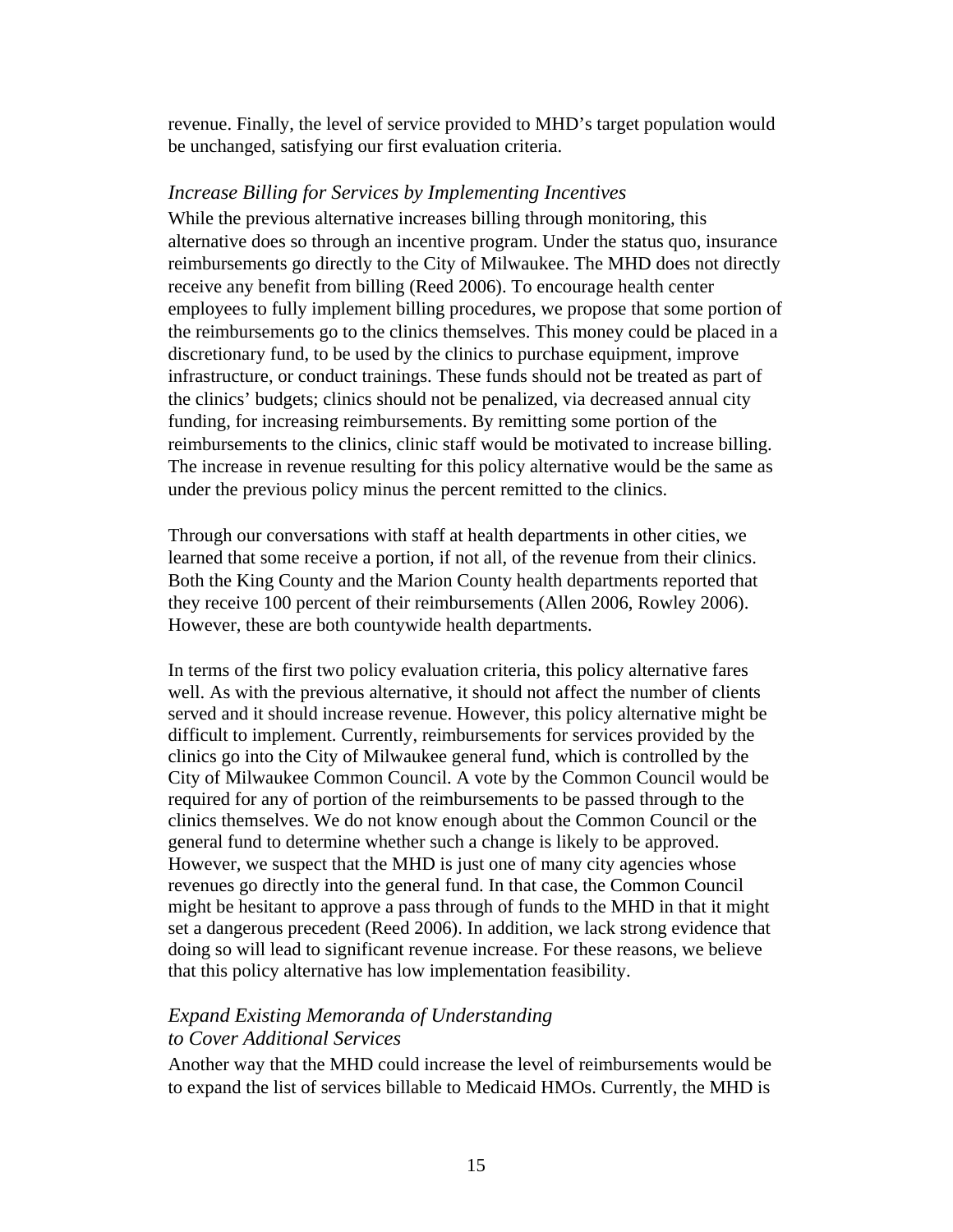only able to bill for health checks, vision screening, hearing screening, hemoglobin testing, TB skin tests and therapy, lead screening, immunizations, family care coordination, pregnancy testing, and prenatal care services. However, other health departments bill for additional services, including HIV/AIDS and STD testing. The MHD could increase its reimbursements by billing for these services. To do so, the MHD would have to enter into memoranda of understanding with the Medicaid HMOs.

The MHD does not bill for services provided at the Keenan HIV/AIDS and STD clinic or the Southside STD clinic. The Southside STD clinic provides anonymous services, which would prevent billing. In contrast, the Keenan HIV/AIDS and STD clinic is not anonymous, making billing a possibility. We suggest that the Keenan HIV/AIDS and STD clinic bill for all services except HIV/AIDS testing, which is not offered at the anonymous Southside clinic. Table 5 shows the potential revenue gains from billing Medicaid HMOs for services provided at the Keenan HIV/AIDS and STD clinic.

| Table 5:<br><b>Potential Revenue from Billing Medicaid</b>                                                                                                                                                                                                                             |    |        |    |         |                       |  |  |  |
|----------------------------------------------------------------------------------------------------------------------------------------------------------------------------------------------------------------------------------------------------------------------------------------|----|--------|----|---------|-----------------------|--|--|--|
| Eleven to 14 percent of the clients at the Keenan Health Center HIV/AIDS and STD<br>clinic are estimated to have Medicaid insurance, but the clinic does not bill Medicaid<br>for these services. This table shows potential revenue the clinics could collect by<br>billing Medicaid. |    |        |    |         |                       |  |  |  |
|                                                                                                                                                                                                                                                                                        |    | $11\%$ |    | 14%     | Amount<br>billed 2005 |  |  |  |
| Testing                                                                                                                                                                                                                                                                                | \$ | 88,800 | \$ | 113,100 | \$                    |  |  |  |
| Hepatitis A and B Immunizations                                                                                                                                                                                                                                                        |    | 600    |    | 800     |                       |  |  |  |
| Treatment                                                                                                                                                                                                                                                                              |    | 6,000  |    | 7,700   |                       |  |  |  |
| Total                                                                                                                                                                                                                                                                                  | \$ | 95,400 | \$ | 121,600 | \$                    |  |  |  |

Note: Figures are rounded to the nearest hundred.

Source: City of Milwaukee Health Department Clinic Visit Report and Wisconsin Department of Health and Human Services Medicaid maximum fee rates

We estimate that between 11 and 14 percent of the clients at the Keenan HIV/AIDS and STD clinic are Medicaid insured. Administrative data shows that 11 percent of clients self-report Medicaid insurance (CMHD 2005d). However, data from the MHD Immunization Consent Analysis show that Keenan Walk-In clients underreport Medicaid status by 20 percent. Assuming that HIV/AIDS and STD clinic clients underreport at the same rate, the true percentage of clients with Medicaid insurance is 14 percent. Using Medicaid maximum fees and information from the MHD Analysis of Services, billing for these services could increase revenue by \$106,600 to \$136,100 annually (CMHD 2005e, Wisconsin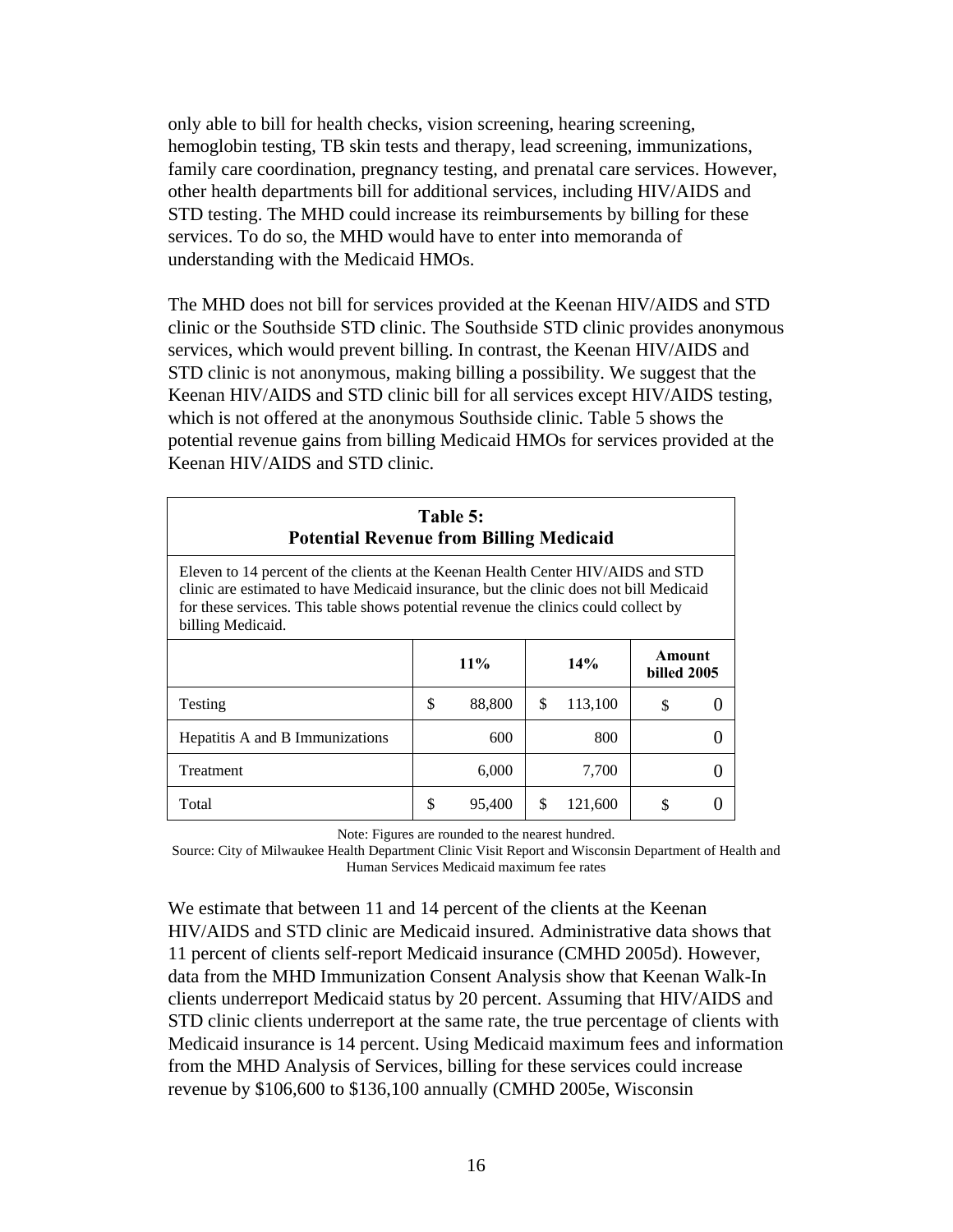Department of Health and Family Services 2006). Between \$600 and \$800 of this amount is for billing for Hepatitis A and B vaccinations, a service already covered by the Medicaid memoranda of understanding.

To receive reimbursements for most treatments, the MHD would have to be certified as a dispensing physician for pharmaceuticals by Wisconsin Medicaid, which should not be a serious barrier. (Wisconsin Department of Health and Family Services 2006).<sup>6</sup> Billing for treatment may also place an additional burden on clinic and administrative staff if the reimbursement process is different from that for medical services. However, the majority of new reimbursements would come from tests, not treatment. Also, implementation of this policy alternative would require the Keenan HIV/AIDS and STD clinic to obtain access to Passport, which it does not have.

This policy alternative has several weaknesses in terms of feasibility of implementation. The major problem associated with this alternative is that the Medicaid HMOs may be unwilling to expand their lists of billable services. As the Medicaid HMOs must certainly provide these services with their own networks, they do not want to encourage their subscribers to seek care elsewhere and have no incentive to agree to reimburse MHD for services received by straying subscribers. The Medicaid HMOs only entered into the existing memoranda of understanding with the MHD after a measles outbreak exposed the weakness of the immunization program (Mays 1998). Another potential problem with this alternative is that there may be contractual stipulations in grant awards that limit billable services. The grants that are most likely to interfere with billing are the Sexually Transmitted Diseases Prevention Program grant from the (Wisconsin Department of Health and Family Services, Division of Public Health), and the AIDS Initiative which is part of a Community Development Block Grant. The terms for grants at the HIV/AIDS and STD clinic need to be examined prior to increasing billable services.

In addition, there is some concern that billing Medicaid for HIV/AIDS and STD testing might reduce use. Billing staff at the Marion County health department said that they do not bill Medicaid for these services because they fear it would deter clients. When Medicaid is charged for a service, it appears on the client's billing statement that is sent to the client's home. In many cases, married clients do not want their spouses to know that they are being tested for HIV/AIDS and STDs and therefore might be reluctant to seek services if they know the services will appear on the billing statement. However, while this may deter clients from using the Keenan clinic, the Southside clinic would be available for anonymous testing (Rowley 2006). Because the Southside clinic does not offer anonymous HIV/AIDS testing, we do not suggest billing for these tests at the Keenan clinic.

<sup>&</sup>lt;sup>6</sup> A dispensing physician must be currently licensed to practice medicine and surgery according to sections 448.05 and 448.07, Wis. Stats., and chapters Med 1, 2, 3, 4, 5, and 14, Wis. Admin. Code.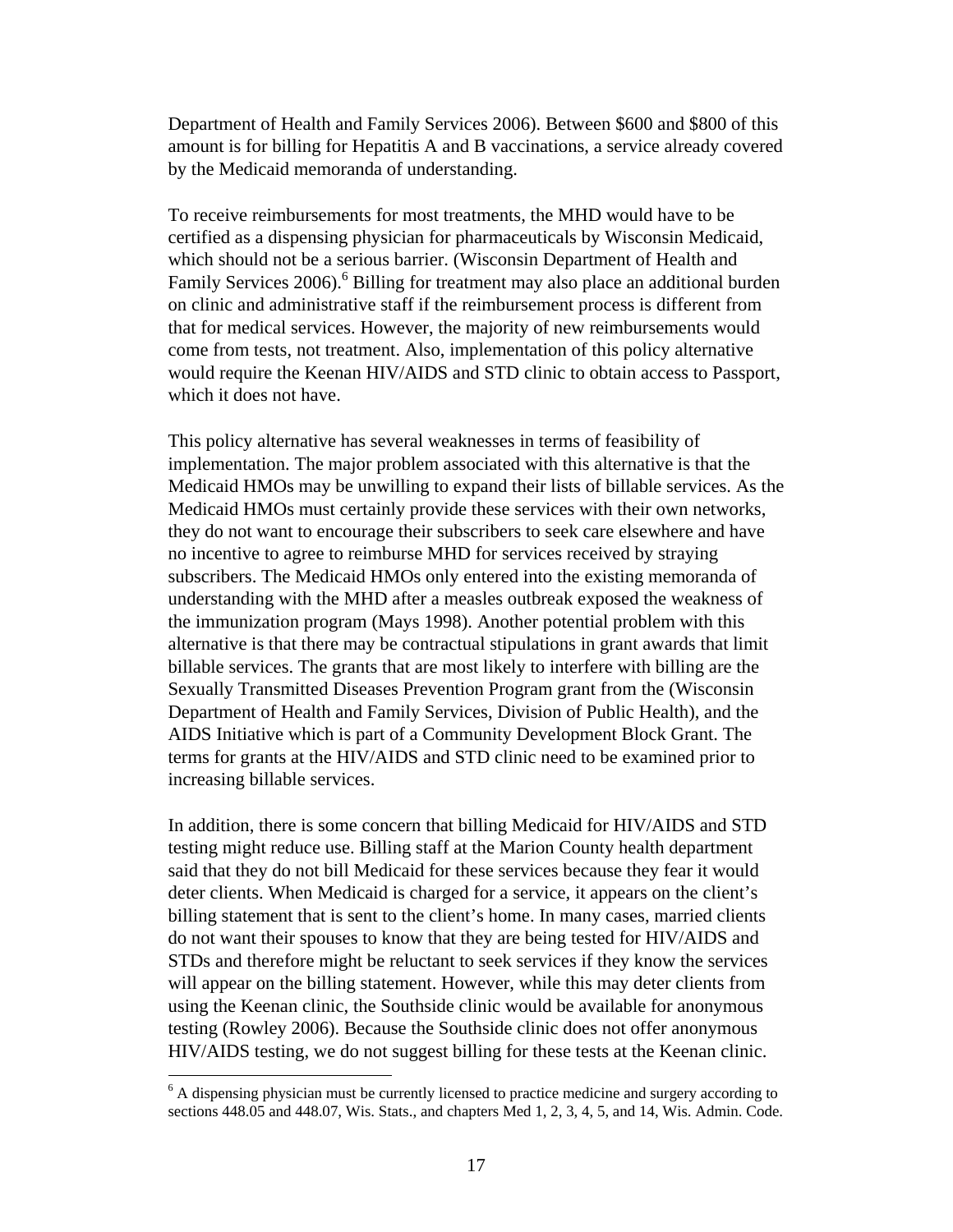As all HIV/AIDS and STD clinic services will still be available on a confidential basis either at Keenan or at Southside, the policy should not decrease the level of use of these services.

At first glance, of all of our policy alternatives, this one offers the greatest increase in revenue. However, these initial figures may be deceiving. As a result of this policy, the number of clients seen at the Keenan clinic would decrease while the number at Southside would increase; however, we have no way to estimate the increase in clients seeking testing at the Southside STD clinic that would result. As a result, revenues from the implementation of this policy may be lower than predicted as Keenan clients move to the Southside clinic. The impact of the diversion of these clients on revenues may be significant; at the time we cannot make any reliable estimates of its size.

#### *Sign Memoranda of Understanding with Private Insurance Providers*

The MHD is only able to bill Medicaid HMOs. While an estimated 13 percent of MHD health-center clients have private insurance, the MHD does not bill private insurance companies (CMHD 2005b). For the MHD to begin billing for services provided to individuals with private insurance, the MHD would need to enter into memoranda of understanding with private insurance companies. Like the understanding the MHD has with Medicaid HMOs, similar agreements with private insurance companies would include a list of billable services and applicable rates. Clinic implementation of this policy alternative would not be difficult as it would only require clinic staff to ask about private insurance coverage and use Passport to verify eligibility. Passport can be used to verify private insurance eligibility provided that the client has specified his or her private insurance provider. Table 6 shows the increase in revenue that would result from billing privately insured clients for three specific services.

| <b>Table 6: Revenue Gains from Billing Private Insurance</b> |                          |        |                                                |          |    |                        |  |  |
|--------------------------------------------------------------|--------------------------|--------|------------------------------------------------|----------|----|------------------------|--|--|
| <b>Private Insurance</b>                                     | <b>Predicted Revenue</b> |        | <b>2005 Estimated</b><br><b>Annual Revenue</b> |          |    | Increase in<br>Revenue |  |  |
| Immunizations                                                | S                        | 19,900 | \$                                             | $\theta$ | \$ | 19,900                 |  |  |
| <b>Health Check Exams</b>                                    |                          | 700    |                                                |          |    | 700                    |  |  |
| <b>Pregnancy Tests</b>                                       |                          | 700    |                                                |          |    | 700                    |  |  |
| Total                                                        |                          | 21,000 | S                                              |          | S  | 20,700                 |  |  |

Figures are rounded to the nearest hundred.

Source: City of Milwaukee Health Department clinic flow sheets, Analysis of Services, Immunization Consent Analysis, Billing Summary; and Wisconsin Department of Health and Human Services Medicaid maximum fee rates

Using the percentage of clinic clients with private insurance from the Immunization Consent Analysis, we found that this policy could increase clinic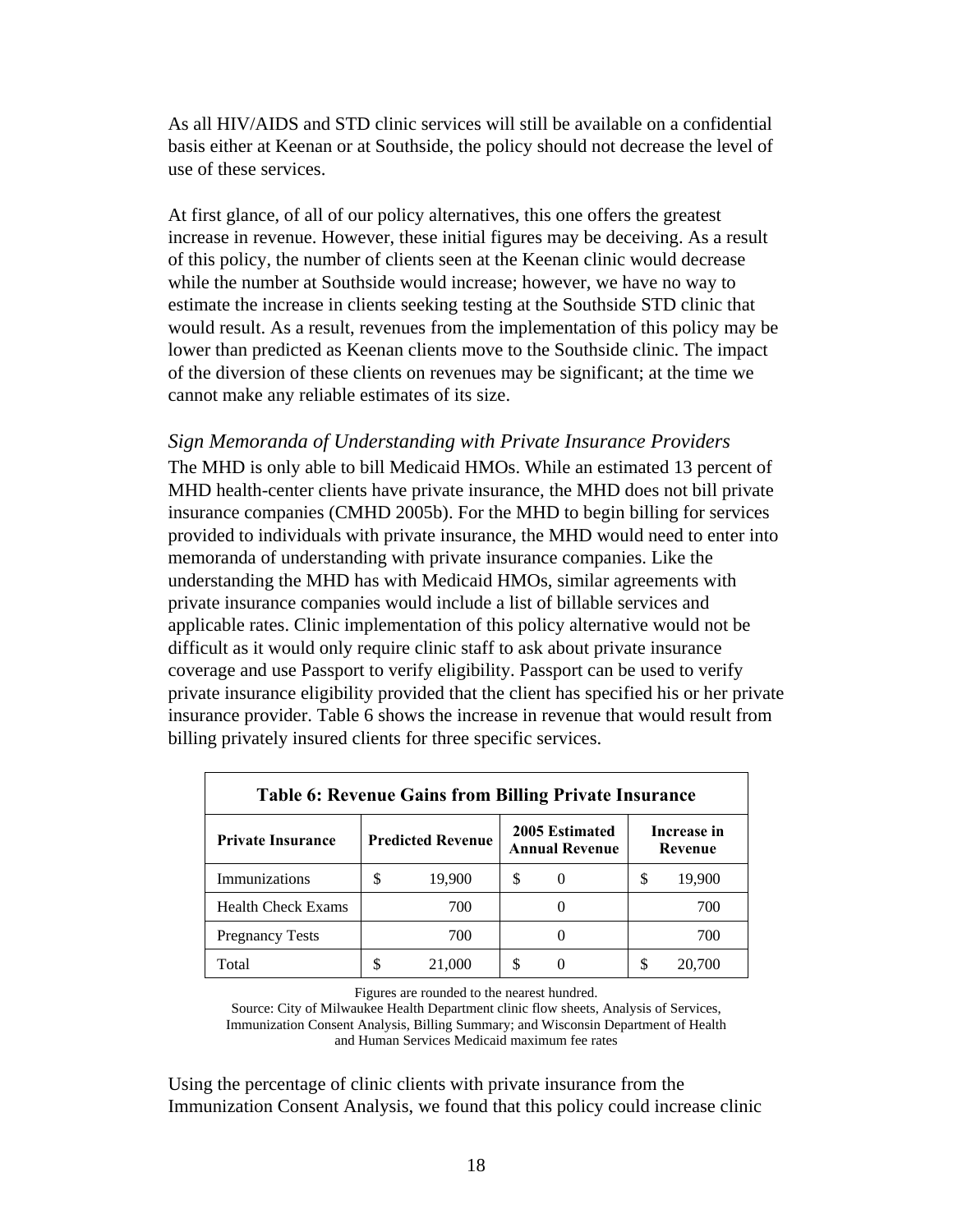revenue by \$21,000 for three services (see Appendix D for details on calculation methods). Our estimate assumes reimbursement at the Medicaid maximum fee, but if the private insurance companies reimbursed at the usual, customary, and reasonable rate, which is higher than the Medicaid rate, revenue would be greater.

This policy should not affect the MHD clinics' ability to serve its target population. In terms of revenue gains, the experience of other cities suggests that revenues may be less than we have predicted. In Columbus, contracts are too new to draw any meaningful conclusions. However, the King County Health Department has been billing private insurance companies for quite some time and does not receive significant revenue from this source. In fact, revenue from billing private insurance companies is so low that KCHD is considering not billing private insurance in the future (Anderson 2006).

While billing private insurance may not make sense for King County, differences between that department and Milwaukee's may make billing private insurance more beneficial to the MHD. First, the KCHD estimates that only 3 percent of its clients have private insurance. The estimated percentage of MHD clients with insurance is much higher at 13 percent. Second, if the KCHD were to stop billing private insurance, it would instead directly charge clients for services who could then file claims with their insurers themselves. Whatever is lost by not billing private insurance would then be made up by an increase in cash payments by clients. The MHD does not charge clients for services; therefore it does not have an alternate method of collecting payment for these services. For these reasons, we believe that billing private insurance would significantly increase revenue, satisfying our second evaluation criteria.

In terms of feasibility of implementation, private insurance companies have a disincentive to sign memoranda of understanding with the MHD as this might decrease their revenue. However, if the reimbursement rates negotiated between the MHD and private insurance companies were lower than the current cost of services to the private insurer, such an agreement may be mutually beneficial. Certainly this has been the experience of the Columbus and King County health departments. Another possible problem with this alternative is that private insurance companies may not cover these services at all. In this case, a memorandum of understanding would be moot. For these reasons, the feasibility of implementation of this alternative is moderate.

*Charge Uninsured and Privately Insured People Flat Fees for Services*  Currently, services that are provided to clients who are not Medicaid HMO subscribers are provided free of charge. To increase revenue, the MHD could charge a fee for services provided to these clients. This is done in many areas, including Cleveland, Columbus, Detroit, Maricopa County and Marion County. Fees charged by the MHD could be fixed or based on a sliding scale. To implement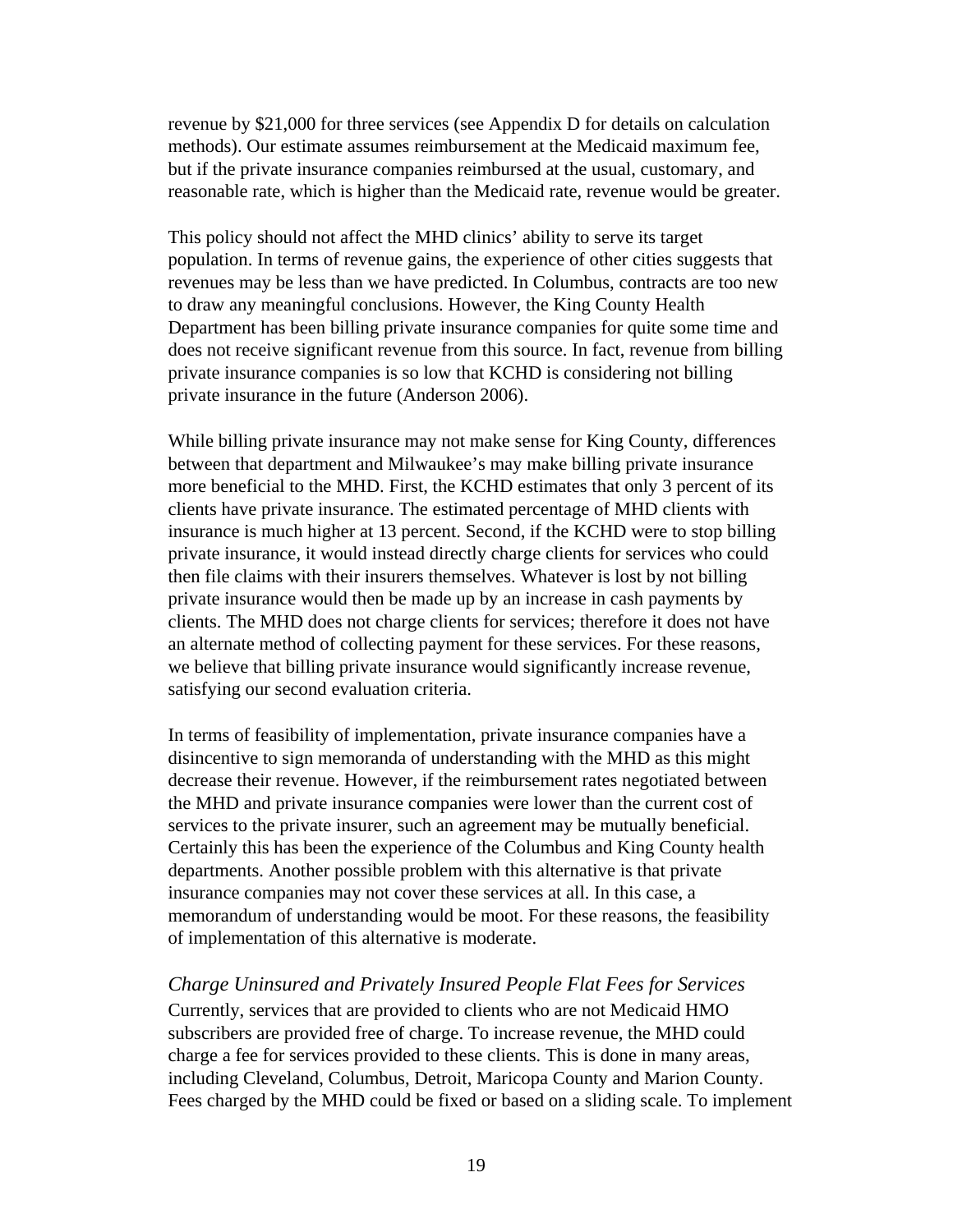this alternative, the MHD would have to determine the fees and for which services it will charge. There would be some new administrative costs involved in charging a cash fee, in terms of the creation of cash handling procedures, as well as new equipment to accommodate cash transactions. The MHD has many options in terms of the fees it charges. For the purpose of this analysis, we examine a fixed \$5 fee for all Family Health and Walk-In clinics. This would increase clinic revenue by \$20,300 to \$37,300. This estimate includes the likely decrease in the number of clients using the clinics, which we estimated to be between 8 and 50 percent.

When weighed against its cost, this alternative would still bring in significant additional revenue. Purchasing cash registers for all three health centers would cost between \$300 and \$900. In addition, the MHD would have to pay for cash register supplies and receipts, deposit slips, and other banking materials. (See Appendix I for further cost estimates) We have assumed that courier service can be secured free of charge based on discussion with a local bank.

While this policy alternative would certainly increase revenue, it would likely decrease the MHD's ability to serve uninsured and underinsured people. Staff at the Marion County and Columbus health departments stated that their departments' policies of charging a flat fee for services had not decreased the amount of clients using its clinics. However, research shows that charging for medical services decreases the use of these services. For example, when the state of Utah increased its Medicaid copayments from \$2 to \$3 per visit, the number of physician visits dropped from roughly 600 per 1,000 enrollees to fewer than 500 visits per 1,000 enrollees. Similarly, enrollment in Medicaid in Oregon dropped by nearly 50 percent when the state raised its monthly Medicaid premium (Ku and Wachino 2005). In addition, a study of the California Medicaid program conducted almost 30 years ago found that requiring a \$1 co-payment for doctor visits reduced demand by 8 percent (Helms, Newhouse, and Phelps 1978). Given the results of these studies, it seems likely that if the MHD implements a fee for service policy, the number of clients using the clinics' services will decrease. This would compromise the MHD's mission to serve the underinsured and uninsured and provide preventative care.

As a result, this policy will certainly meet with resistance from health center staffs. From our conversations with these individuals, they clearly believe their job is to help those in need, regardless of expense. Given this, health-center staff are unlikely to implement this policy, making its feasibility low.

In Appendix J, we offer an alternative to address the overall problems involved with increasing revenue, a proposal to centralize client intake. Even though this alternative would not increase revenue, it would decrease health-center costs, and thus achieve the same underlying goal. Because this alternative is not within the scope of increasing revenue, we do not include it in the body of the report.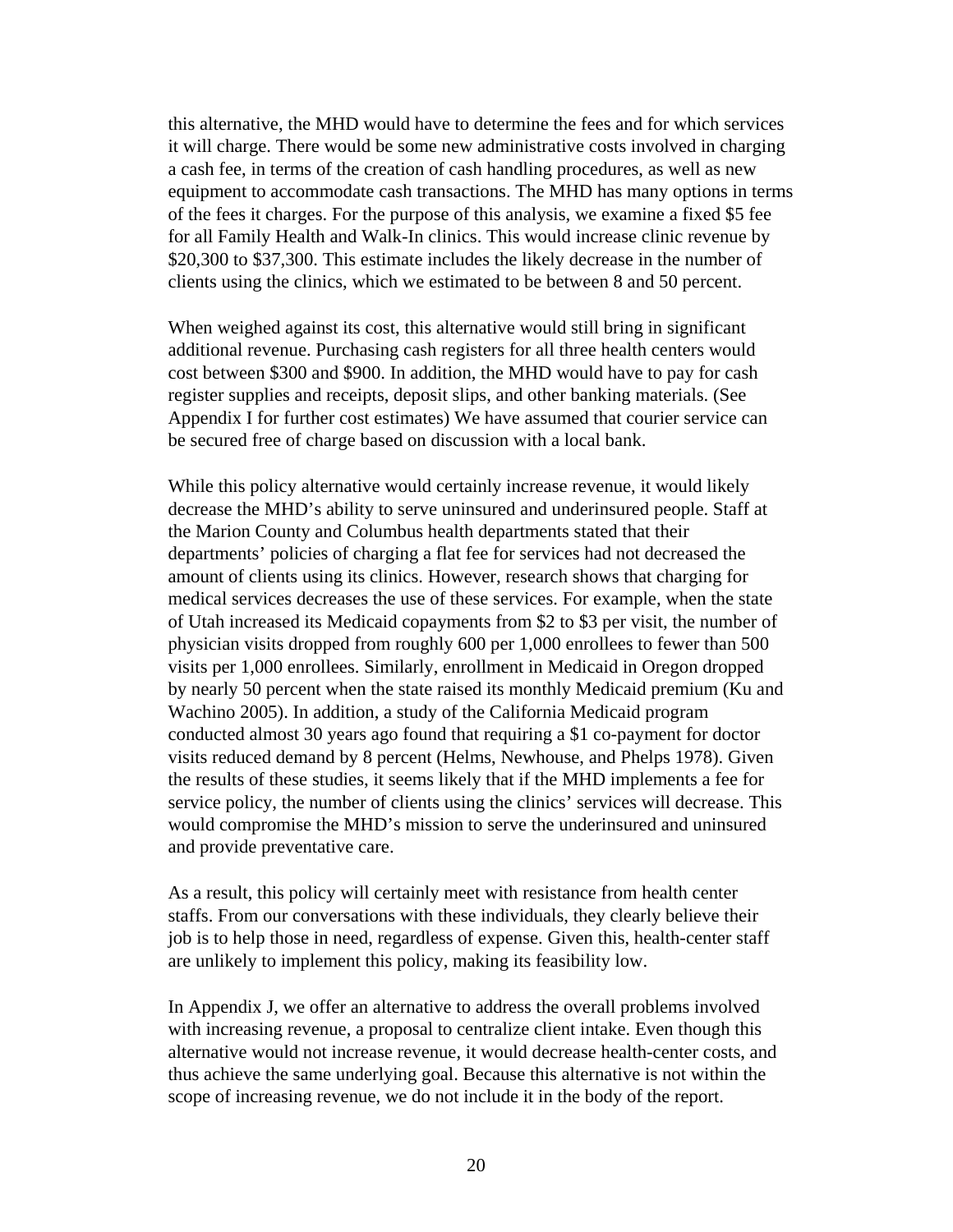### **Recommendations**

Of all the policy alternatives that we consider, we believe that following options will best fulfill the goal of increasing revenue while maintaining the level of services provided to uninsured and underinsured people. Based on our analysis, we recommend that the MHD:

- **● Standardize and Enhance Clinic Processes:** The MHD should refer all uninsured clients to Medical Assistance Outreach, employ a billing checklist, and change potentially confusing intake forms.
- **● Monitor Billing Processes:** The MHD should increase billing by implementing monthly audit procedures, performed by MHD clinic operations staff.
- **● Increase Existing Revenue Streams:** The MHD should investigate the possibility of extending the memoranda of understanding it has with the three Medicaid HMOs operating in the area to permit reimbursement for additional services such as STD testing and treatment.
- **● Identify and Establish New Revenue Streams:** The MHD should investigate the feasibility of entering into similar agreements with the private insurance companies in the area.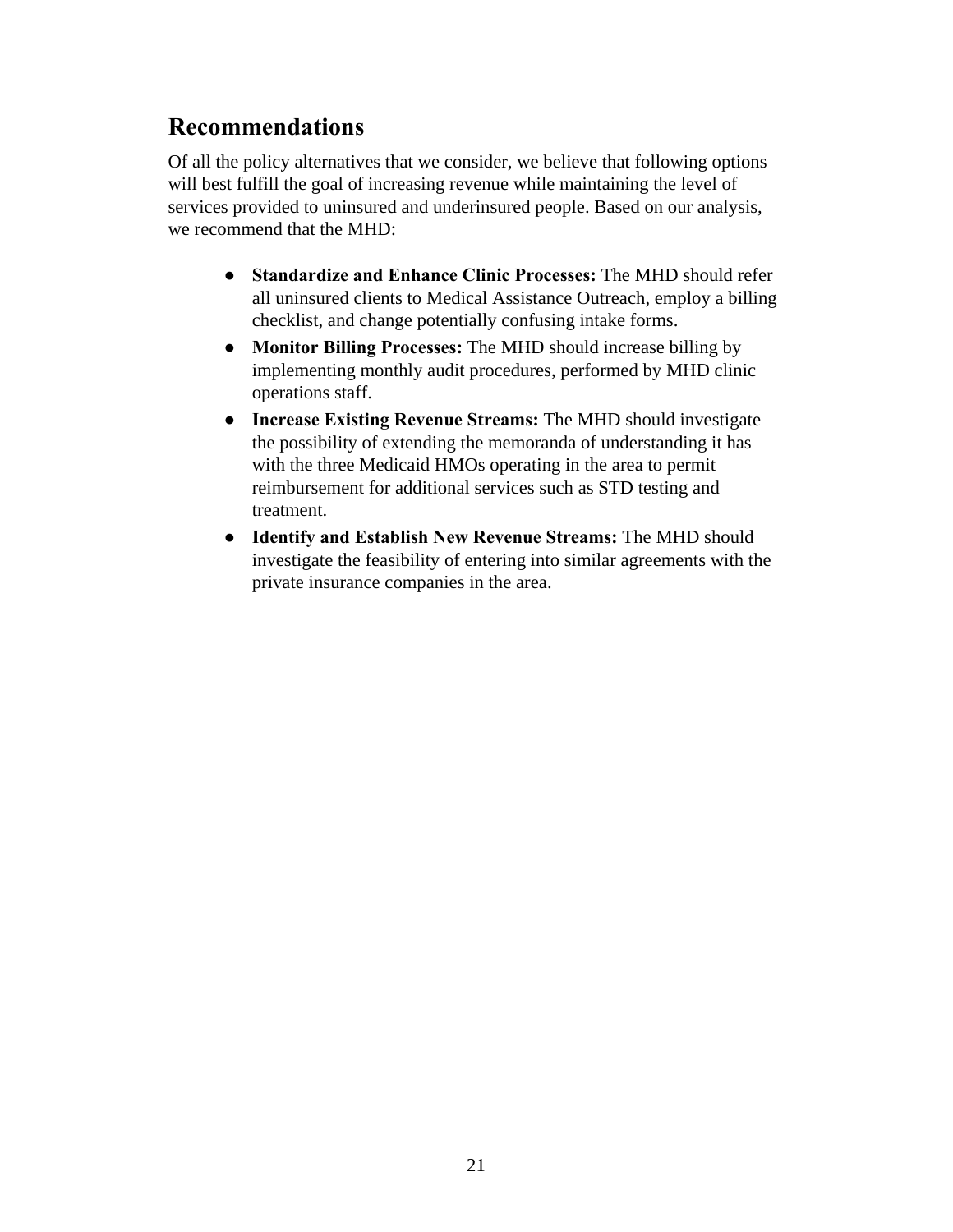#### **Sources**

- Anderson, Vanessa. 2006. King County Health Department, Fiscal Specialist. Telephone interview by Emily Pope. April 19, 2006. Notes in possession of Emily Pope.
- City of Milwaukee. 2006a. City of Milwaukee 2006 Plan and Budget Summary: Health Department Executive Summary. Accessed February 23, 2006, from http://isdweb1.ci.mil.wi.us/citygov/doa/bmd/adoptedbook.pdf.
- City of Milwaukee. 2006b. City of Milwaukee 2006 Health Department Budget and Personnel Allocation. Provided by Jennifer Meyer-Stearns, January 27, 2006.
- City of Milwaukee Department of City Development. 2000. 2000 Census Data: Milwaukee Urban Atlas. Accessed February 11, 2006, from http://www. mkedcd.org/planning/data/pdfs/UrbanAtlasMilwaukeeComparison.pdf.
- City of Milwaukee Health Department. 2006. About Us. Accessed February 17, 2006, from http://www.ci.mil.wi.us/display/router.asp?docid=404.
- City of Milwaukee Health Department. 2005a. Clinic Schedules.
- City of Milwaukee Health Department. 2005b. Immunization Consent Analysis.
- City of Milwaukee Health Department. 2005c. Clinic Flow Sheets.
- City of Milwaukee Health Department. 2005d. Analysis of Services.
- City of Milwaukee Health Department. 2005e. Clinic Visit Report. January 1, 2006.
- City of Milwaukee Health Department. 2005f. Clinic Billing Summary. July 2005.
- City of Milwaukee Health Department. 2005g. Walk-In Survey.
- City of Milwaukee Health Department. 2004. City of Milwaukee Health Department Annual Report 2004: Family and Community Health Services. Accessed February 20, 2006, from http://www.city.milwaukee.gov/ display/displayFile.asp?docid=404&filename=/Groups/healthAuthors/ ADMIN/PDFs/MHD\_2004\_Annual\_Report.pdf.
- City of Milwaukee Health Department. Undated. Memorandum of Understanding between the City of Milwaukee Health Department and a public insurance provider.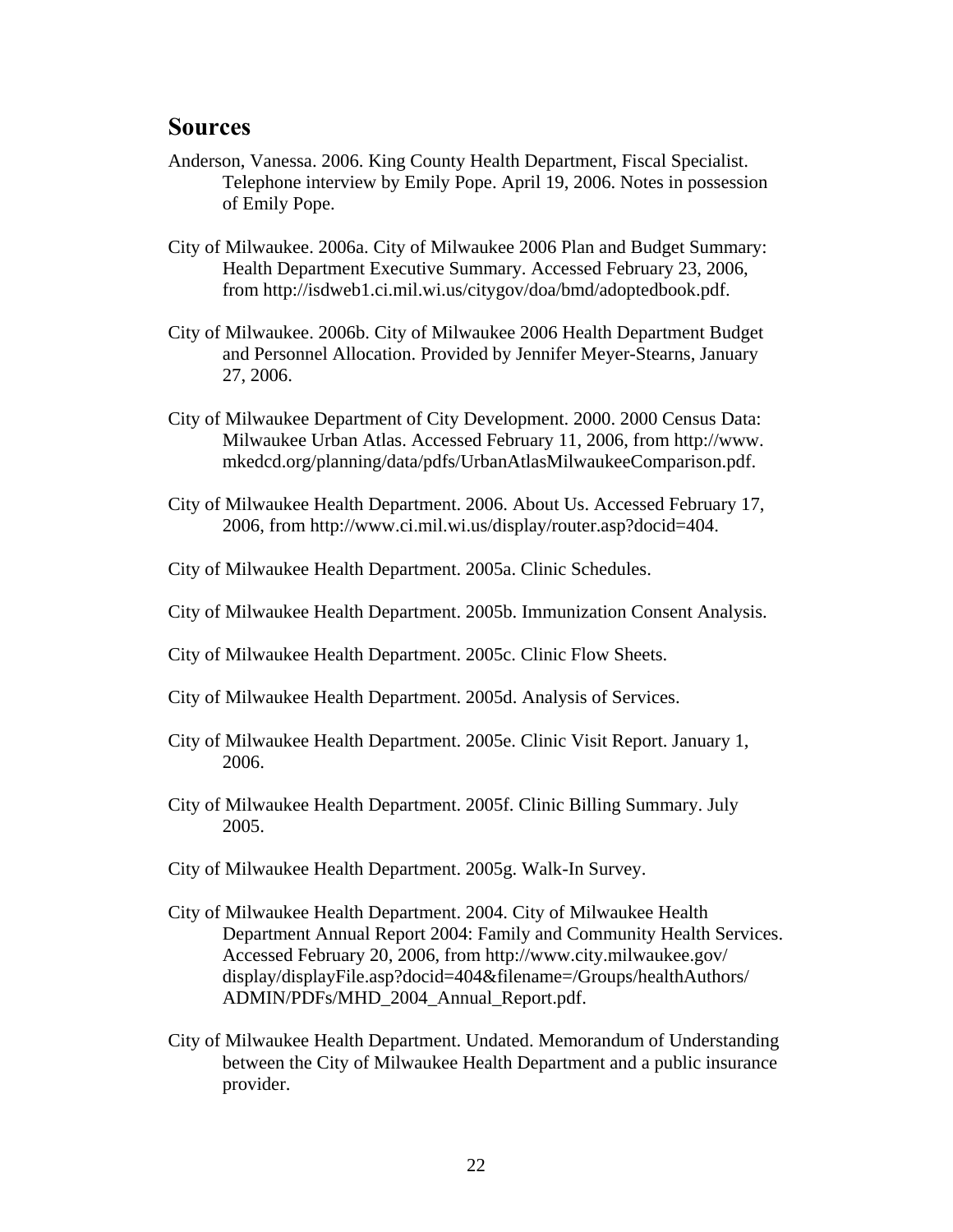- Clark, Anita. 2006. Columbus, Ohio Health Department. Telephone interview by Emily Pope. April 6, 2006. Notes in possession of Emily Pope.
- Helms, L. Jay, Joseph P. Newhouse, and Charles E. Phelps. 1978. Copayments and the Demand for Medical Care: The California Medicaid Experience. The Rand Corporation: February 1978. Accessed April 1, 2006, from http://www.rand.org/pubs/reports/2005/R2167.pdf.
- Ku, Leighton, and Victoria Wachino. 2005. The Effects of Increased Cost-Sharing in Medicaid: A Summary of Research Findings. Center for Budget and Policy Priorities: July 7, 2005. Accessed April 1, 2006, from http://www.cbpp.org/5-31-05health2.pdf.
- LeBourgeois, Michele. 2006. Phone interview with MHD Clinic Operations Manager by Victoria Deitch. February 27, 2006. Notes in possession of Victoria Deitch.
- Leigh-Gold, Mildred. 2006. In-person interview with Well Woman Program Manager from the Milwaukee Health Department by Victoria Deitch. February 24, 2006. Notes in possession of Victoria Deitch.
- Mays, Glen. 1998. Case Study: The Local Health Department's Role in Milwaukee's Managed Care Market. In Halverson, Paul and Arnold Kaluzny, Curtis McLaughlin, Glen Mays (Eds.), Managed Care and Public Health, Gaithersburg, MD: Aspen Publishers.
- Medical Assistance Outreach Program. 2006. Outreach and Referral Data for 2005. Provided by Nora Deberry.
- Passport Health Communications, Inc. 2006. Passport OneSource Solutions. Accessed March 4, 2006, from http://www.Passporthealth.com.
- Rach, Jan. 2006. E-mail interview with Nursing Supervisor from Southside Health Center by Eric Thomasgard. April 21, 2006. E-mail in possession of Eric Thomasgard.
- Reed, Ali. 2006. In-person interview Policy Compliance Analyst, City of Milwaukee Health Department by Victoria Deitch. March 10, 2006. Notes in possession of Victoria Deitch.
- Roberts, Paula, Nora Deberry, and Rodney Wilson. 2006. In-person interview with Medical Assistance Outreach Program by Victoria Deitch. February 24, 2006. Notes in possession of Victoria Deitch.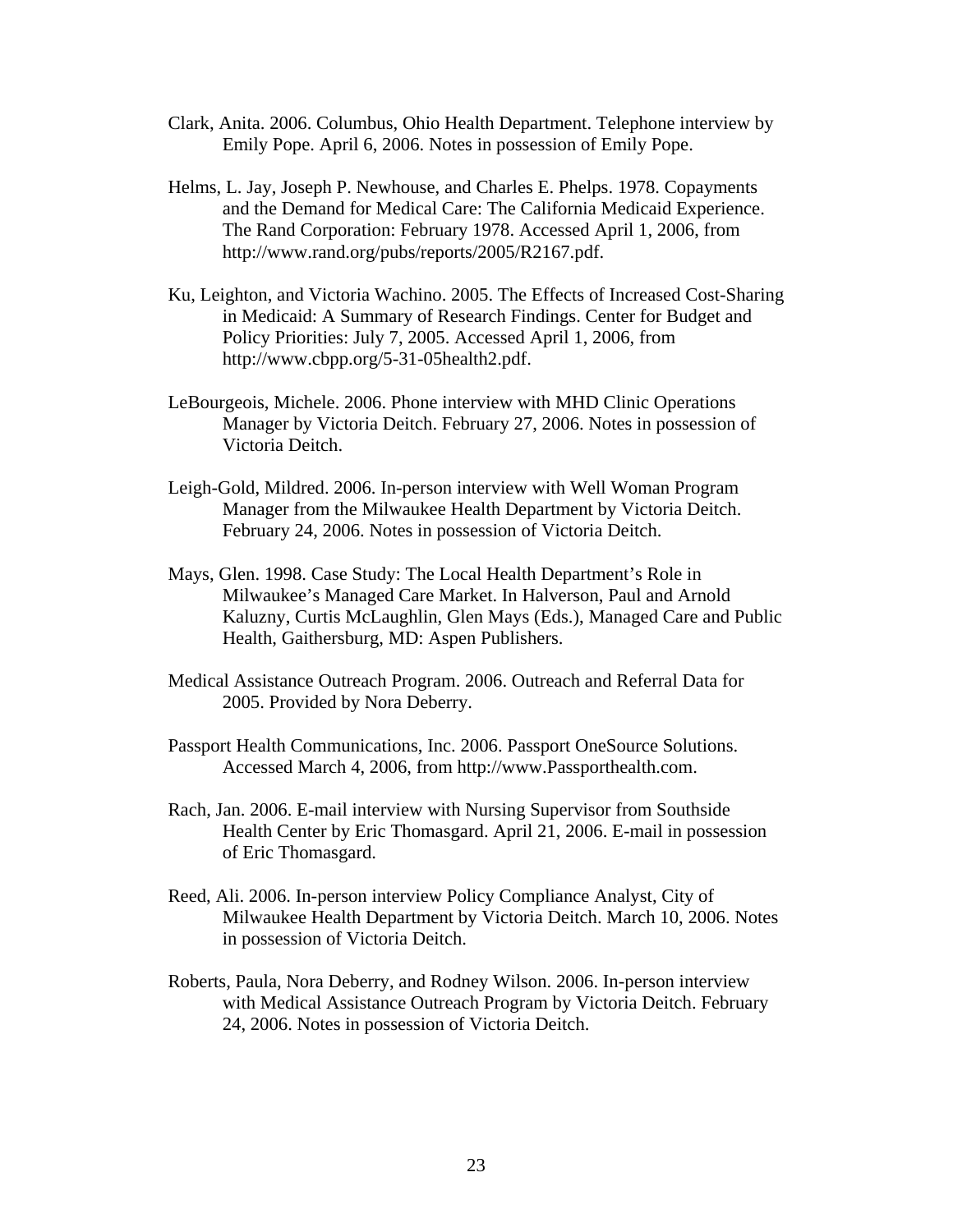- U.S. Department of Agriculture, Food and Nutrition Service. 2005. WIC at a Glance. Accessed April 21, 2006, from http://www.fns.usda.gov/wic/aboutwic/wicataglance.htm.
- Wisconsin Department of Health and Family Services. 2001. Pharmacy Covered Services and Reimbursement. Accessed February 27, 2006, from http://dhfs.wisconsin.gov/medicaid2/handbooks/pharmacy/covered/pdfs/ covered-services.pdf.
- Wisconsin Department of Health and Family Services. 2006. List of Medicaid Fee Schedules for Downloading. Accessed February 25, 2006, from http://dhfs.wisconsin.gov/medicaid4/maxfees/maxfee.htm.
- Wisconsin State Statutes. 2006. Statute §609.32(2). Accessed April 21, 2006, from http://www.legis.state.wi.us/statutes/Stat0609.pdf.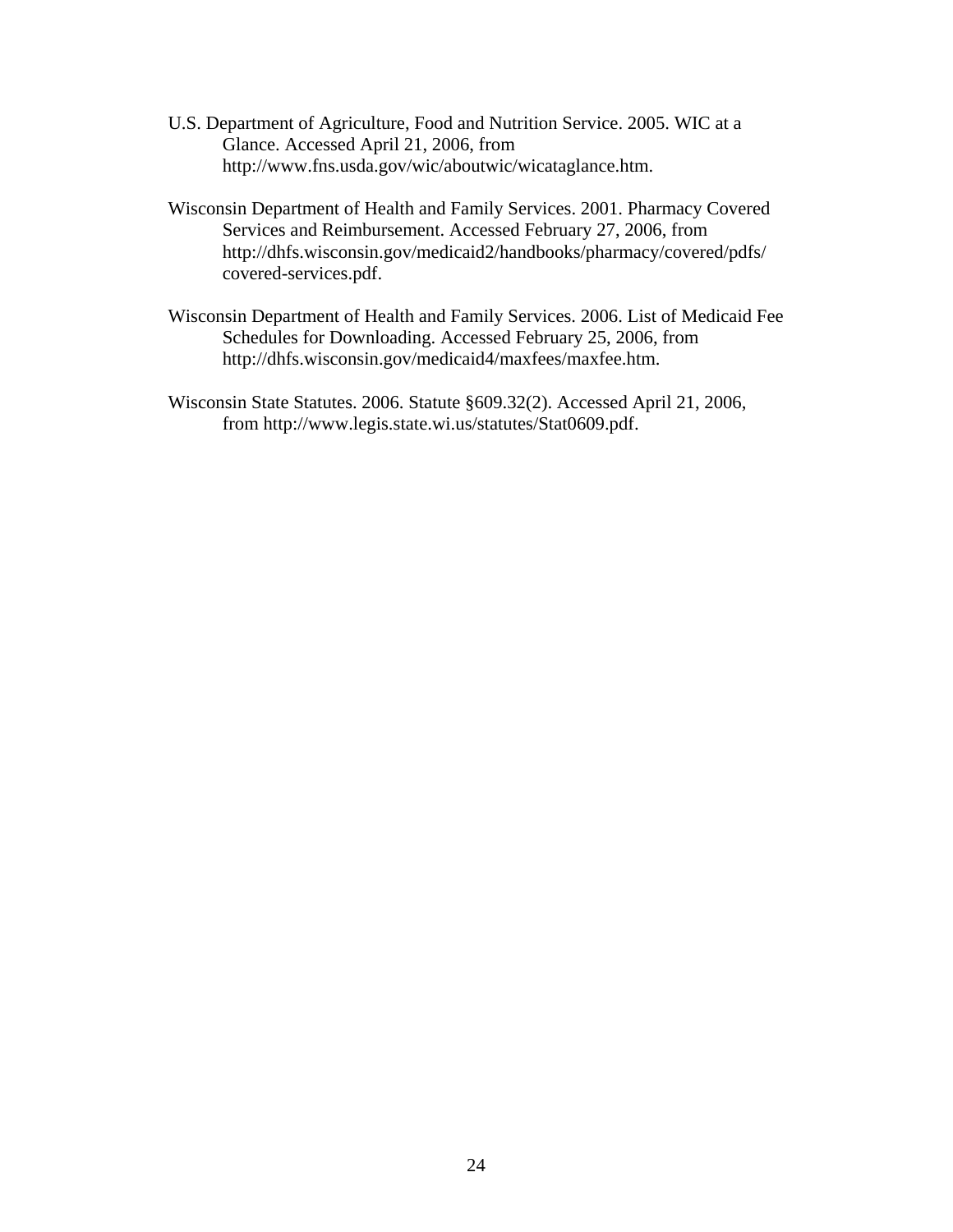|  |  |  |  |  |  | <b>Appendix A: Policy Evaluation Criteria/Alternatives Matrix</b> |  |
|--|--|--|--|--|--|-------------------------------------------------------------------|--|
|--|--|--|--|--|--|-------------------------------------------------------------------|--|

| <b>Evaluation</b><br>Criteria | Definition of<br><b>Success</b>                   | <b>Status Quo</b>                                                           | <b>Process Changes</b>                                                                                          | <b>Services by</b><br>Implementing<br><b>Monthly Audits</b>               | <b>Increase Billing for Increase Billing for</b><br><b>Services by</b><br>Implementing<br><b>Incentives</b> | <b>Expand Existing</b><br>Memoranda of<br><b>Understanding to</b><br><b>Cover Additional</b><br><b>Services</b> | Sign Memoranda of<br><b>Understanding with</b><br><b>Private Insurance</b><br><b>Providers Operating in</b><br>the Area                 | <b>Charge Uninsured</b><br>and Privately Insured<br><b>Clients Flat Fees (\$5)</b><br>for Services |  |
|-------------------------------|---------------------------------------------------|-----------------------------------------------------------------------------|-----------------------------------------------------------------------------------------------------------------|---------------------------------------------------------------------------|-------------------------------------------------------------------------------------------------------------|-----------------------------------------------------------------------------------------------------------------|-----------------------------------------------------------------------------------------------------------------------------------------|----------------------------------------------------------------------------------------------------|--|
| Serve Target<br>Population    | Serve<br>uninsured and<br>underinsured<br>clients | High: Serves<br>large number of<br>uninsured and<br>underinsured<br>clients | High: Client service<br>increased through<br>more referrals to<br><b>Medical Assistance</b><br>Outreach Program | High: Client pool<br>would be unaffected increased quality of             | High: Client pool<br>with potential<br>care from<br>reinvestment                                            | would be unaffected. Medium: Would serve<br>clients but may deter<br>clients from seeking<br>some services      | High: Client pool would<br>be unaffected                                                                                                | Low: May discourage<br>uninsured and<br>underinsured from<br>coming to public<br>health centers    |  |
| Efficiency                    | Increase<br>revenue                               | Low: Not<br>maximizing<br>revenue                                           | High: Would<br>increase revenue by<br>making billing<br>process consistent                                      | High: Would<br>increase revenue by<br>billing for more<br>services        | Medium: Depends<br>on change in<br>reimbursements                                                           | High: Would increase<br>revenue by billing for<br>more services                                                 | High: Would increase<br>revenue by having more<br>billable clients                                                                      | High: Would increase<br>revenue by charging<br>clients who are not<br>billable                     |  |
|                               |                                                   | High: Easy to                                                               | Medium: Imposes                                                                                                 | Medium: Requires<br>additional staff work<br>to perform audits            | Low: Common<br>Council reluctant to<br>approve incentives                                                   | Medium: May be<br>more work to bill                                                                             | Medium: Private insurance<br>companies may be<br>reluctant to reimburse for<br>services already provided                                | Medium: May require<br>greater administrative                                                      |  |
| Implementation<br>Feasibility | Acceptable to<br>stakeholders                     | keep current<br>greater burden on<br>practices<br>MHD clinic staff          |                                                                                                                 | and may require<br>capital investment to<br>improve clinic flow<br>sheets | High: Clinic staff<br>has motivation to<br>increase billing                                                 | additional services<br>and will require<br>renegotiated contracts                                               | Medium: Requires MHD<br>to craft and negotiate<br>private memoranda of<br>understanding and may<br>involve additional<br>administration | oversight, increased<br>staff workload, and<br>cash handling controls                              |  |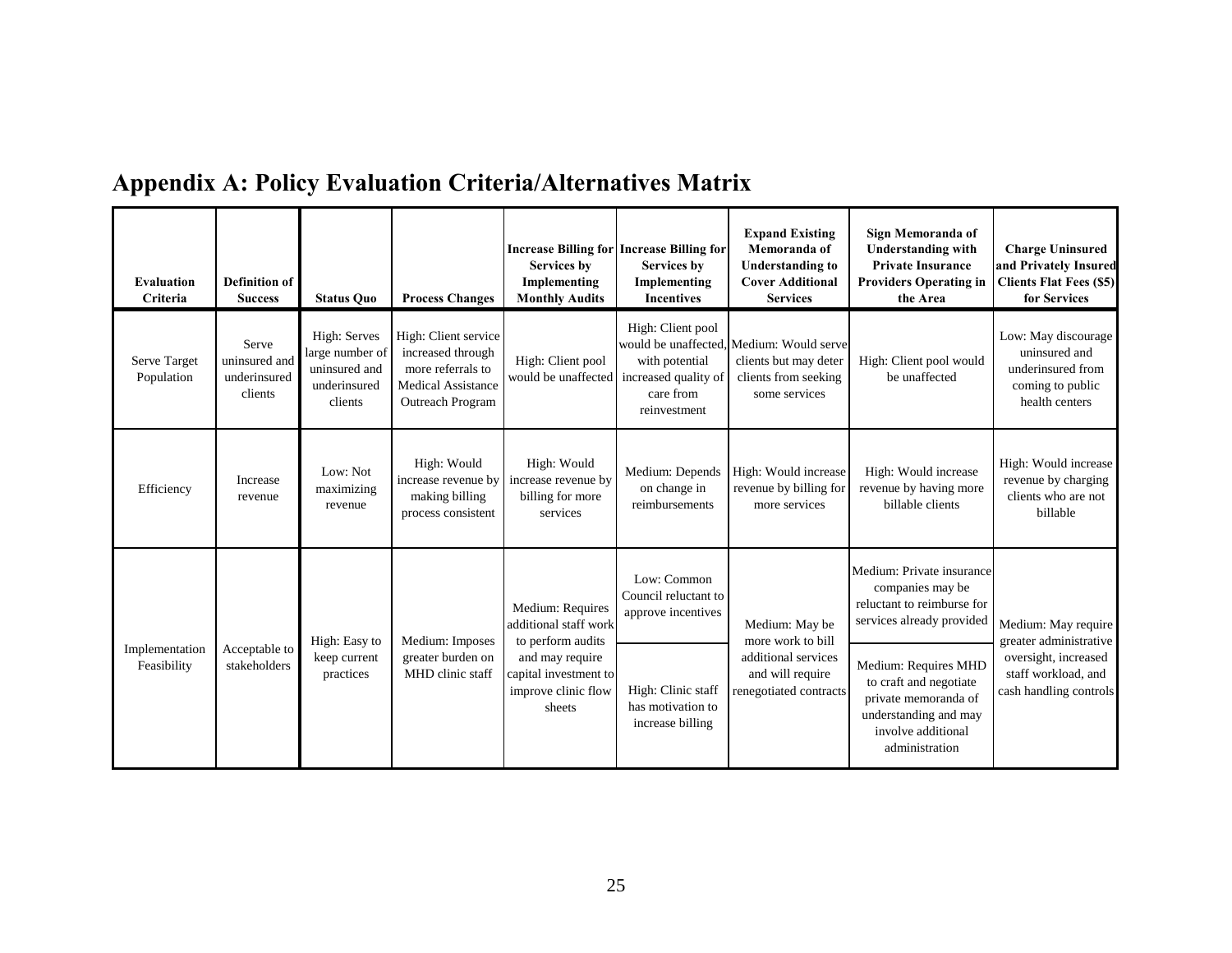### **Appendix B: Current Billing Processes at MHD Walk-In Clinics**

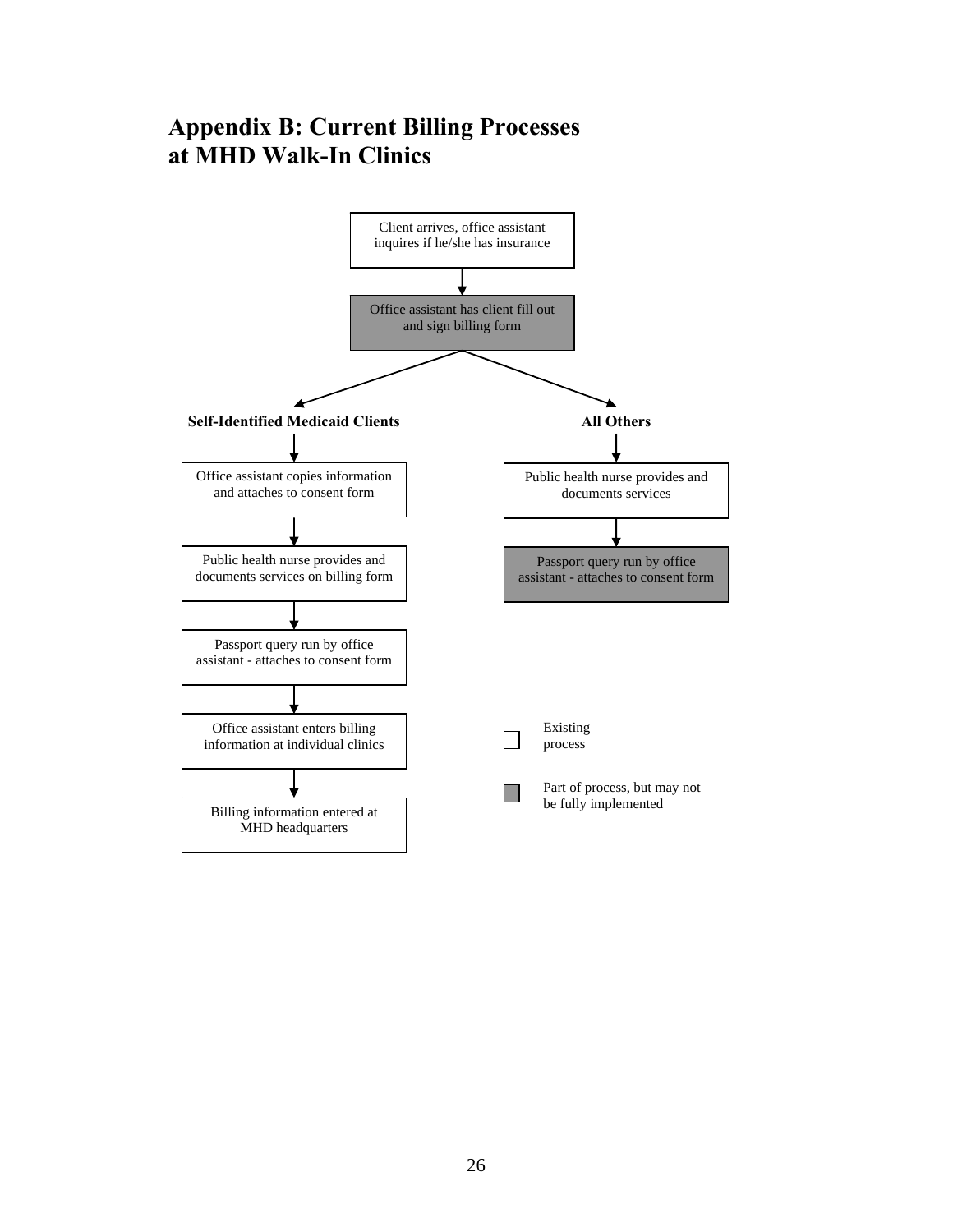### **Appendix C: Data Sources Used for Estimating Insurance Coverage Rates and Potential Increases in Revenue**

The MHD provided us with several sources of data to help us conduct our analysis. In some cases, the data in one source contradicted the data in another. Our estimates were made using the data sources that we believed to be the most accurate. This was usually the data source with the best explanation of methodology. As we are not completely confident in the data provided, we cannot be wholly confident in our estimates. The data sources we used are discussed in the paragraphs below.

#### *(1) Immunization Consent Analysis*

This analysis used administrative data to determine the true percentage of clinic clients with Medicaid insurance. For January, May, and June 2005, MHD summer interns ran a query in Passport for each client to determine the true percentage of clients with Medicaid. Clients of the walk-in clinics must identify their status as one of the following: no health insurance, health insurance does not pay for the vaccine, medical assistance, Native American, or unknown. For our analysis we assumed "health insurance does not pay for the vaccine" indicates private insurance.

We used this data source to estimate the percentage of clinic clients by insurance status. Of the available data sources, we believe that the Immunization Consent Analysis is the most accurate because it is the only data we have that is not based solely on self-reporting. The limitations of the Immunization Consent Analysis are that we do not have complete information about how the analysis was conducted, we think that it may be possible that clients' insurance statuses may have changed between when they accessed the clinic and when they were queried in Passport, and we have no way to verify the accuracy of the data. In addition, there are many different Medicaid plans and some may not cover the services that clients receive at the clinics. As a result, the percent of clients who have Medicaid may be higher than the percentage of services that can be billed.

#### *(2) Clinic Flow Sheets*

Clinic flow sheets serve the purpose of tracking general services provided at the clinics. Clinic flow sheets state the number of visits, number of Medicaid clients, and number of Medicaid clients billed. We used data from clinic flow sheets for June 2005 to December 2005 from the Walk-In and Family Health clinics. We used the clinic flow sheets to establish the number of services provided. Clinic flow sheets were the only data source available to us that had number of services.

Although we used the data from these flow sheets for many of our calculations, we have reason to believe that they may not be entirely accurate. For example, a 2005 Northwest Family Clinic flow sheet indicated that during a seven-month period only one client was served. However, the same flow sheet showed 97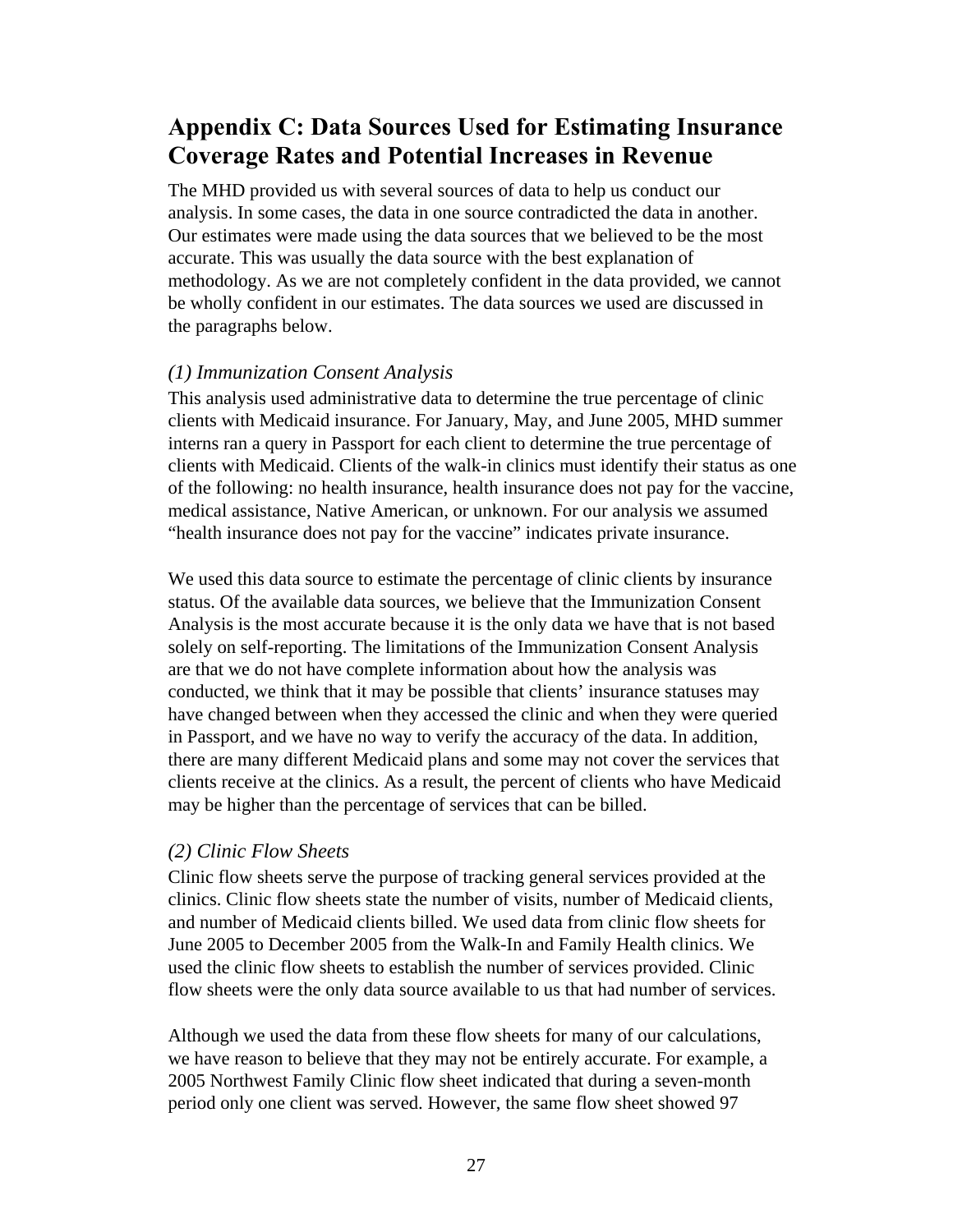services administered. Additionally, a 2005 Keenan Family Clinic flow sheet indicated that no clients were served, yet 71 services were administered. These examples call into question the accuracy of the information on the clinic flow sheets. Even though we doubt the accuracy of the flow sheets, we used them in our estimates because they were the only source of total services provided.

#### *(3) Analysis of Services*

The Analysis of Services provides billing information by procedure code for billable services provided in the TB clinic for 2005 and for other billable services from June 2005 to December 2005. Detailed billing information on pregnancy tests was not provided. We used this data to estimate annual billing by the MHD under various policy alternatives and to determine the average immunization fee. The MHD billing summary provided similar information, however, we decided against using its information because in some cases it could not be linked back to the Medicaid maximum fee rates. The limitations of the analysis of services are that the rates are sometimes above what the Medicaid HMOs will reimburse and information provided does not always correspond with information found on the billing summary.

#### *(4) Walk-In Clinic Survey*

We used data from the MHD Walk-In Clinic Survey to derive demographic statistics about the client population. The Walk-In Clinic Survey was conducted in the summer of 2005 and the beginning of fall 2005 at the Walk-In Clinic at Northwest and Southside Health Center. The survey collected information on access to care, satisfaction with the health department clinic, insurance status, and demographic information. The survey was voluntary and available to all Walk-In clinic clients. We chose not to use data from this survey in our revenue estimates because we thought it might be unreliable. First, the number of clients surveyed was very low when compared to the number of clients who accessed the clinics during that time. Second, those clients who chose to fill out the survey may have had different characteristics and backgrounds from those who chose not to answer, which would skew the results of the survey. Finally, only Walk-In clinic clients were surveyed and they may not be representative of all clinic clients. Although we did not use data from this survey in our revenue estimates, we did use it to determine the demographics of the clinic population as it was the only source of such information.

*(5) Clinic Visit Report for STD and HIV/AIDS Clinic at Keenan Health Center*  The Clinic Visit Report shows self-reported demographic and insurance information by clients for 2005. It also gives details of testing and treatments administered by the clinic. There are no obvious errors in the report.

#### *(6) Billing Summary*

The billing summary is a summary of billing activity from 2003 to July 2005. It shows the number of claims submitted, amount billed, and amount received by broad service categories.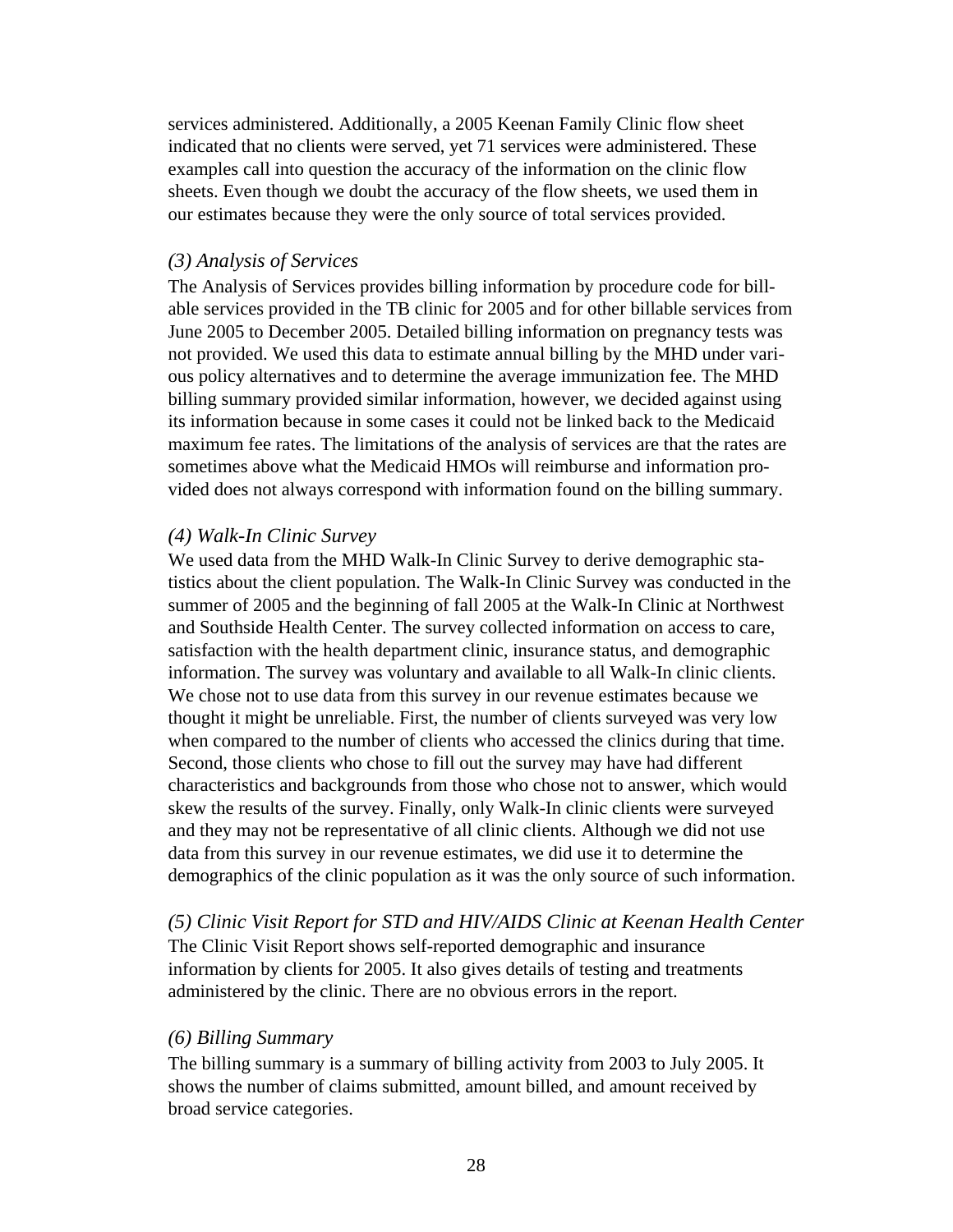### **Appendix D: Data Calculations**

Our analysis attempts to calculate the amount of potential revenue that could be captured by implementing our policy alternatives. To estimate revenue increases, we used data from the Immunization Consent Analysis to estimate the fraction of clients in each insurance status, data from the clinic flow sheets to estimate number of services provided, and data from the Analysis of Services, the MHD billing summary, and Wisconsin Medicaid maximum fee rates to estimate reimbursement rates.

It is important to note that while it is possible to increase clinic revenue, this will not make them profitable. This is because the clinics can bill only at the Medicaid rate, which is often lower than the cost of providing the service, which is captured in the usual, customary, and reasonable rate (UCR). For instance, the Medicaid maximum fee for pregnancy testing is \$8.74 while the UCR is \$54.85. This means that the MHD loses \$46.11 for each pregnancy test provided (Wisconsin Department of Health and Family Services 2006).

#### *Share of Services by Insurance Status of Clients*

Based on the Immunization Consent Analysis, 34 percent of all clinic clients have Medicaid insurance and 13 percent have private insurance. Our estimates show that the clinics are losing 43 percent of the potential revenue by not billing for all Medicaid insured clients. Based on this information, we estimate that 57 percent of all Medicaid insured client, or 19 percent of the total client population, are billed.

For the purpose of our analysis, we assumed that clients used the clinics at the same rate, regardless of their insurance status. This means that since Medicaid insured clients made up 34 percent of the clinic population, we assumed that they received 34 percent of clinic services. Likewise, clients with private insurance were assumed to receive 13 percent of clinic services. For our estimates we use the insurance status and number of services at each health center.

To estimate the fraction of clients with Medicaid insurance at the Keenan HIV/AIDS and STD clinic, we used clinic administrative data and information from the Immunization Consent Analysis. According to clinic data, 11.5 percent of clients self-report Medicaid insurance. However, from the Immunization Consent Analysis, we know that clients underreport Medicaid insurance. At Keenan, the Immunization Consent Analysis showed that Medicaid insured clients underreport Medicaid by 20 percent. That suggests that the true fraction of clinic clients with Medicaid insurance is 14 percent. In our analysis, we assume that the percentage of Keenan HIV/AIDS and STD clinic clients falls in the range of 11 to 14 percent and present revenue estimates accordingly.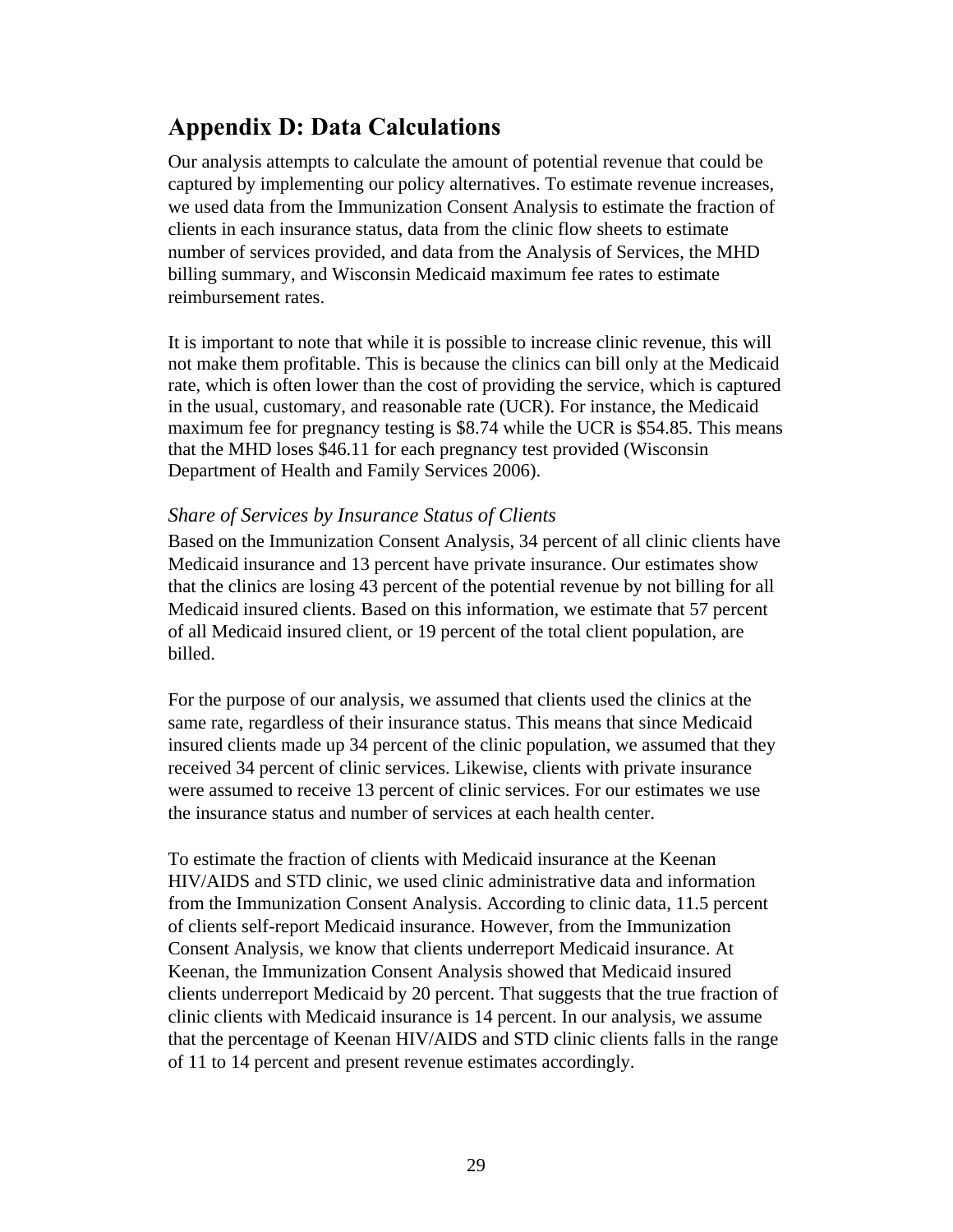#### *Services*

Our analysis focuses on immunizations, pregnancy tests, and health check exams. We focus on these three services because we have the most information on them. Clinic flow sheets from the Walk-In and Family Health clinics were used to estimate annual numbers of services provided. For estimates pertaining to STD testing and treatment, the Clinic Visit Report from the HIV/AIDS and STD Clinic at Keenan Health Center was used.

The majority of reimbursements are from immunizations. From June to December 2005, an average of 1,350 immunizations was administered each month. During the same period, on average 39 pregnancy tests and nine health checks were administered each month.

| Table 7: Specified Services June 2005 – December 2005 |        |                      |                  |                                   |         |  |  |  |
|-------------------------------------------------------|--------|----------------------|------------------|-----------------------------------|---------|--|--|--|
|                                                       |        | <b>Health Center</b> | <b>Total for</b> | <b>Monthly</b>                    |         |  |  |  |
| <b>Service</b>                                        | Keenan | <b>Northwest</b>     |                  | <b>Southside   Health Centers</b> | Average |  |  |  |
| Immunizations                                         | 1,364  | 1,665                | 6,454            | 9,483                             | 1,355   |  |  |  |
| <b>Health Check Exams</b>                             | 14     | 14                   | 37               | 65                                |         |  |  |  |
| <b>Pregnancy Tests</b>                                | 113    | 40                   | 118              | 271                               | 39      |  |  |  |

Source: City of Milwaukee Health Department clinic flow sheets

Data from the clinic flow sheets were not on an annual basis. To annualize the information, we converted it to a monthly average and then to an estimate of services that would be provided annually. Table 8 below shows the annualized number of services using information from the clinic flow sheets.

| <b>Table 8: Estimate of Annual Number of Specified Services</b> |        |                      |        |              |  |  |  |
|-----------------------------------------------------------------|--------|----------------------|--------|--------------|--|--|--|
|                                                                 |        | <b>Health Center</b> |        |              |  |  |  |
| <b>Service</b>                                                  | Keenan | <b>Service</b>       | Keenan | <b>Total</b> |  |  |  |
| Immunizations                                                   | 2,338  | 2,854                | 11,064 | 16,256       |  |  |  |
| <b>Health Check Exams</b>                                       | 24     | 24                   | 63     | 111          |  |  |  |
| <b>Pregnancy Tests</b>                                          | 194    | 69                   | 202    | 465          |  |  |  |

Source: City of Milwaukee Health Department clinic flow sheets

#### *Reimbursement Rates*

To determine reimbursement rates, data from the Analysis of Services, the MHD billing summary, and Medicaid maximum fee rates were used. Table 9 shows the reimbursement rate used from immunizations, pregnancy tests, and health check exams.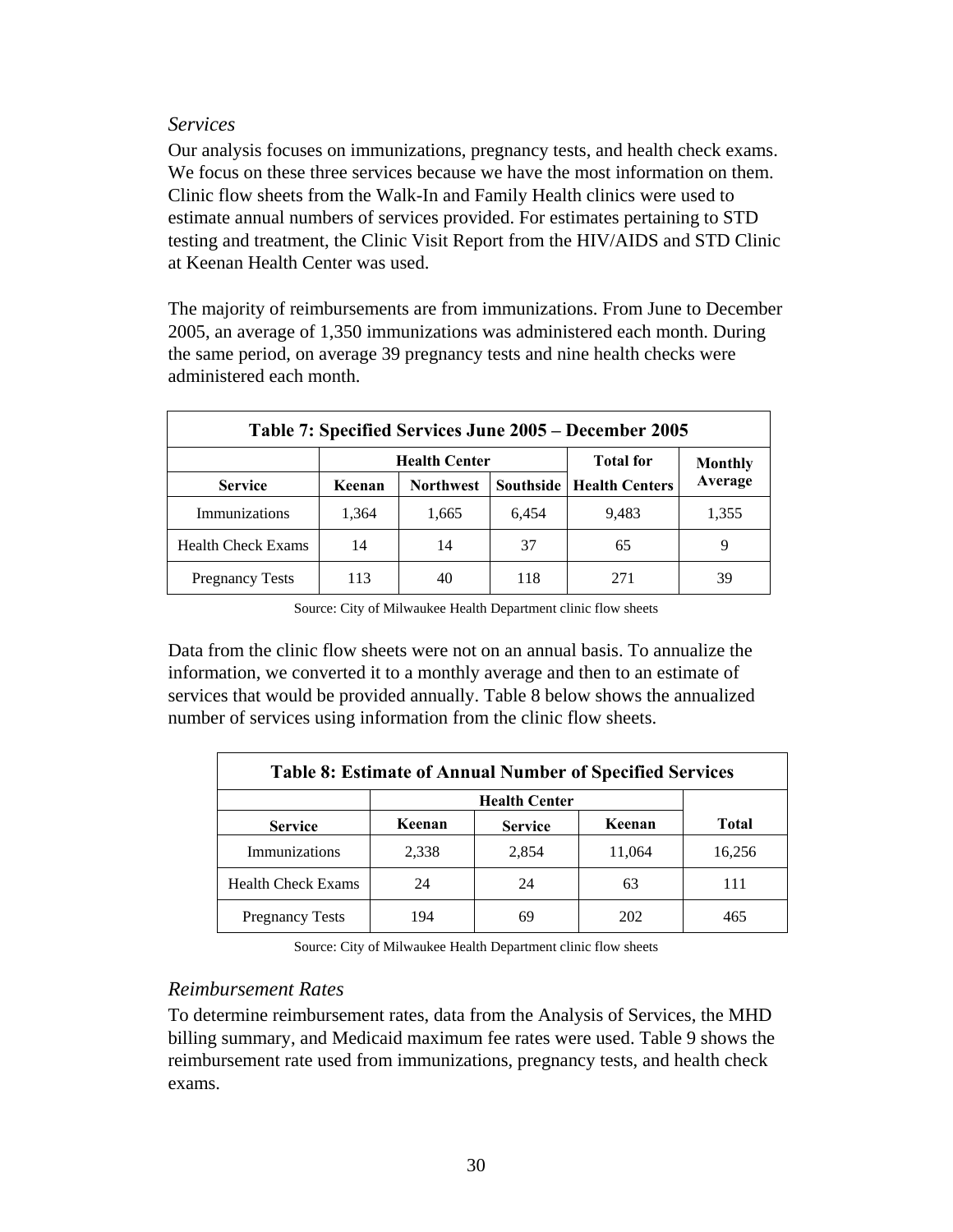| <b>Table 9: Reimbursement Rates Used in Estimates</b> |         |                                       |  |
|-------------------------------------------------------|---------|---------------------------------------|--|
| <b>Service</b>                                        | Rate    | <b>Source</b>                         |  |
| Immunizations                                         | \$10.53 | Average from the Analysis of Services |  |
| <b>Health Check Exams</b>                             | \$55.31 | Medicaid maximum fee                  |  |
| <b>Pregnancy Tests</b>                                | \$8.74  | Medicaid maximum fee                  |  |

Source: City of Milwaukee Health Department clinic flow sheets; and Wisconsin Department of Health and Human Services Medicaid maximum fee rates

In our analysis, we used \$8.74, which is the Medicaid maximum fee, as the reimbursement rate for pregnancy (Wisconsin Department of Health and Family Services 2006). In addition, the existing MHD revenue numbers from the 2005 billing summary were adjusted down to reflect this rate of \$8.74. In 2005, the MHD billed pregnancy tests at the UCR, which is \$54.85. Pregnancy tests are a new billable service and the MHD is billing at the UCR in the hopes that the Medicaid HMOs will pay the higher rate. However, the HMOs likely will just pay the Medicaid maximum fee. The adjustment was needed to put the numbers on the same reimbursement rate and to avoid overstating the potential revenue from pregnancy tests.

The fee used for immunizations was \$10.53, which is the average fee from the MHD Analysis of Services. Immunizations are billed by type; reimbursement rates from immunizations range from \$3.28 to \$41.13. However, immunizations with a reimbursement rate of \$3.28 are administered most frequently; data showed that of the immunizations billed, 82 percent were charged at \$3.28. In addition to the fee for the immunization itself, an administrative fee of \$10.85 is charged for the visit. However, clients often receive more than one immunization per visit and so the average administrative fee per immunization is much lower than \$10.85. For a health check exam, the average from the billing summary and the maximum fee are both \$55.31 (CMHD 2005f, Wisconsin Department of Health and Family Services 2006).

The reimbursement rates used for the testing services provided at the HIV/AIDS and STD Clinic was from the Medicaid maximum fee table (Wisconsin Department of Health and Family Services 2006.). In many cases, several tests are available for each type of STD. The clinic confirmed the test most frequently used for chlamydia, gonorrhea, and genital herpes. In all other cases, the test with the lowest reimbursement rate was used for estimates. Rates for hepatitis A and B immunizations reflect the current billing rates from the Analysis of Services. Rates for treatments are from the Wisconsin Medicaid Pharmacy Data Tables, Legend Drug Maximum Allowed Cost List. Specific reimbursement rate information for services in the Keenan Health Center's HIV/AIDS and STD clinic estimates are given in Table 10.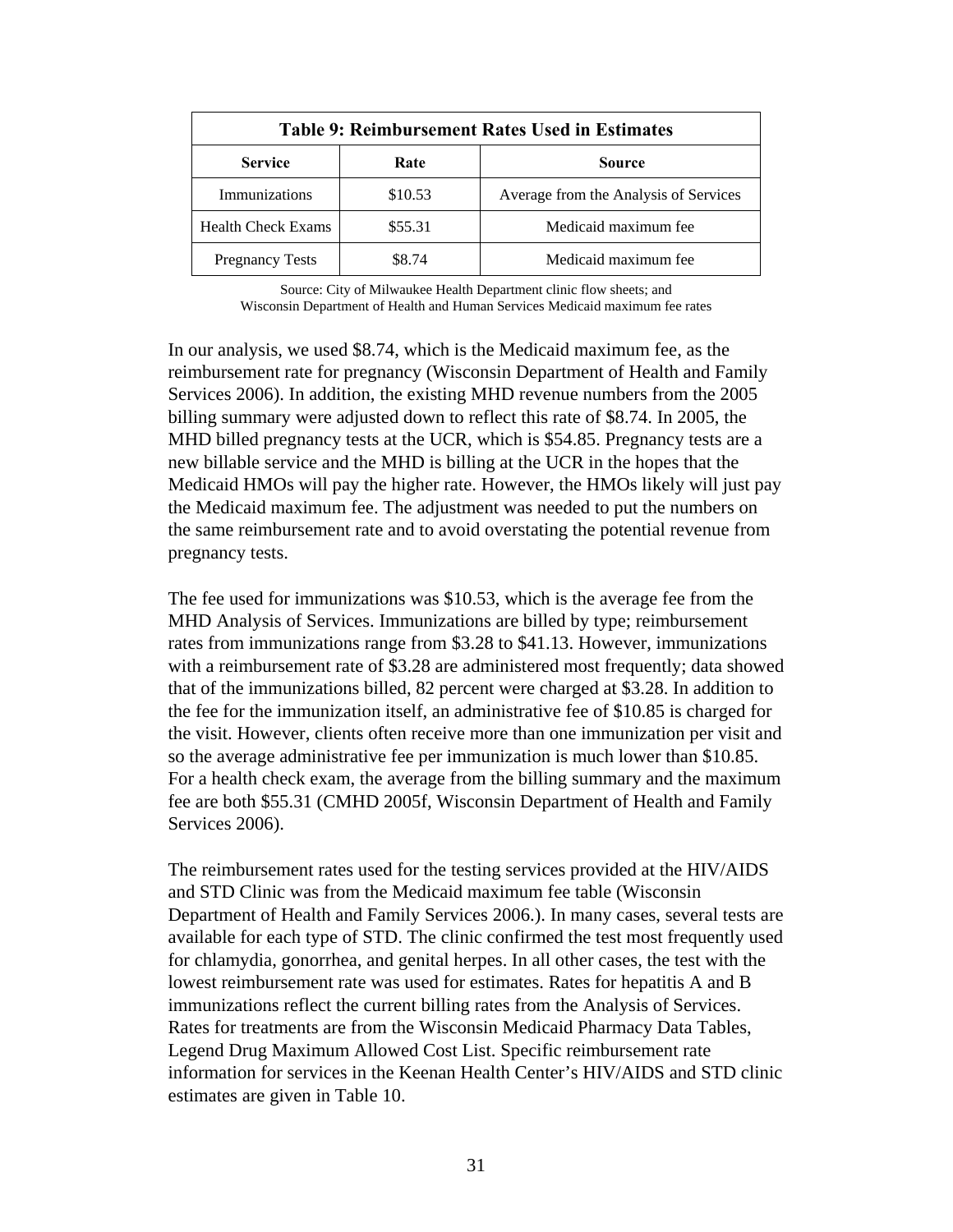#### *Fee for Service Revenue Calculation*

According to the clinic flow sheets from the Family Health and Walk-In clinics, 661 clients were billed out of 5,397 clients in a seven-month period. On an annual basis this would be 1,133 clients billed out of a total of 9,252 clients. So, if utilization does not decrease, the number of fees collected would decline to 8,119. However, our research suggests that utilization would decrease between 8 and 50 percent if a fee were imposed. In that case, the number of fees collected from clients would be between 4,060 and 7,470 at the Family Health and Walk-In clinics. By charging a \$5 fee to uninsured and underinsured people at the Walk-In and Family Health clinics, the MHD would increase revenue by \$20,300 to \$37,350 annually.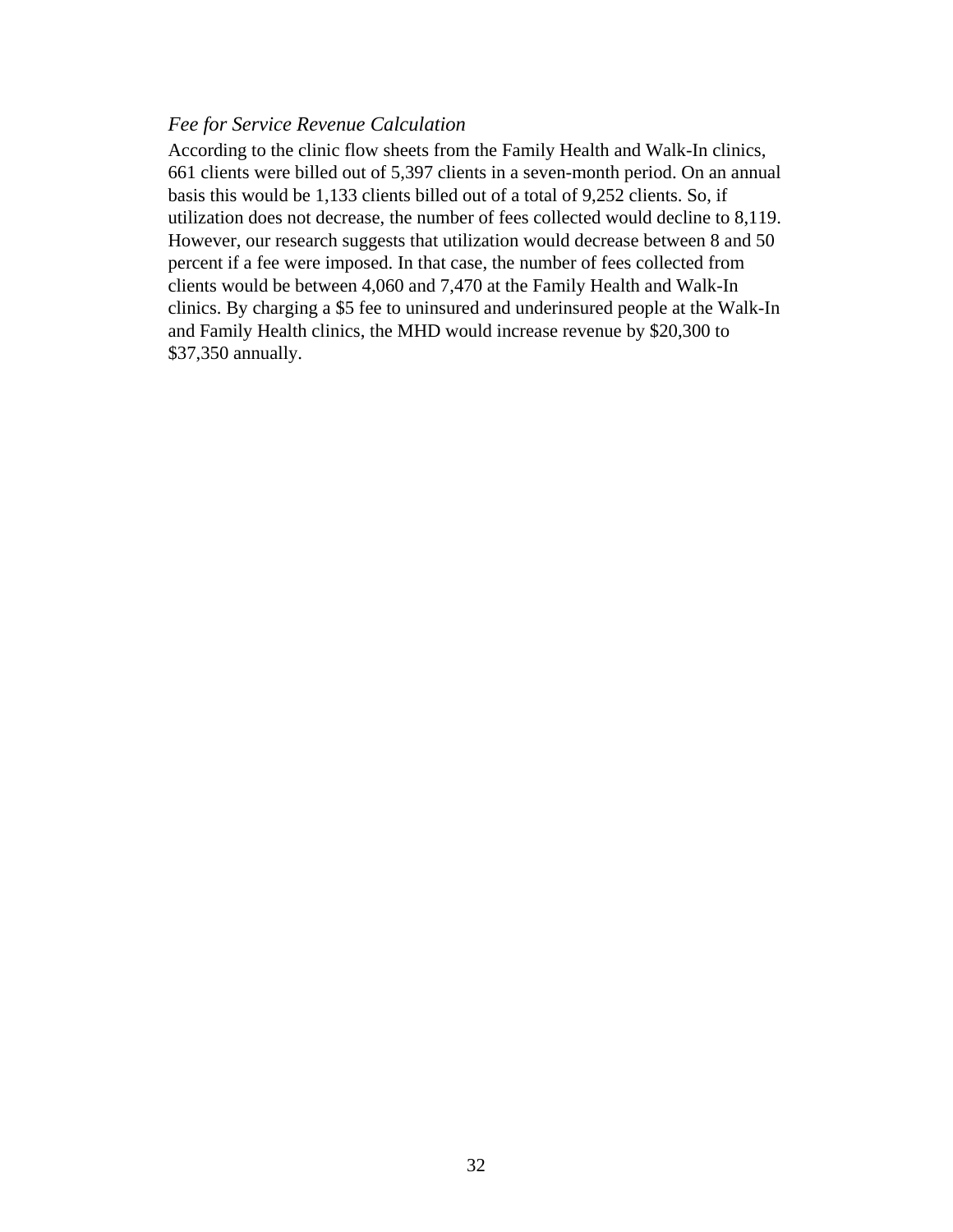|                  | Table 10: Detailed Estimate of Revenue from Billing Medicaid Clients<br>for Services at the KHC HIV/AIDS and STD Clinic |                                  |                               |                                                                    |
|------------------|-------------------------------------------------------------------------------------------------------------------------|----------------------------------|-------------------------------|--------------------------------------------------------------------|
|                  | <b>Service</b>                                                                                                          | <b>Number</b><br>of<br>Services* | Reimbursement<br>Rate         | <b>Total</b><br>Reimbursement<br>(if all clients<br>were billable) |
| <b>Testing</b>   | <b>Bacterial Vaginosis</b>                                                                                              | 1,992                            | \$27.71                       | \$55,198                                                           |
|                  | Candidiasis                                                                                                             | 1,996                            | 8.03                          | 16,028                                                             |
|                  | Chlamydia                                                                                                               | 5,664                            | 48.50                         | 274,704                                                            |
|                  | <b>Genital Herpes</b>                                                                                                   | 281                              | 16.58                         | 4,659                                                              |
|                  | Gonorrhea                                                                                                               | 12,577                           | 27.71                         | 348,509                                                            |
|                  | NGU (non-gonoccocal urethritis)                                                                                         | 1,774                            |                               |                                                                    |
|                  | Syphilis                                                                                                                | 6,618                            | 5.90                          | 39,046                                                             |
|                  | Trichomoniasis                                                                                                          | 2,476                            | 28.22                         | 69,873                                                             |
|                  | HEP A Vac Adult 1.0ml IM (#1)                                                                                           | 1                                | 30.00                         | 30                                                                 |
| <b>Treatment</b> | HEP B Vac Adult 1.0ml IM                                                                                                | 397                              | 14.13                         | 5,610                                                              |
|                  | HEP B Vac Ped .5ml IM                                                                                                   | 2                                | 14.13                         | 28                                                                 |
|                  | HEP B Vac Teen .5ml IM (#3)                                                                                             | 2                                | 14.13                         | 28                                                                 |
|                  | Acyclovir 400mg                                                                                                         | 162                              | 0.12                          | 19                                                                 |
|                  | Amoxicillin 500mg                                                                                                       | 21                               | 0.07                          | 1                                                                  |
|                  | Azithromycin (Zithromax) 500mg                                                                                          | 5,284                            | 10.00                         | 52,840                                                             |
|                  | Bicillin 2.4MU IM                                                                                                       | 146                              |                               |                                                                    |
|                  | Ceftriaxone (Rocephin) 250mg IM                                                                                         | 156                              | 4.69                          | 732                                                                |
|                  | Ciprofloxacin 500mg PO                                                                                                  | 1,500                            | 0.12                          | 180                                                                |
|                  | Clindamycin 150mg (2) BID x 7                                                                                           | 28                               | 0.20                          | 6                                                                  |
|                  | Diflucan 150mg                                                                                                          | 26                               | 0.32                          | $\,8\,$                                                            |
|                  | Doxycycline 100mg PO                                                                                                    | 1,276                            | 0.09                          | 109                                                                |
|                  | Erythromycin 500mg PO QID x 7                                                                                           | 56                               | 0.17                          | 10                                                                 |
|                  | Metro-Gel .75%                                                                                                          | 34                               | 1.10                          | 37                                                                 |
|                  | Metrondidazole 500mg POBID x                                                                                            |                                  |                               |                                                                    |
|                  |                                                                                                                         | 6,472                            | 0.11                          | 692                                                                |
|                  | Ofloxacin 400mg BID x 14 D                                                                                              | 28                               | 3.50                          | 98                                                                 |
|                  | Permethrin (Elimite) 5% cream                                                                                           | 15                               |                               |                                                                    |
|                  | Pyrethrine RID 1%                                                                                                       | 48                               |                               | $\ddot{\phantom{1}}$                                               |
|                  | Spectinomycin 2GM IM                                                                                                    | 10                               |                               | ÷.                                                                 |
|                  | <b>OTC Treatment Recommended</b>                                                                                        | 261                              |                               |                                                                    |
|                  |                                                                                                                         |                                  | Total                         | \$868,445                                                          |
|                  |                                                                                                                         |                                  | <b>Medicaid Revenue (11%)</b> | \$95,529                                                           |

# **Table 10: Detailed Estimate of Revenue from Billing Medicaid Clients**

 $\Gamma$ 

\*Treatment is in number of pills administered

Source: City of Milwaukee Health Department Clinic Visit Report; Wisconsin Medicaid Pharmacy Data Tables; and Wisconsin Department of Health and Human Services Medicaid maximum fee rates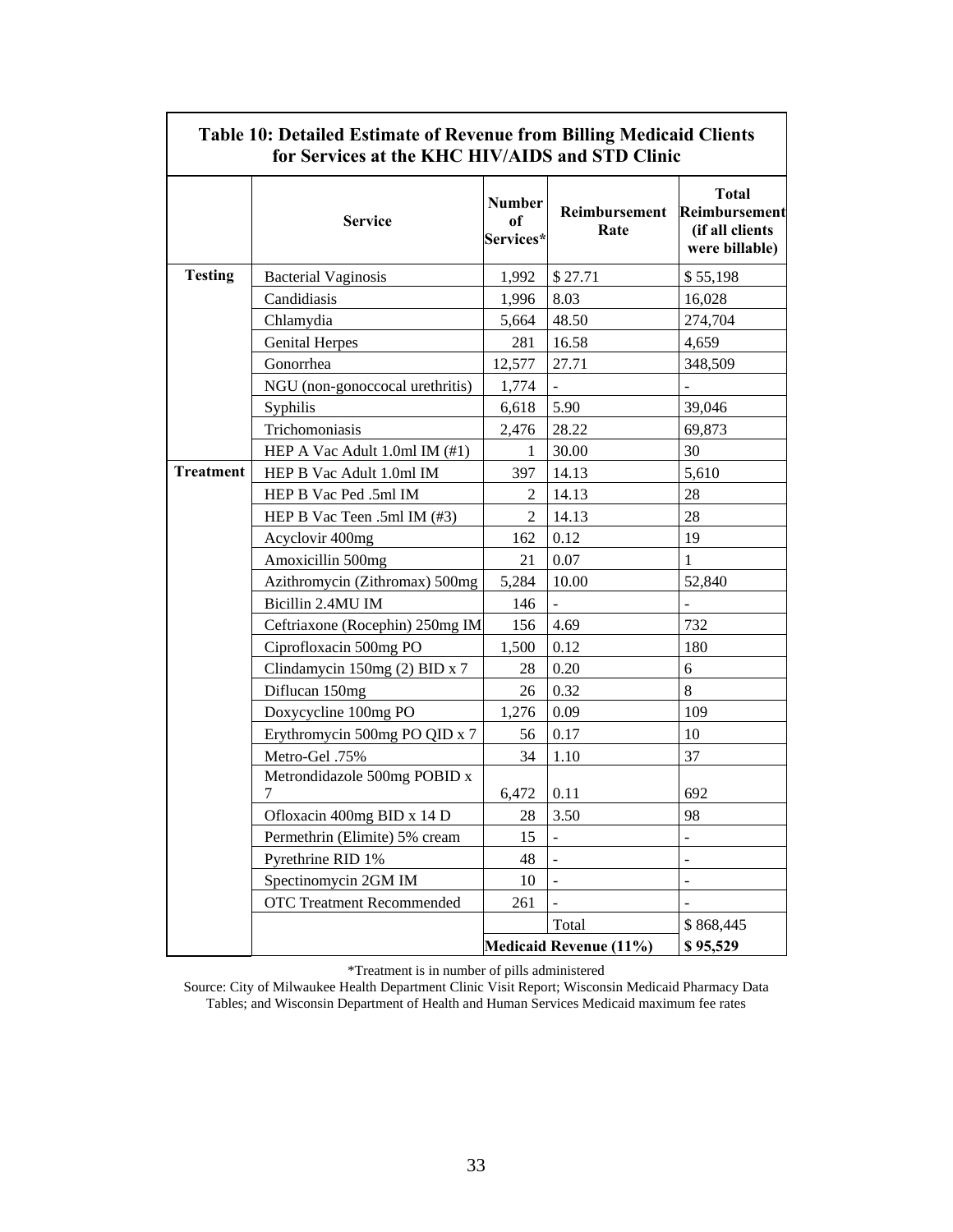### **Appendix E: Client Demographic Information**

Limited sources of demographic data for MHD clinic clientele exist. One of the few is from the MHD Walk-In Clinic Survey, conducted in the summer of 2005 and the beginning of fall 2005 at the Walk-In Clinics of Northwest and Southside Health Centers. The survey collected information on access to care, satisfaction with the health department clinic, insurance status, and demographic information. The survey was voluntarily available to all walk-in clinic patients (CMHD 2005g).

The survey may have selection bias: people who chose to complete the survey may have different backgrounds than those who chose not to participate. The survey was conducted during three months and had 454 participants. Comparatively, based upon clinic flow sheet data, Northwest Walk-In Clinic serves 100 clients a month and Southside Walk-In Clinic serves 500 clients a month. This indicates that survey participation was relatively low.

All clinics may not serve the same clientele; the walk-in clinic population may be different than that of other clinic segments. The survey cannot be generalized to other clinic populations with great confidence. However, based on our observations, Keenan Health Center clients are relatively similar to clients at Northwest Health Center, so if generalization is required, clients at Keenan are the same as the clients at Northwest.

#### *Client Demographic Information - Walk-In Clinics*<sup>7</sup>

Surveys were completed primarily by adults, but most survey respondents were seeking services for their children at Walk-In Clinic. The survey data show variation in clientele by health center. Southside Health Center has a high percentage of Latino clientele whereas Northwest Health Center has a high percentage of African American clients. The survey results show that both health centers are serving primarily low-income families with children. The following series of tables shows the demographics of the people using the clinics and who answered the survey.

| Table 11: Most People are at Walk-In Clinic for their Children                                                                                                                                             |               |           |           |       |
|------------------------------------------------------------------------------------------------------------------------------------------------------------------------------------------------------------|---------------|-----------|-----------|-------|
| Most services administered at Walk-In Clinic were to children. The majority of clients at<br>Walk-In Clinic have children. Most clients have one or two children, however one-third have<br>three or more. |               |           |           |       |
|                                                                                                                                                                                                            |               | Northwest | Southside | Total |
| 37%<br>Are you here today for yourself,<br>30%<br>Yourself                                                                                                                                                 |               |           |           | 34%   |
| your children, or both?                                                                                                                                                                                    | Your Children | 54%       | 52%       | 53%   |
|                                                                                                                                                                                                            | <b>B</b> oth  | 17%       | 11%       | 13%   |

 $\overline{a}$  $7$  Percentages are of respondents only.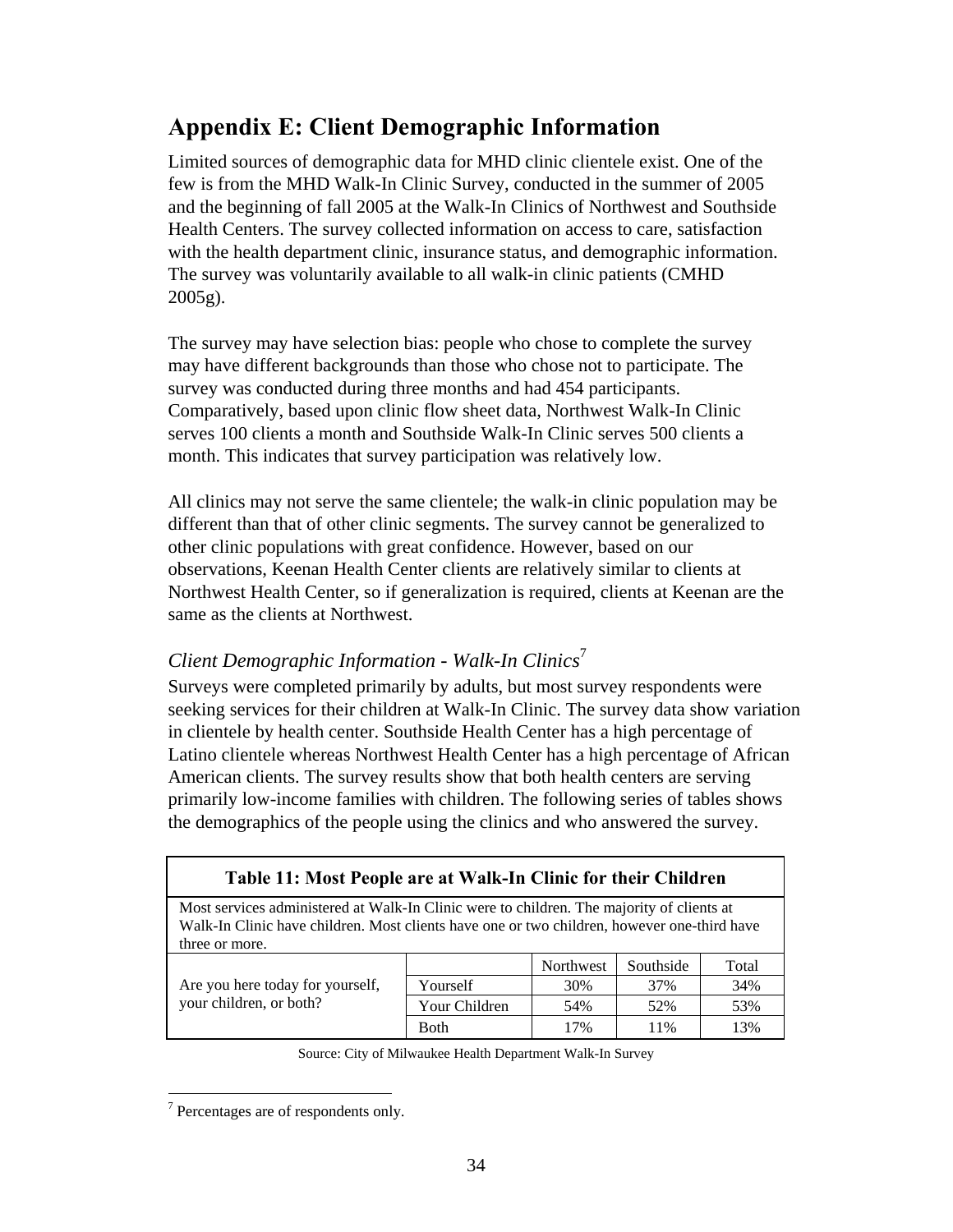#### **Table 12: Most People at Walk-In Clinic have Children**

Most services administered at Walk-In Clinic were to children. The majority of clients at Walk-In Clinic have children. Most clients have one or two children, however one-third have three or more.

|                                   |             | Northwest | Southside | Total |
|-----------------------------------|-------------|-----------|-----------|-------|
| How many children younger than 18 | None        | 22%       | 16%       | 18%   |
| live in your household?           | $1 - 2$     | 46%       | 51%       | 50%   |
|                                   | $3 - 4$     | 21%       | 21%       | 21%   |
|                                   | More than 4 | 11%       | 11%       | 11%   |

Source: City of Milwaukee Health Department Walk-In Survey

#### **Table 13: Southside has a High Percentage of Latino Clients**

The clientele at the health centers vary by ethnicity. Southside Health Center generally serves the Latino community, whereas Northwest serves primarily non-Latino clients.

|                         |                           |     | Northwest Southside | Total |
|-------------------------|---------------------------|-----|---------------------|-------|
| What is your ethnicity? | <b>Hispanic or Latino</b> | 6%  | 52%                 | 36%   |
|                         | Non-Hispanic or Latino    | 85% | 41%                 | 56%   |
|                         | Don't Know                | 10% | 7%                  | 8%    |

Source: City of Milwaukee Health Department Walk-In Survey

| <b>Table 14: Client Race Varies by Health Center</b>                                       |                                           |     |     |     |
|--------------------------------------------------------------------------------------------|-------------------------------------------|-----|-----|-----|
| Northwest Health Center serves more African-American clients than Southside Health Center. |                                           |     |     |     |
| Northwest<br>Southside<br>Total                                                            |                                           |     |     |     |
| What is your race?                                                                         | American Indian or Alaska Native          | 5%  | 1%  | 3%  |
|                                                                                            | Asian                                     | 7%  | 8%  | 7%  |
|                                                                                            | <b>Black or African American</b>          | 53% | 11% | 27% |
|                                                                                            | Native Hawaiian or Other Pacific Islander | 3%  | 1%  | 2%  |
|                                                                                            | White                                     | 25% | 32% | 30% |
|                                                                                            | Other                                     | 7%  | 43% | 30% |
|                                                                                            | Don't Know                                | 0%  | 4%  | 2%  |

Source: City of Milwaukee Health Department Walk-In Survey

| <b>Table 15: Client Age Varies by Health Center</b>                                                                                                                       |          |           |           |       |  |
|---------------------------------------------------------------------------------------------------------------------------------------------------------------------------|----------|-----------|-----------|-------|--|
| The health centers primarily serve people younger than 64.<br>Northwest Health Center generally serves people ages 18-25.<br>Southside mainly serves people age 35 to 64. |          |           |           |       |  |
|                                                                                                                                                                           |          | Northwest | Southside | Total |  |
| What is your age?                                                                                                                                                         | 12-17    | 6%        | 2%        | 4%    |  |
|                                                                                                                                                                           | 18-25    | 40%       | 25%       | 31%   |  |
|                                                                                                                                                                           | 26-34    | 24%       | 28%       | 26%   |  |
| $35 - 64$<br>44%<br>26%<br>38%                                                                                                                                            |          |           |           |       |  |
|                                                                                                                                                                           | 65-older | 4%        | 1%        | 2%    |  |

Source: City of Milwaukee Health Department Walk-In Survey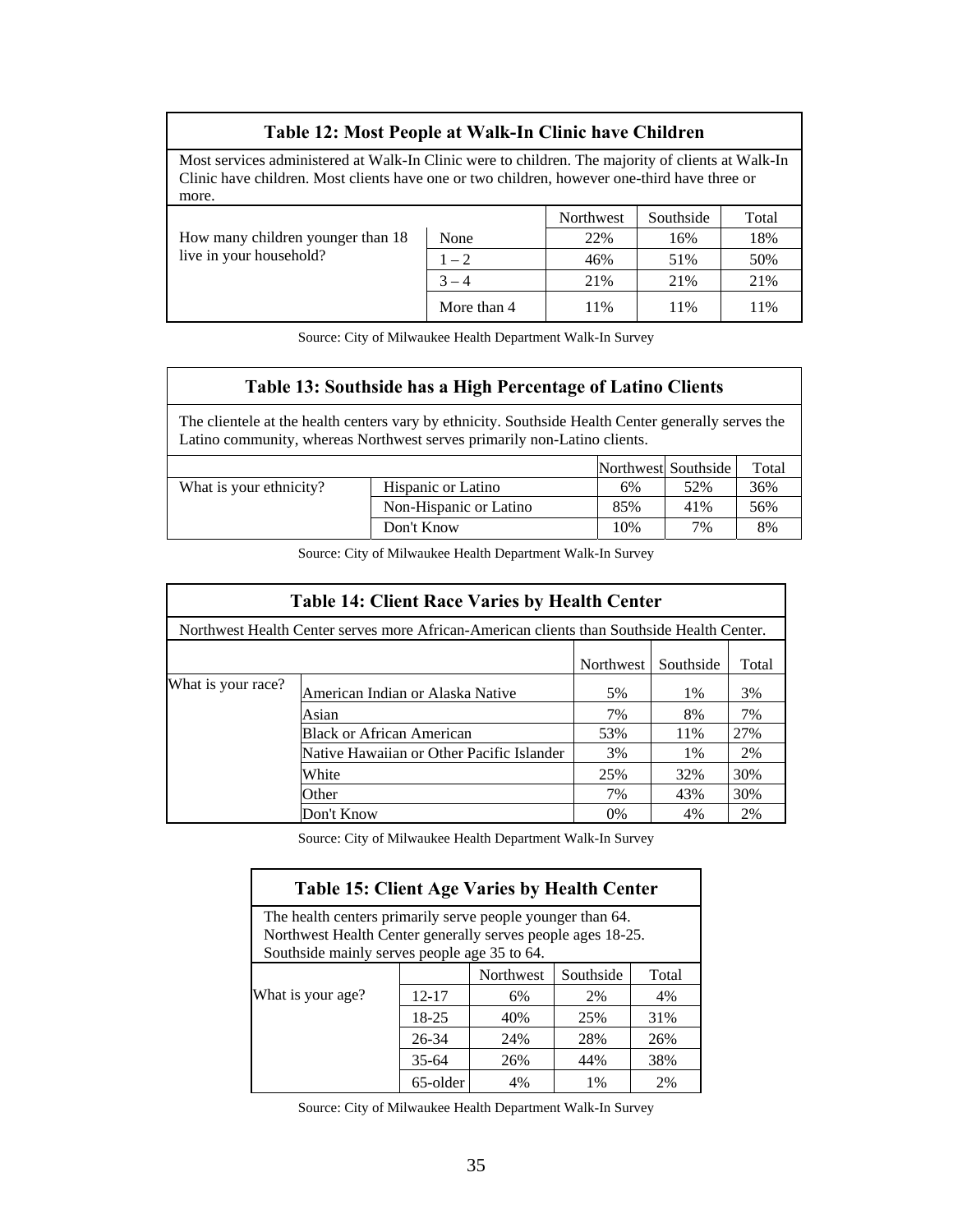| <b>Table 16: Client Education Varies by Health Center</b>                                                                                                                                                            |                              |           |           |       |
|----------------------------------------------------------------------------------------------------------------------------------------------------------------------------------------------------------------------|------------------------------|-----------|-----------|-------|
| Health-center clients have a variety of levels of education. Approximately one-third of clients<br>have not completed high school, one-third has completed high school, and one-third have some<br>higher education. |                              |           |           |       |
|                                                                                                                                                                                                                      |                              | Northwest | Southside | Total |
| What is your                                                                                                                                                                                                         | Less than high school        | 13%       | 18%       | 16%   |
| education level?                                                                                                                                                                                                     | Some high school             | 16%       | 18%       | 17%   |
|                                                                                                                                                                                                                      | Completed high school or GED | 34%       | 31%       | 32%   |
|                                                                                                                                                                                                                      | Associate degree             | 3%        | 7%        | 6%    |
|                                                                                                                                                                                                                      | Some college                 | 24%       | 15%       | 19%   |
|                                                                                                                                                                                                                      | Completed college            | 8%        | 7%        | 7%    |
|                                                                                                                                                                                                                      | Professional degree          | $1\%$     | 4%        | 2%    |

Source: City of Milwaukee Health Department Walk-In Survey

#### **Table 17: Health Centers Primarily Serve Low-Income Households**

The health centers are primarily serving low-income households. The majority of households have less than \$15,000 of annual income. There are a small percentage of households with more than \$50,000 of annual income utilizing the health centers.

| meonie utilizing the nearly centers.               |                       |           |           |       |
|----------------------------------------------------|-----------------------|-----------|-----------|-------|
|                                                    |                       | Northwest | Southside | Total |
| How much does<br>your household<br>make in a year? | Less than<br>\$10,000 | 51%       | 40%       | 44%   |
|                                                    | $$10,000 -$<br>14,999 | 12%       | 20%       | 17%   |
|                                                    | $$15,000 -$<br>19,999 | 11%       | 10%       | 10%   |
|                                                    | $20,000 -$<br>29,999  | 11%       | 11%       | 11%   |
|                                                    | $$30,000 -$<br>39,999 | 7%        | 8%        | 7%    |
|                                                    | $40,0000 -$<br>49,999 | 6%        | 4%        | 5%    |
|                                                    | $50,000 -$<br>59,999  | 0%        | 3%        | 2%    |
|                                                    | $60,000$ or<br>more   | 3%        | 4%        | 4%    |

Source: City of Milwaukee Health Department Walk-In Survey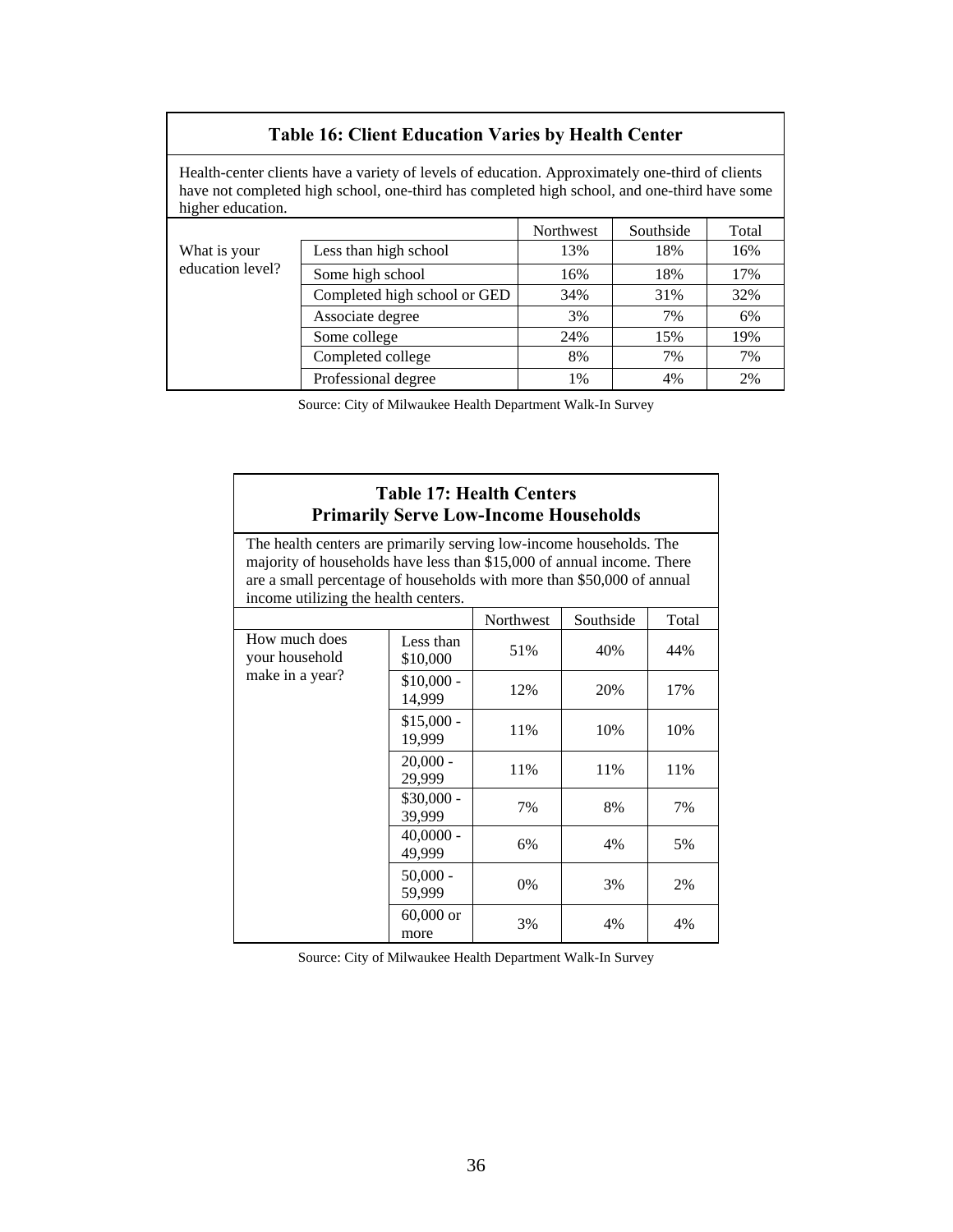### **Appendix F: Medical Assistance Referral Process**

Medical Assistance Outreach Program (MAOP) educates and provisionally enrolls individuals in Medicaid, as well as other programs for which they may be eligible. The county makes final eligibility and enrollment decisions. In addition to assisting in the Medicaid application, MAOP acts as an intermediary, helping the client communicate with the county and medical providers. MAOP follows up with clients to ensure that clients are able to access medical services after enrollment in Medicaid (Roberts, et al. 2006).

MAOP offers services in the MHD health centers, as well as throughout the community. MAOP staff is always available at Southside Health Center where they have their main office. MAOP staff is also available at Keenan Health Center on Wednesdays and Fridays, and at Northwest Health Center on Mondays and Thursdays. The clinics can refer clients to MAOP when MAOP staff is not on the premises by giving client Passport printouts to MAOP staff at a later date (Roberts, et al. 2006). In 2005 the three public health centers referred 519 people to MAOP: 69 from Keenan, 166 from Northwest, and 284 from Southside (MAOP 2006). The majority of MAOP clients are not a result of referrals from the clinics (Roberts, et al. 2006).

The Medicaid application process with MAOP takes approximately 30 minutes if an interpreter is not needed and about 45 minutes if an interpreter is needed. Then it is about 30 days before the county notifies applicants whether they qualified for Medicaid. The process takes longer for BadgerCare because a verification form needs to be filled out by an individual's employer about the amount of health insurance that is paid by the employer. Pregnant women have presumptive eligibility that allows them to receive care under Medicaid while their application is being processed. A recent change in Medicaid allows pregnant women who have been in the United States for less than five years to qualify for presumptive eligibility. Other Medicaid services are not available to people who have not been in the United States for five years (Roberts, et al. 2006).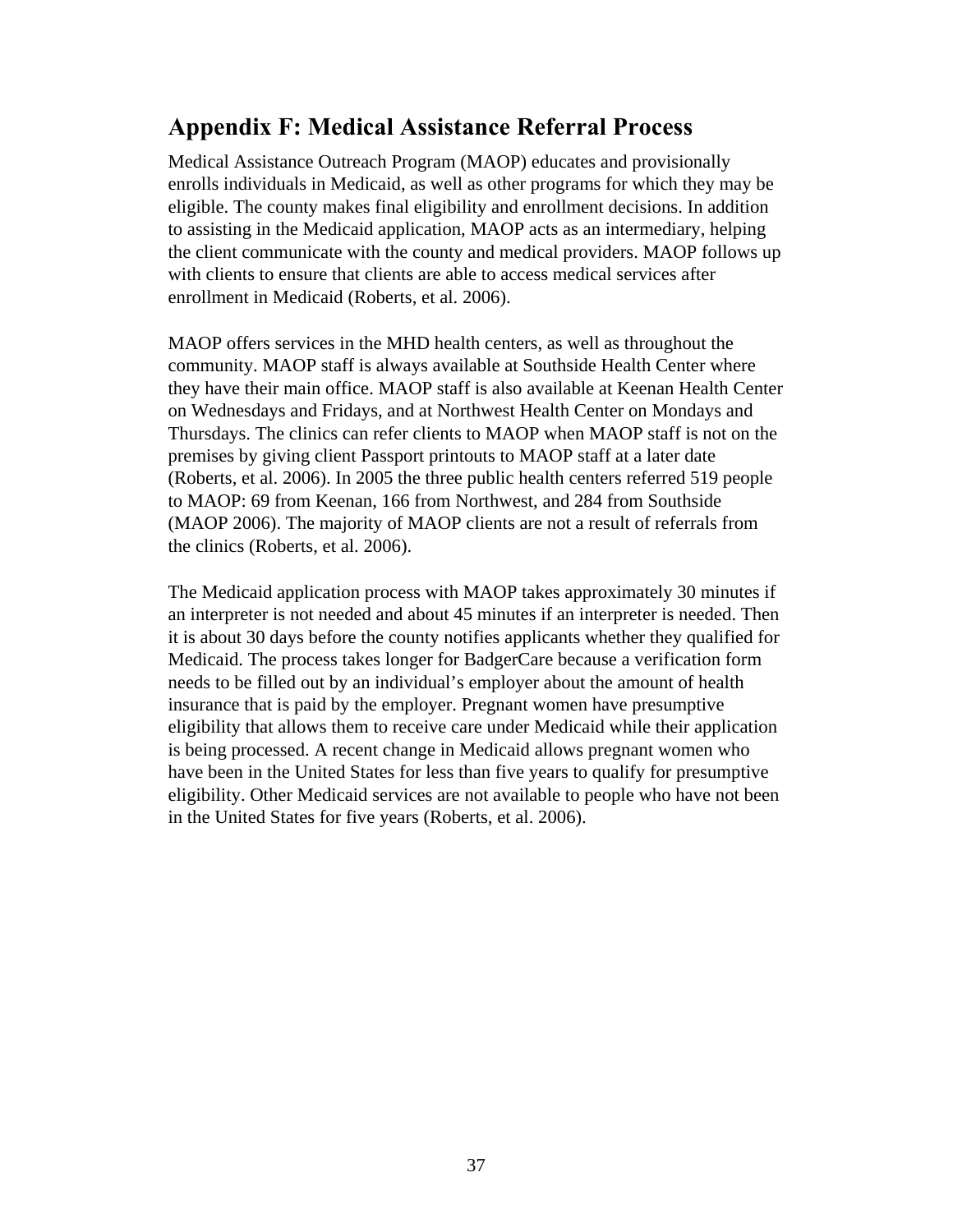## **Appendix G: MHD Billing Process Checklist**

Sample checklist for a hypothetical walk-in immunization client.

### *Intake*

| <b>Office Assistant:</b>     |                                                                                   | Date: |  |
|------------------------------|-----------------------------------------------------------------------------------|-------|--|
|                              | Client's insurance status (circle one)                                            |       |  |
|                              | None Private Medicaid Medicare Other (specify) __________________________________ |       |  |
|                              | Passport printout attached                                                        |       |  |
|                              | Signed billing form attached                                                      |       |  |
| If uninsured:                |                                                                                   |       |  |
|                              | Refer uninsured to Medical Outreach Assistance Program                            |       |  |
|                              |                                                                                   |       |  |
| <b>Service Provision</b>     |                                                                                   |       |  |
| <b>Public Health Nurse:</b>  |                                                                                   | Date: |  |
|                              | Billing form completed for services provided                                      |       |  |
| <b>Clinic Billing</b>        |                                                                                   |       |  |
| <b>Office Assistant:</b>     |                                                                                   | Date: |  |
|                              | Billing and insurance information entered                                         |       |  |
|                              | Billing and records information forwarded to MHD administration                   |       |  |
| <b>Headquarters Billing:</b> |                                                                                   |       |  |
| <b>Clerical Assistant:</b>   |                                                                                   | Date: |  |

\_\_\_ Billing and insurance information entered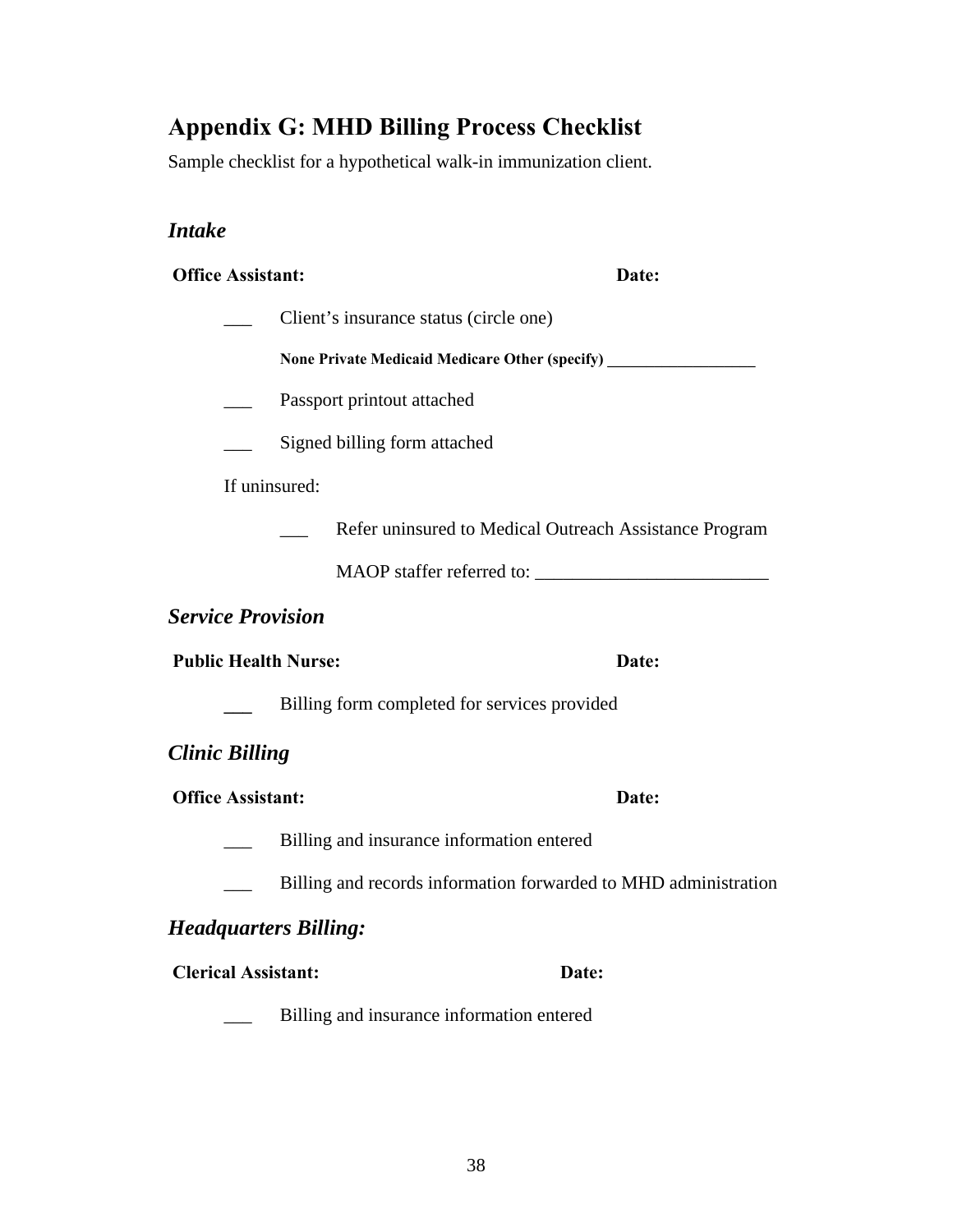### **Appendix H: Map of Billing Processes with Policy Alternative to Increase Billing For Services by Implementing Monthly Audits (Walk-In Clinic Example)**

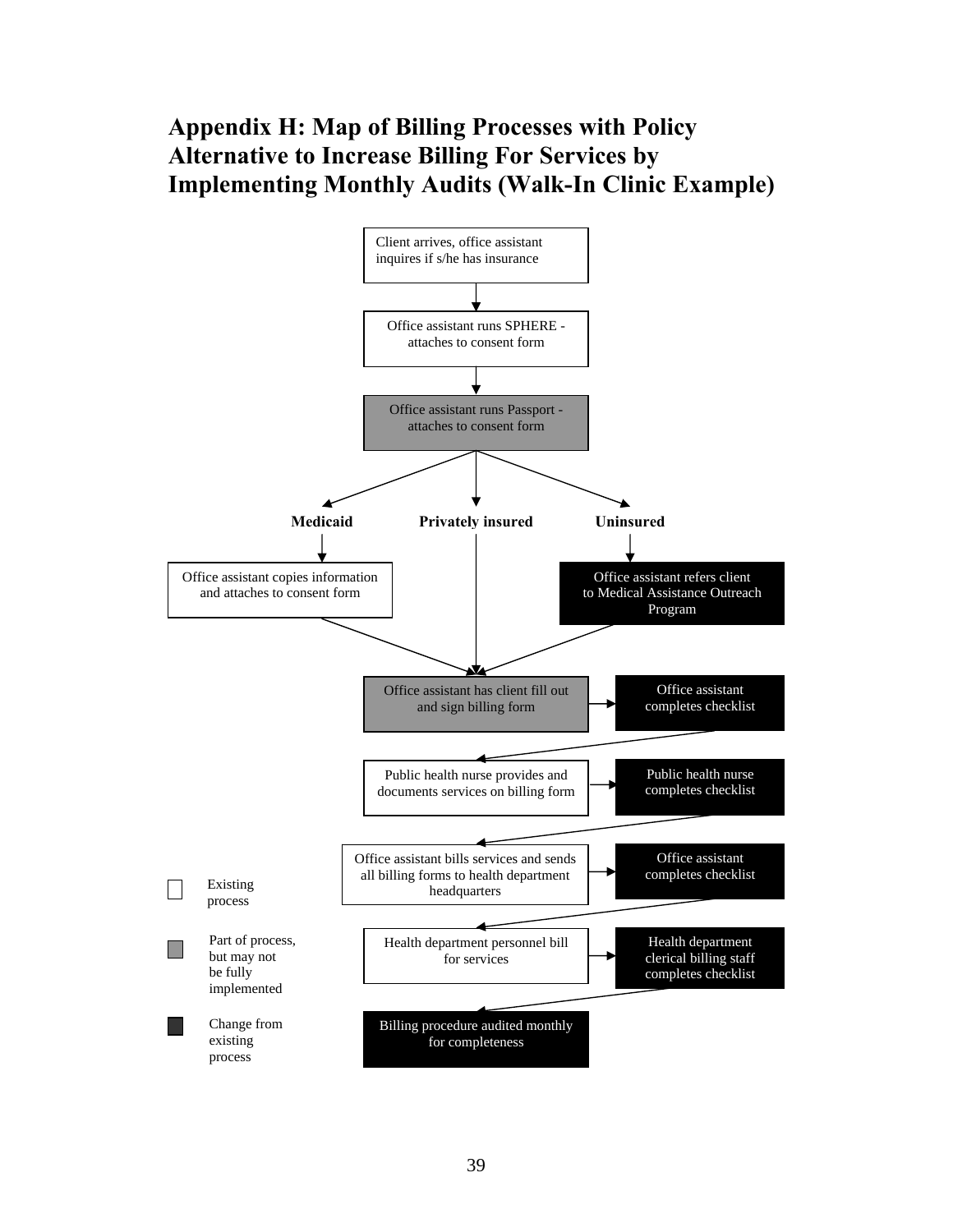### **Appendix I: Cost of Implementing a Cash Fee**

To implement a cash fee for health department services, cash-handling procedures will need to be in place, as well as new equipment to accommodate cash transactions. A secure cash register or cash box will need to be in each of the health centers. The cash register would keep cash more secure than a cash box and would keep track of transactions for balancing the register. However, cash registers are more costly than cash boxes. On the other hand, a cash box would require a secure location to store the cash box (e.g. a locked drawer).

The register will need to be balanced by one staff person and then verified by another staff person. Deposit forms should be signed and verified by two people. The health department can have two people go to a nearby bank to make a daily deposit or arrange to have a courier pick up the deposit. This outlines some general cash handling procedures, but the health department will want to devise specific cash handling procedures prior to implementing this alternative.

The cost of implementing a cash fee varies based on the cash handling procedures implemented by the health department. According to Office Depot, a cash register would cost between \$100 and \$300 depending on what features the health department wants. For all three health centers to have cash registers, the cost would be between \$300 and \$900, whereas a cash box costs \$10 to \$25 (\$30 to \$75 for all three health centers). Based on information from Milwaukee Western Bank, we assume that courier service can be secured free of charge.